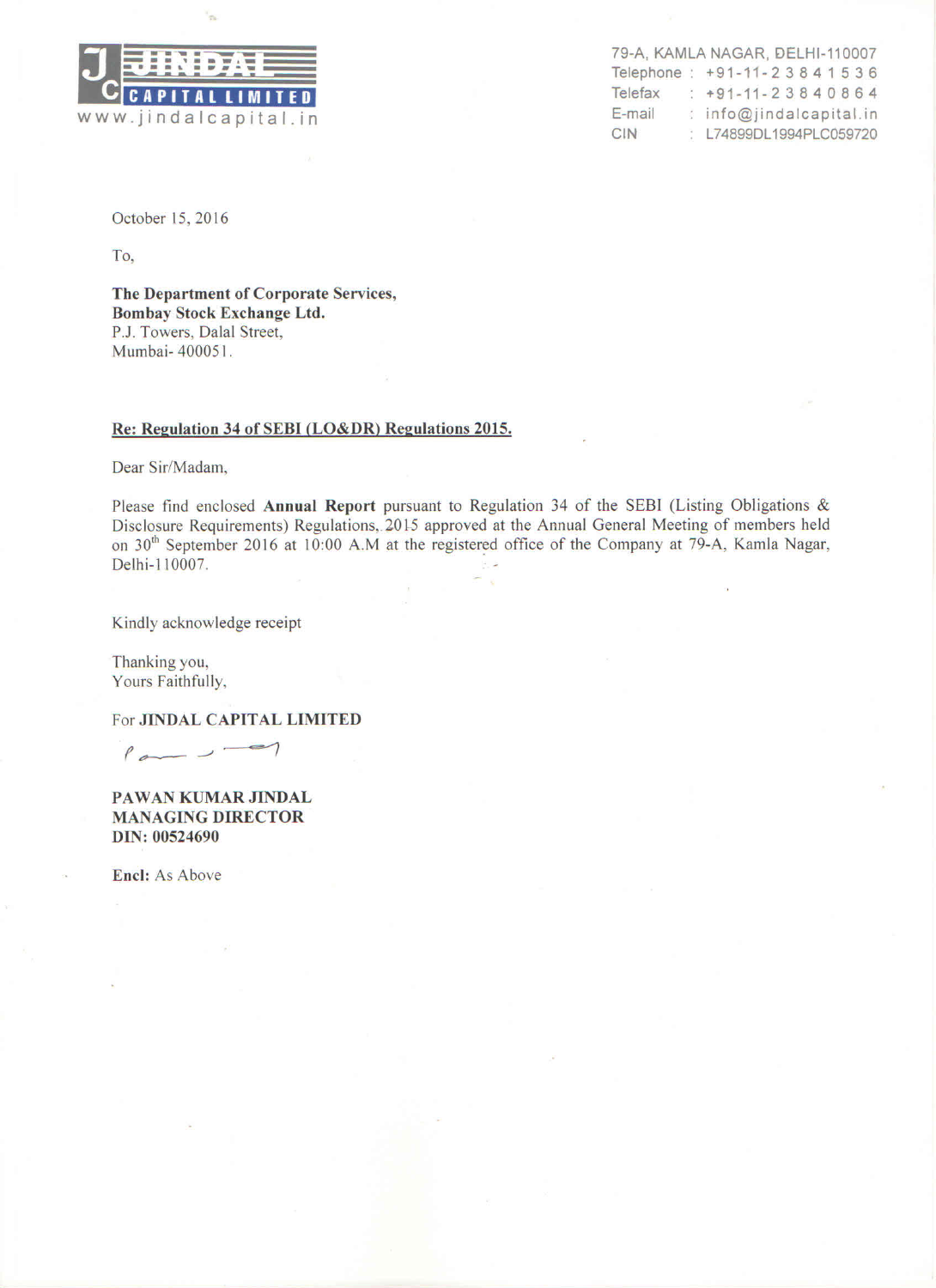

# JINDAL CAPITAL LIMITED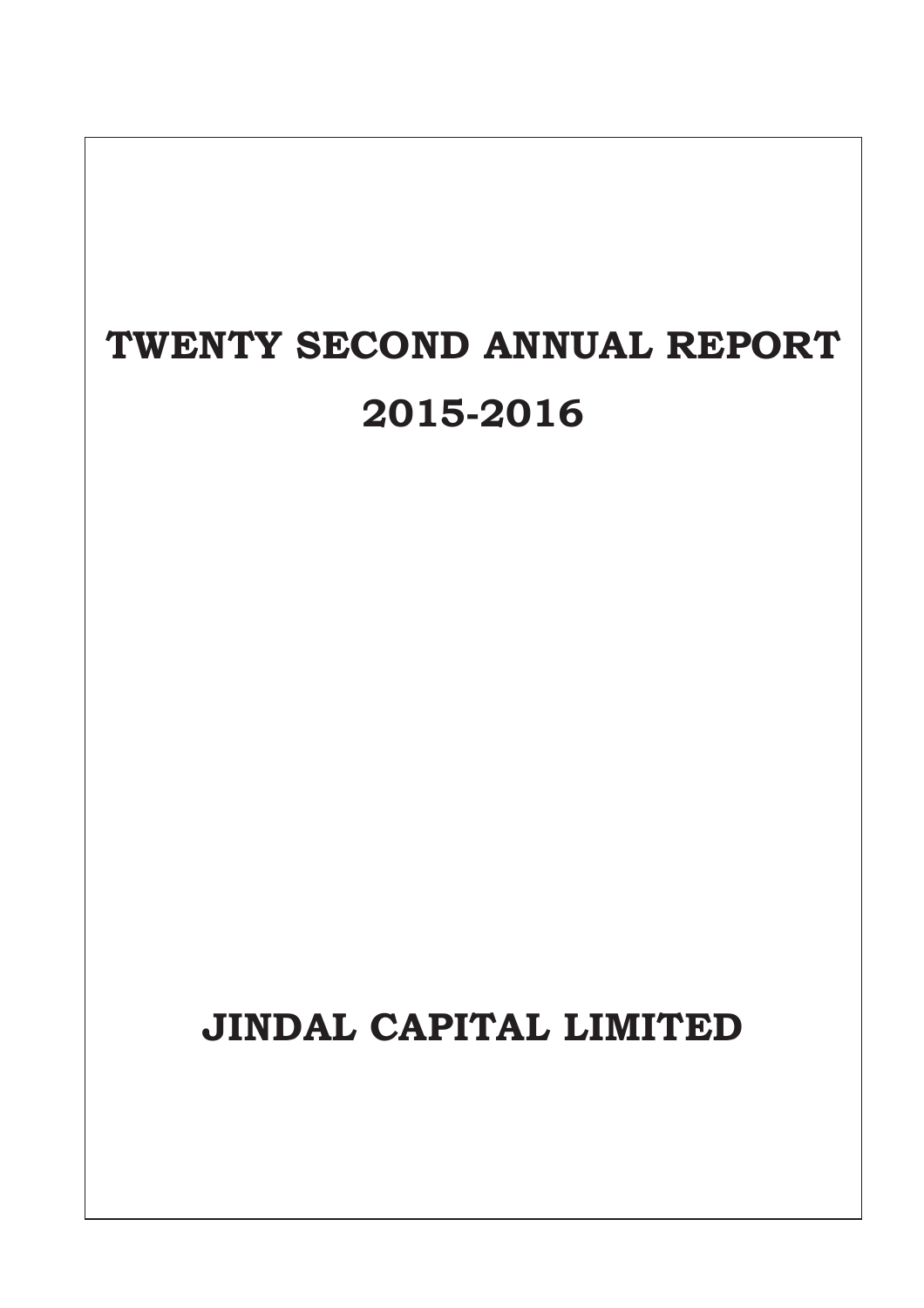# **Company Information Company Information**

**Board of Directors** As at March 31, 2016 Mr. Rahul

**Mr. Pawan Kumar Jindal Statutory Auditors Mr. Pawan Kumar Jindal Statutory Auditors**  Chairman & Managing Director M/s. Mohan L Jain & Co.

**Mrs. Sarita Aggarwal Secretarial Auditor** 

**Board of Directors Company Secretary** 

Non- Executive Director  $M/s$  Deepak Sharma & Associates

**Mr. Rajendra Kumar Gadodia Registrar and Share Mr. Rajendra Kumar Gadodia Registrar and Share** Independent Director **Transfer Agents**  Independent Director **Transfer Agents** Link Intime India (P)Ltd Link Intime India (P) Ltd 44 Community Centre, 2nd Floor, Naraina, Industrial Area, Phase-1, PVR Naraina New Delhi- 110028

Delhi – 110007

**Mr. Vijay Gupta Registered Office** 

#### **Mr. Shray Jindal**  CFO

| <b>S. NO.</b> | <b>CONTENTS</b>                               | PAGE NO.  |
|---------------|-----------------------------------------------|-----------|
| 1.            | <b>Notice</b>                                 | 02-07     |
| 2.            | Board's Report                                | 08-17     |
| 3.            | Secretarial Audit Report                      | 18-22     |
| 4.            | MGT-9                                         | 23-31     |
| 5.            | Corporate Governance Report                   | $32 - 43$ |
| 6.            | Independent Auditor's Report                  | 44-48     |
| 7.            | Auditor's Certificate on Corporate Governance | 49-49     |
| 8.            | CEO/CFO certificate                           | 50-50     |
| 9.            | <b>Financial Statements</b>                   | 51-65     |

**Mr. Shray Jindal**  Independent Director 79-A, Kamla Nagar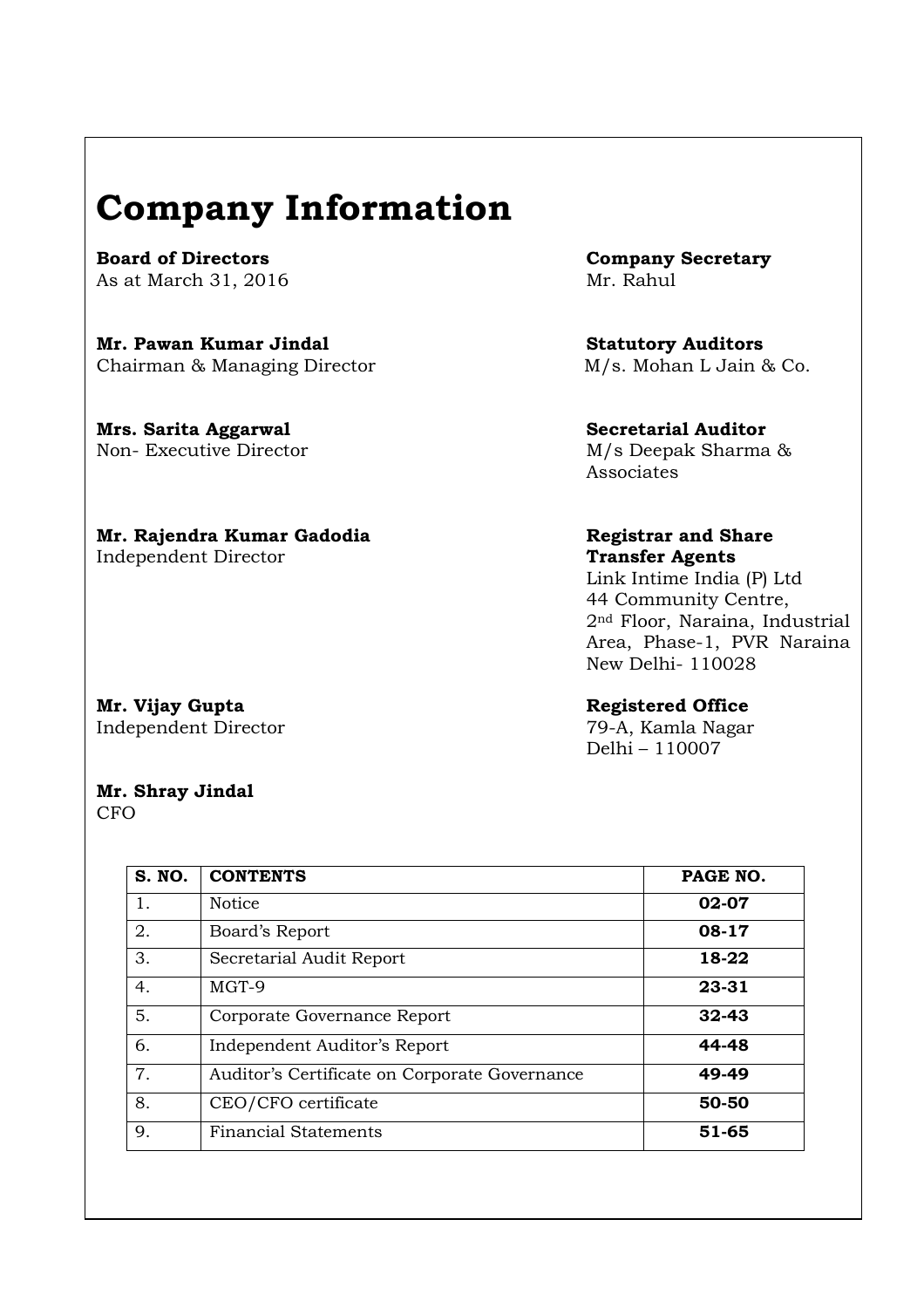#### **NOTICE**

**NOTICE** is hereby given that the Twenty Second Annual General Meeting of the Members of **JINDAL CAPITAL LIMITED** (CIN L74899DL1994PLC059720) will be held on Friday the  $30<sup>th</sup>$  September, 2016 at 10:00 A. M. at 79-A. Kamla Nagar, Delhi - 110007 to transact the following Business:

#### **Ordinary Business:**

**1.** To consider and adopt the audited financial statements of the Company for the year ended 31st March, 2016, together with the Report of the Directors and Auditors' thereon.

**"RESOLVED THAT** the audited Standalone Financial Statements of the company for the year ended 31st March 2016, including Audited Balance Sheet as on that date, Statement of Profit and Loss and Cash Flow Statement for the year ended on that date, together with the Board's Report and Auditor's Report thereon as presented to the meeting, be and are hereby adopted."

**2.** To appoint a Director in place of Mr. Pawan Kumar Jindal (DIN: 00524690), who retires by rotation and being eligible offers himself for re-appointment.

**"RESOLVED THAT** Mr. Pawan Kumar Jindal (DIN: 00524690), Managing Director, who retires by rotation and being eligible, offers himself for re-appointment, be and is hereby re-appointed as a Director of the company, liable to retire by rotation."

**3.** To re-appoint M/s Mohan L Jain & Co. Chartered Accountants (ICAI Registration No. 005345N) as statutory auditors of the company to hold office from the conclusion of this meeting untill the conclusion of next Annual General Meeting and to authorize the Board of Directors to fix their remuneration.

**"RESOLVED THAT** pursuant to the provisions of Section 139 and other applicable provisions, if any, of the Companies Act, 2013 and the Rules made there under, as amended from time to time, **M/s Mohan L. Jain & Co., Chartered Accountant (FRN: 005345N**), the retiring Auditor of the Company, be and are hereby re-appointed as Auditor of the Company to hold office from the conclusion of this Annual General Meeting (AGM) upto the conclusion of next AGM of the Company, to examine and audit the accounts of the Company at New Delhi, on such remuneration as may be mutually agreed upon between the Board of Directors of the Company and the Auditor plus reimbursement of service tax, travelling and out-of pocket expenses.**"** 

> By Order of the Board **For JINDAL CAPITAL LIMITED**

**Date: August 24, 2016** Sd/-**Place: Delhi RAHUL (COMPANY SECRETARY) (M. NO.: 31972)**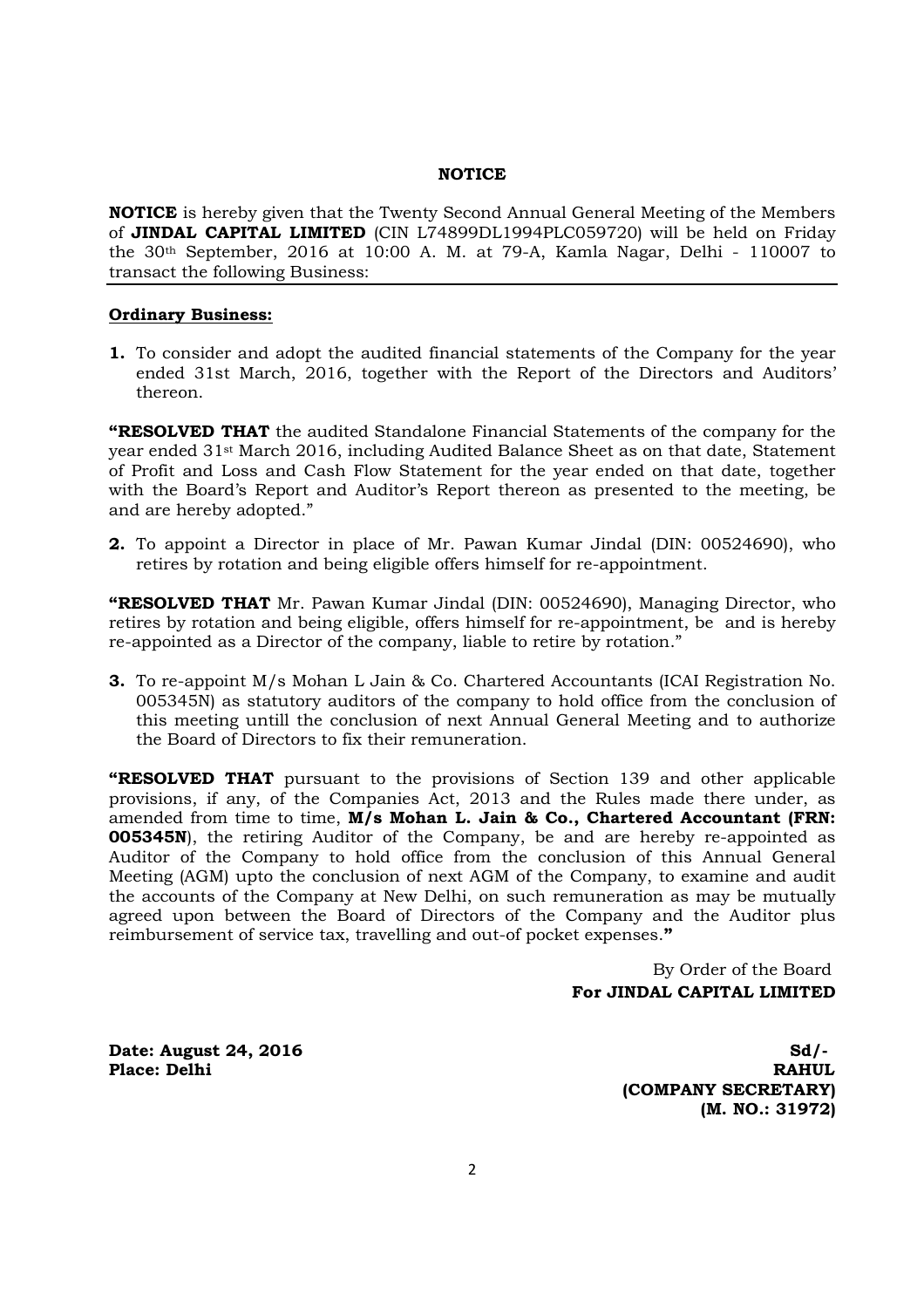#### **Notes:**

- 1. A member entitled to attend and vote at the Meeting is entitled to appoint a proxy and the proxy need not be a member of the Company.
- 2. The Proxy form must be deposited at the registered office of the Company not less than 48 hours before the scheduled hour of commencement of the meeting i.e. by 10:00 A. M. on September 28th, 2016.
- 3. Members/Proxies should bring their attendance slips duly filled in for attending the meeting.
- 4. Corporate members are required to send to the registered office of the Company a certified copy of board resolution, pursuant to section 113 of the Companies Act, 2013, authorizing their representative to attend and vote at the AGM.
- 5. Members are requested to bring their copy of the Annual Report with them at the Annual General Meeting, as the copies of the report will not be circulated at the meeting.
- 6. The Register of Members and Share Transfer Registers of the Company will remain closed from September 24th, 2016 to September 30th, 2016 (both days inclusive).
- 7. Members who hold shares in dematerialized form are requested to bring their Depository ID Number and Client ID Number for easier identification of attendance at the Annual General Meeting.
- 8. In case of joint holders attending the meeting, only such joint holder who is higher in the order of names will be entitled to vote.
- 9. A Member desirous of getting any information on the accounts or operations of the Company is requested to forward his request to the Company at least 10 days prior to the Meeting so that the required information can be made available at the Meeting.
- 10.The Securities and Exchange Board of India (SEBI) has mandated the submission of Permanent Account Number (PAN) by every participant in securities market. Members holding shares in electronic form are, therefore, requested to submit their PAN to their Depository Participants with whom they are maintaining their demat accounts. Members holding shares in physical form can submit their PAN to the Company/ Registrar M/s Link Intime Pvt. Ltd, Phone (011)41410592, Fax : (011)41410591, E-mail : delhi@linkintime.co.in
- 11.**Members who have not registered their email addresses so far are requested to register their e-mail address for receiving all communication including Annual Report, Notices, Circulars etc. from the Company electronically**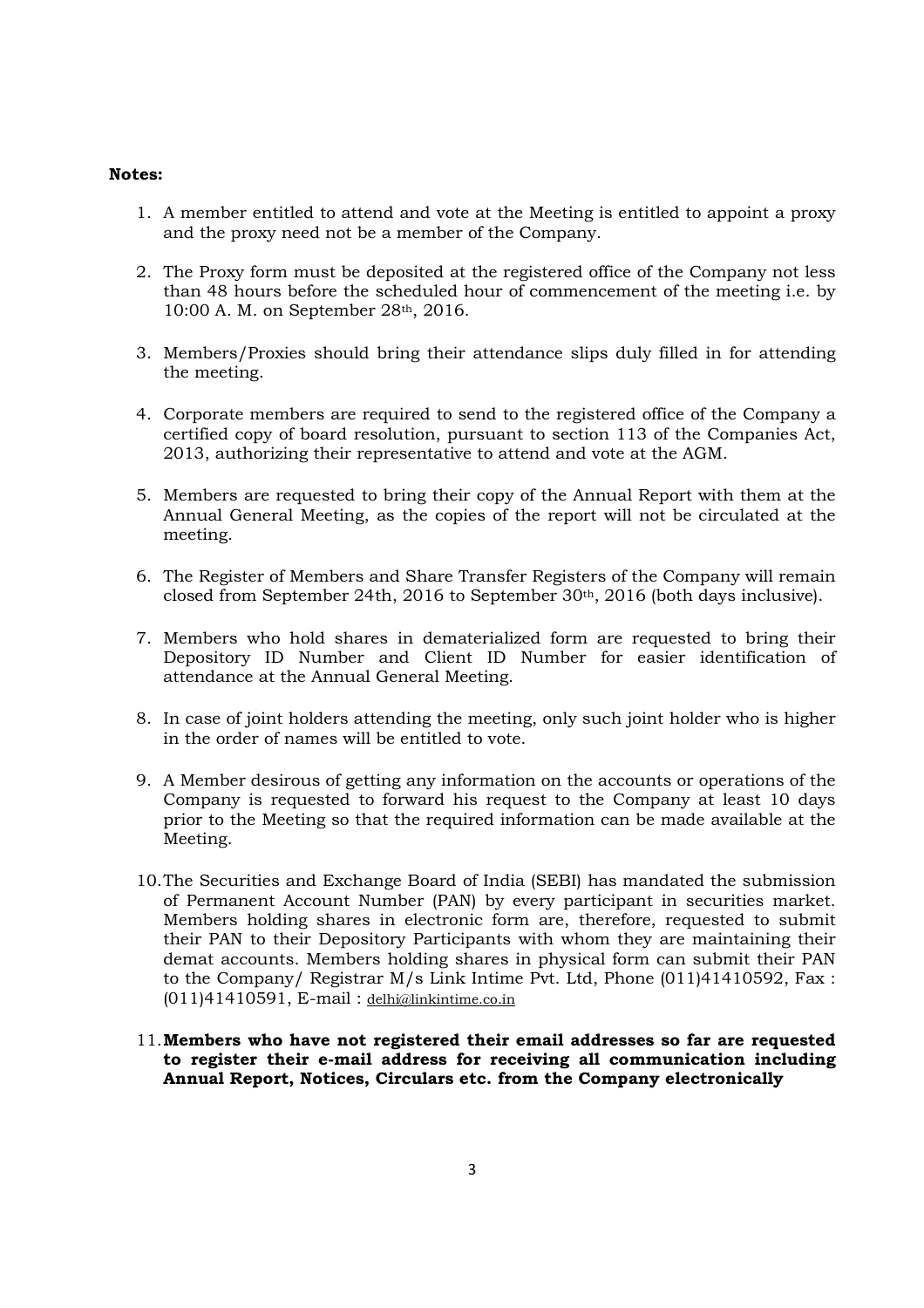- 12.The details of directors who are proposed to be reappointed/newly appointed are given in Corporate Governance Report.
- 13.In compliance with the provisions of section 108 of the Companies Act, 2013 read with Rule 20 of the Companies (Management and Administration) Rules, 2014, the Company is pleased to offer the facility to exercise their right to vote at the 22nd Annual General Meeting (AGM) electronic means and the business may be transected through e-voting service provided by Central Depository Services (India) Limited (CDSL).

#### **The instructions for shareholders voting electronically are as under:**

- (i) The voting period begins on  $27<sup>th</sup>$  September, 2016, 9:00 AM and ends on  $29<sup>th</sup>$ September, 2016, 5:00 PM. During this period shareholders' of the Company, holding shares either in physical form or in dematerialized form, as on the cut-off date (record date) of 23rd September, 2016, may cast their vote electronically. The e-voting module shall be disabled by CDSL for voting thereafter.
- (ii) The shareholders should log on to the e-voting website www.evotingindia.com.
- (iii) Click on Shareholders.
- (iv) Now Enter your User ID
	- a. For CDSL: 16 digits beneficiary ID,
	- b. For NSDL: 8 Character DP ID followed by 8 Digits Client ID,
	- c. Members holding shares in Physical Form should enter Folio Number registered with the Company.
- (v) Next enter the Image Verification as displayed and Click on Login.
- (vi) If you are holding shares in demat form and had logged on to www.evotingindia.com and voted on an earlier voting of any company, then your existing password is to be used.
- (vii) If you are a first time user follow the steps given below:

|            | For Members holding shares in Demat Form and Physical<br>Form                                                                                                                                                    |
|------------|------------------------------------------------------------------------------------------------------------------------------------------------------------------------------------------------------------------|
| <b>PAN</b> | Enter your 10 digit alpha-numeric *PAN issued by Income Tax<br>Department (Applicable for both demat shareholders as well as<br>physical shareholders)                                                           |
|            | Members who have not updated their PAN with the<br>Company/Depository Participant are requested to use the<br>sequence number which is printed on Postal Ballot /<br>Attendance Slip indicated in the PAN field. |
| DOB        | Enter the Date of Birth as recorded in your demat account or in<br>the company records for the said demat account or folio in                                                                                    |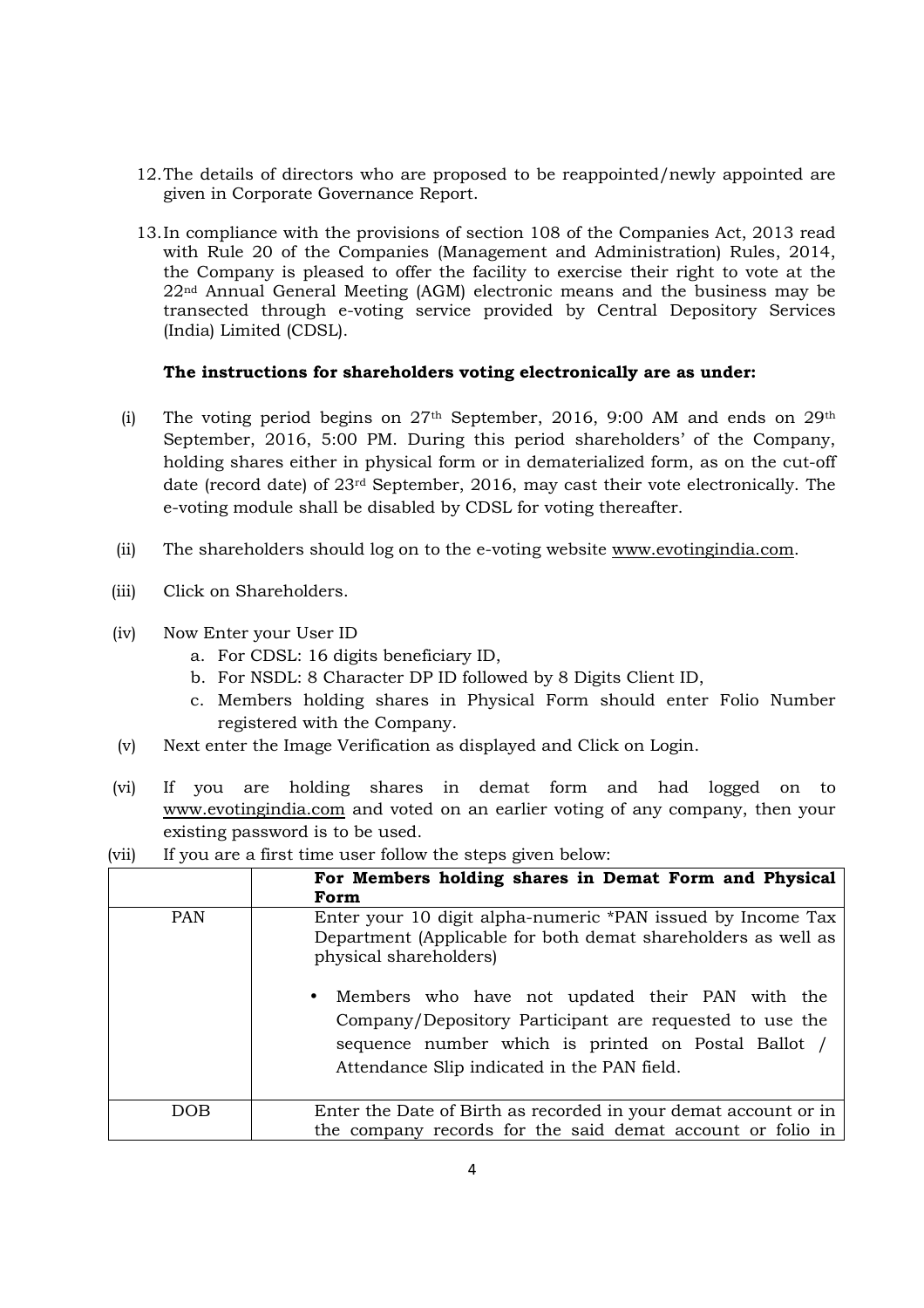|                             | $dd/mm/$ yyy format.                                                                                                                                                                                                                                                                                                                                                                                  |
|-----------------------------|-------------------------------------------------------------------------------------------------------------------------------------------------------------------------------------------------------------------------------------------------------------------------------------------------------------------------------------------------------------------------------------------------------|
| Dividend<br>Bank<br>Details | Enter the Dividend Bank Details as recorded in your demat<br>account or in the company records for the said demat account<br>or folio.<br>• Please enter the DOB or Dividend Bank Details in order to<br>login. If the details are not recorded with the depository or<br>company please enter the member id $/$ folio number in the<br>Dividend Bank details field as mentioned in instruction (iv). |

- (viii) After entering these details appropriately, click on "SUBMIT" tab.
- (ix) Members holding shares in physical form will then directly reach the Company selection screen. However, members holding shares in demat form will now reach 'Password Creation' menu wherein they are required to mandatorily enter their login password in the new password field. Kindly note that this password is to be also used by the demat holders for voting for resolutions of any other company on which they are eligible to vote, provided that company opts for e-voting through CDSL platform. It is strongly recommended not to share your password with any other person and take utmost care to keep your password confidential.
- (x) For Members holding shares in physical form, the details can be used only for evoting on the resolutions contained in this Notice.
- (xi) Click on the EVSN for the relevant <Jindal Capital Limited> on which you choose to vote.
- (xii) On the voting page, you will see "RESOLUTION DESCRIPTION" and against the same the option "YES/NO" for voting. Select the option YES or NO as desired. The option YES implies that you assent to the Resolution and option NO implies that you dissent to the Resolution.
- (xiii) Click on the "RESOLUTIONS FILE LINK" if you wish to view the entire Resolution details.
- (xiv) After selecting the resolution you have decided to vote on, click on "SUBMIT". A confirmation box will be displayed. If you wish to confirm your vote, click on "OK", else to change your vote, click on "CANCEL" and accordingly modify your vote.
- (xv) Once you "CONFIRM" your vote on the resolution, you will not be allowed to modify your vote.
- (xvi) You can also take out print of the voting done by you by clicking on "Click here to print" option on the Voting page.
- (xvii) If Demat account holder has forgotten the same password then Enter the User ID and the image verification code and click on Forgot Password & enter the details as prompted by the system.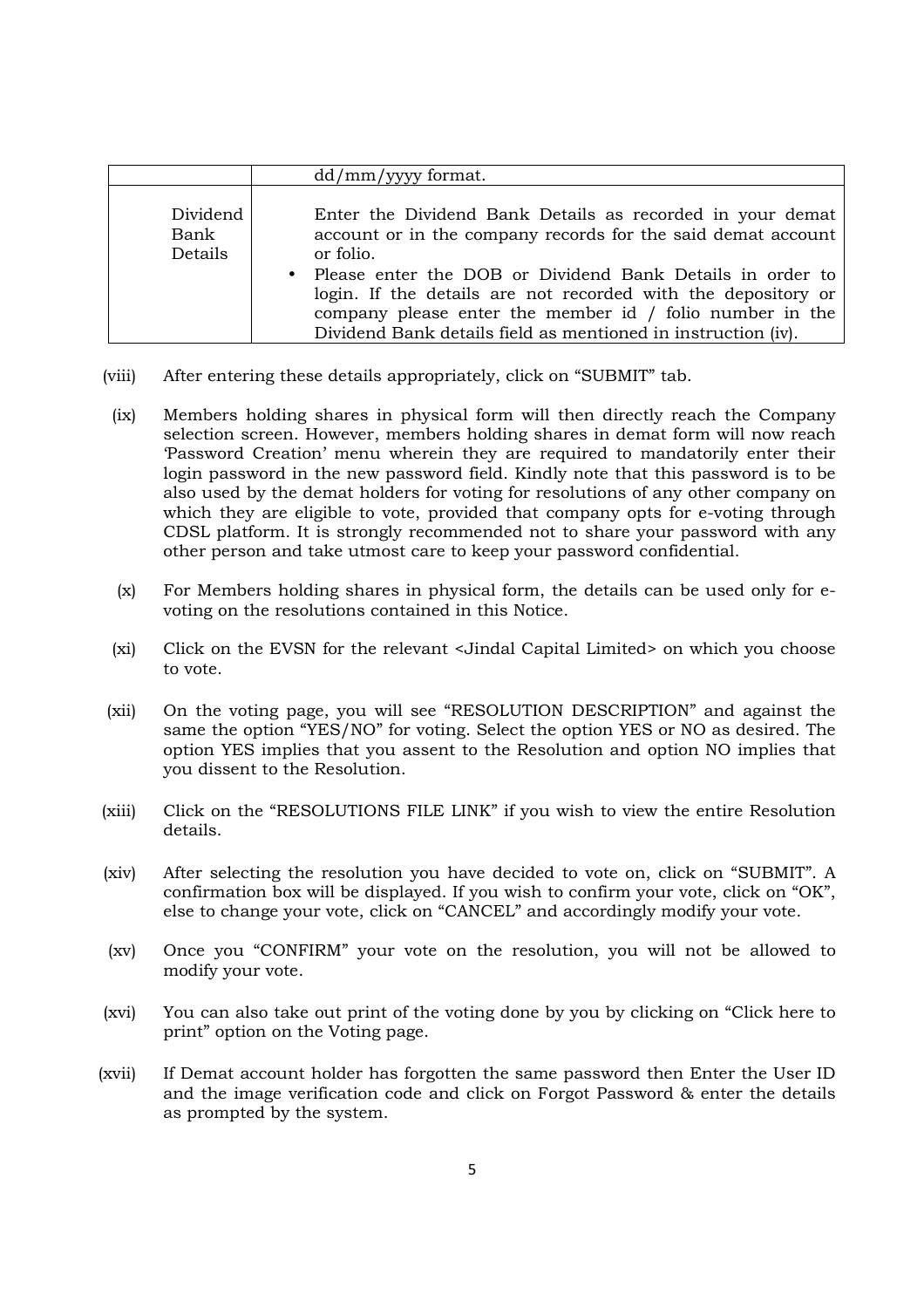#### (xviii) Note for Non – Individual Shareholders and Custodians

- Non-Individual shareholders (i.e. other than Individuals, HUF, NRI etc.) and Custodian are required to log on to www.evotingindia.com and register themselves as Corporate.
- A scanned copy of the Registration Form bearing the stamp and sign of the entity should be emailed to helpdesk.evoting@cdslindia.com.
- After receiving the login details a compliance user should be created using the admin login and password. The Compliance user would be able to link the account(s) for which they wish to vote on.
- The list of accounts should be mailed to helpdesk.evoting@cdslindia.com and on approval of the accounts they would be able to cast their vote.
- A scanned copy of the Board Resolution and Power of Attorney (POA) which they have issued in favour of the Custodian, if any, should be uploaded in PDF format in the system for the scrutinizer to verify the same.
- (xix) Shareholders can also cast their vote using CDSL's mobile app m-Voting available for android based mobiles. The m-Voting app can be downloaded from Google Play Store. Please follow the instructions as prompted by the mobile app while voting on your mobile.
- (xx) In case you have any queries or issues regarding e-voting, you may refer the Frequently Asked Questions ("FAQs") and e-voting manual available at www.evotingindia.com, under help section or write an email to helpdesk.evoting@cdslindia.com.
	- 14.The results of voting shall be declared at the Registered Office of the Company within 3 days of the conclusion of the Annual General Meeting by the chairman of the meeting and shall also be displayed at the website of the company www.jindalcapital.in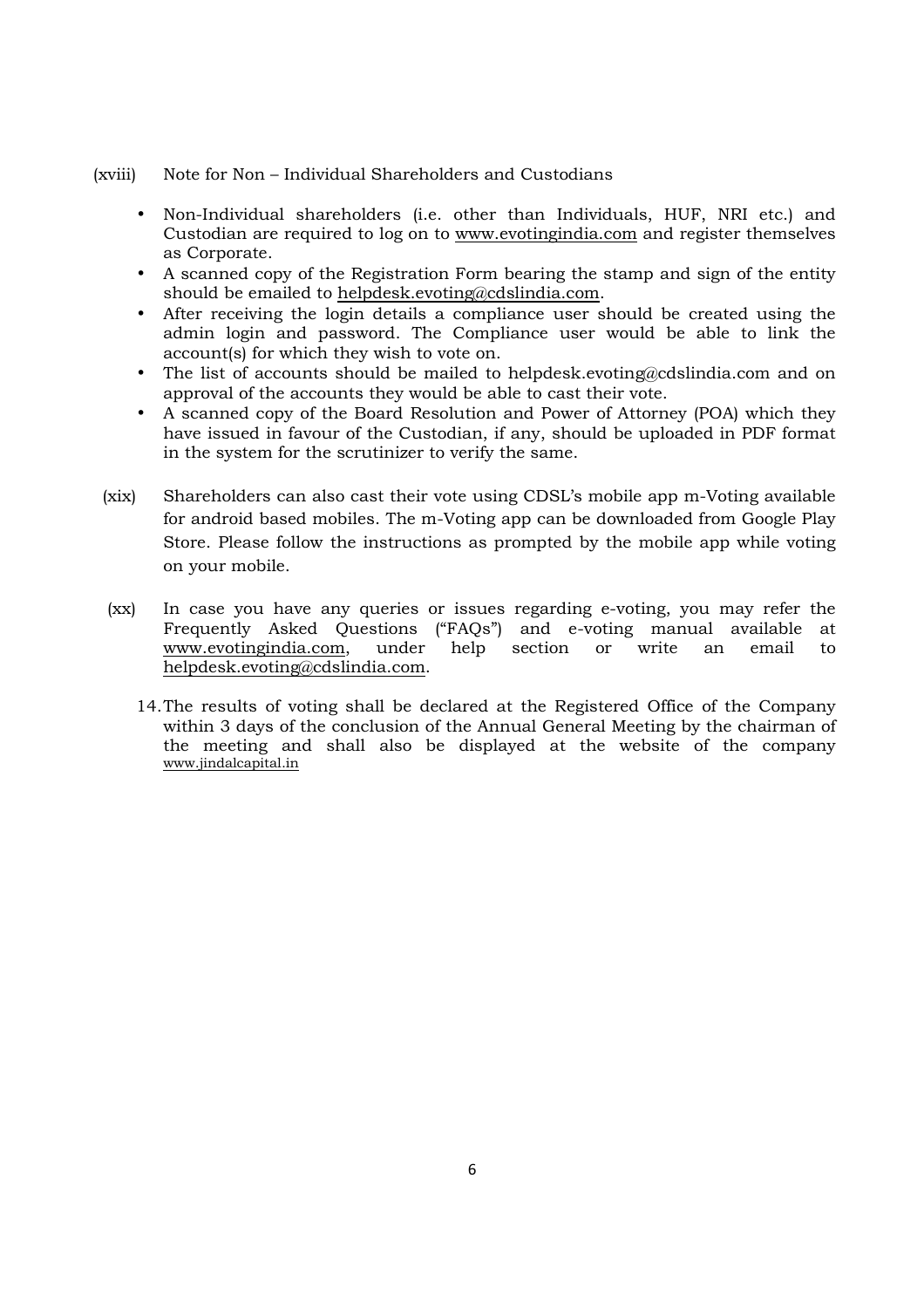## **ANNEXURE TO ITEMS 2 OF THE NOTICE**

Details of Directors seeking re-appointment at the forthcoming Annual General Meeting (in pursuance of Regulation 36(3) of SEBI (Listing Obligations and Disclosure Requirements) Regulations, 2015))

| Name of the director                          | Mr. Pawan Kumar Jindal |
|-----------------------------------------------|------------------------|
| Director Identification Number(DIN)           | 00524690               |
| Date of Birth                                 | 01/05/1962             |
| Nationality                                   | Indian                 |
| Date of Appointment on Board                  | 20/06/1664             |
| Qualification                                 | Chartered Accountant   |
| Shareholding in JCL                           | 303260 (4.21 %)        |
| List of Directorships held in other Companies | N.A.                   |
| (excluding foreign, private and Section 8     |                        |
| Companies)                                    |                        |
| Memberships / Chairmanships of Audit and      | N.A.                   |
| Stakeholders' Relationship Committees         |                        |
| across Public Companies                       |                        |

# **Route map of the venue of the meeting**

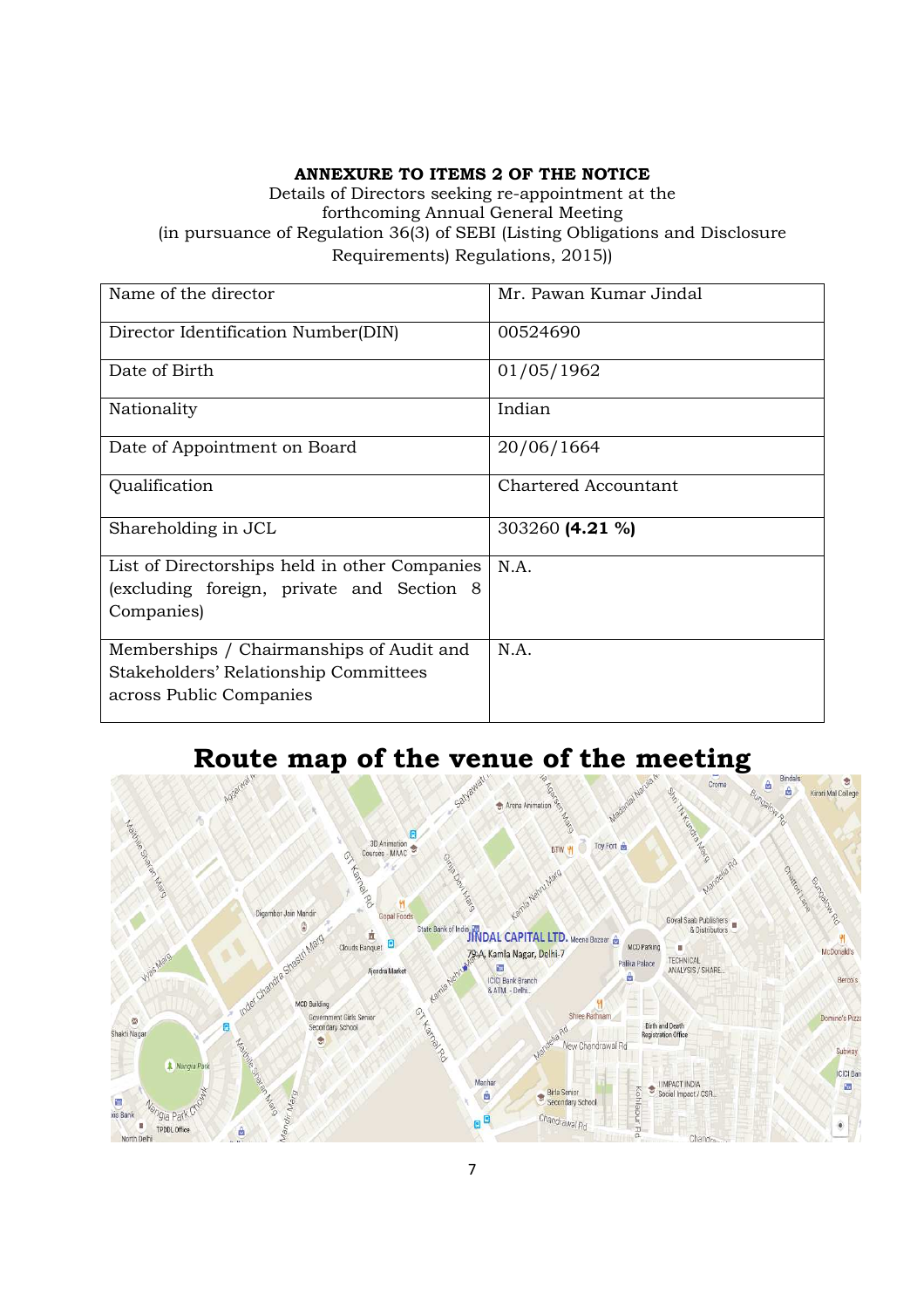## **BOARD'S REPORT**

To,

The Members of **JINDAL CAPITAL LIMITED**  Delhi

Your Directors have pleasure in presenting the 22<sup>nd</sup> Board's Report together with the Audited Statement of Accounts of **M/s Jindal Capital Limited** for the year ended **31st March, 2016**.

#### **1. FINANCIAL RESULTS**:

|                                      |                     | (Rs. In Lacs)        |
|--------------------------------------|---------------------|----------------------|
| <b>Particulars</b>                   | 2015-16             | 2014-15              |
|                                      | <b>Current Year</b> | <b>Previous Year</b> |
|                                      |                     |                      |
| Operating Profit before Depreciation | 4.17                | 15.47                |
| Less: Depreciation                   | 5.21                | 5.13                 |
| Profit/(loss) before tax             | (1.04)              | 10.33                |
| Less: Provision for Tax              | 0.83                | (3.19)               |
| Net Profit/(loss) for the year       | (0.20)              | 7.14                 |
| Prior Period adjustments             | 0.00                | 0.00                 |
| Surplus available                    | (0.20)              | 7.14                 |
| Surplus profit brought down from PY  | 10.95               | 3.89                 |
| Surplus available                    | 10.74               | 11.03                |
| Surplus profit carried to B/S        | 10.74               | 10.95                |

## **2. OPERATIONAL REVIEW:**

The performance of the Company during the year under consideration was satisfactory. The operating loss before finance charges and depreciation is Rs. (1.04) Lakhs against profit of Rs. 10.33 Lakhs of the previous year.

## **3. DIVIDEND:**

In order to conserve the resources of the Company and considering the business plan of the Company, the Board of Directors do not recommend any dividend on the Equity Shares of the Company for the FY ended March 31, 2016.

## **4. TRANSFER TO RESERVES IN TERMS OF SECTION 134 (3) (J) OF THE OMPANIES ACT, 2013**

For the financial year ended 31st March, 2016, the Company is not proposed to carry any amount to General Reserve Account.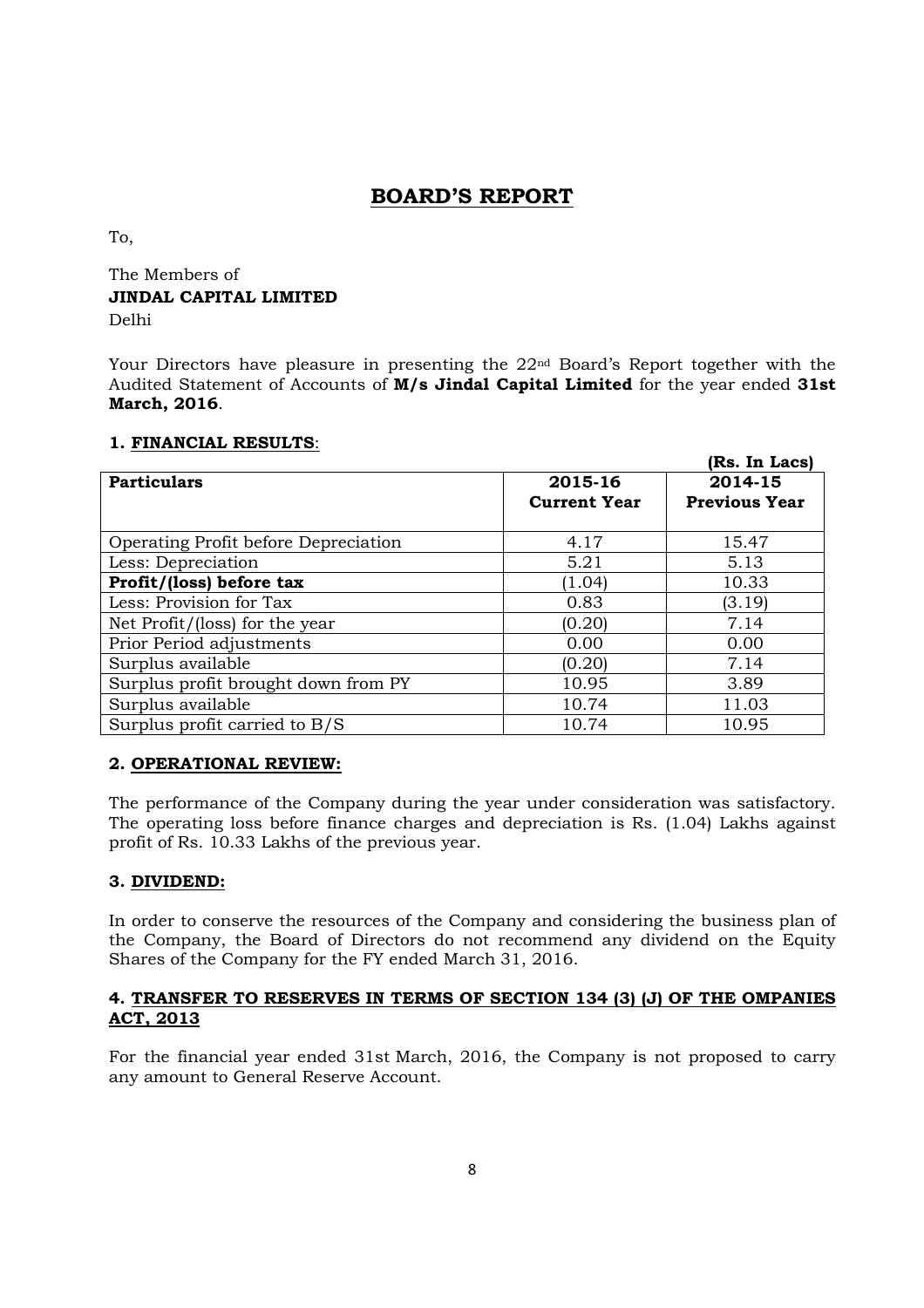#### **5. SHARE CAPITAL:**

The Authorised Share Capital of the Company is Rs. 7,25,00,000 comprising 7250000 Equity Shares of Rs. 10 each. The Issued, Subscribed and Paid-up Equity Share Capital of the Company is Rs. 7,20,81,000/- consisting of 7208100 Equity Shares of Rs. 10 each.

#### **6. ECONOMIC SCENARIO AND OUTLOOK:**

NBFCs are emerging as an alternative to mainstream banking. Besides, they are also emerging as an integral part of Indian Financial System and have commendable contributions towards Government's agenda of financial Inclusion. They have been to some extent successful in filling the gap in offering credit to retail customers in underserved and unbanked areas.

NBFCs in India have recorded marked growth in recent years. After their existence, they are useful and successful for the evolution of a vibrant, competitive and dynamic financial system in Indian money market. The success factors of their business has been by making the most of their ability to contain risk, adapt to changes and tap demand in markets that are likely to be avoided by the bigger players. Thus the need for uniform practices and level playing field for NBFCs in India is indispensable.

#### **7. CORPORATE SOCIAL RESPONSIBILITY:**

Even though the provisions of Companies Act, 2013 regarding Corporate Social Responsibility are not attracted to the company yet the Company has been over the years, pursuing as part of its corporate philosophy, an unwritten CSR policy voluntarily which goes much beyond mere philanthropic gestures and integrates interest, welfare and aspirations of the community with those of the Company itself in an environment of partnership for inclusive development.

#### **8. MATERIAL CHANGES AND COMMITMENTS:**

No material changes and commitments affecting the financial position of the Company occurred between the end of the financial year to which this financial statements relate on the date of this report.

#### **9. BUSINESS RISK MANAGEMENT:**

Although the company has long been following the principle of risk minimization as is the norm in every industry, it has now become a compulsion.

Therefore, in accordance with Regulation 21 of SEBI (Listing Obligations and Disclosure Requirements) Regulations, 2015) the Board members were informed about risk assessment and minimization procedures after which the Board formally adopted steps for framing, implementing and monitoring the risk management plan for the company.

The main objective of this policy is to ensure sustainable business growth with stability and to promote a pro-active approach in reporting, evaluating and resolving risks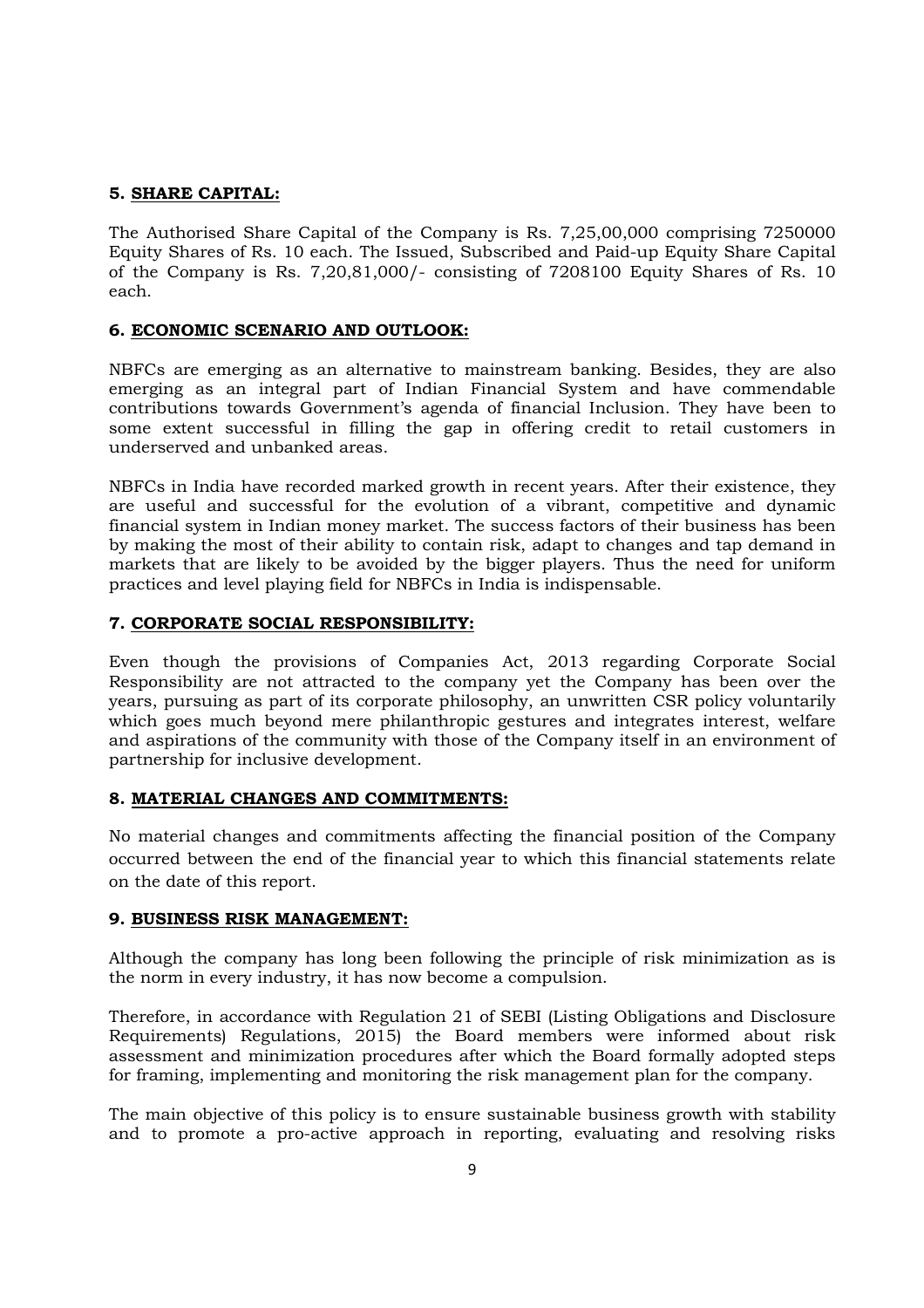associated with the business. In order to achieve the key objective, the policy establishes a structured and disciplined approach to Risk Management, in order to guide decisions on risk related issues.

In today's challenging and competitive environment, strategies for mitigating inherent risks in accomplishing the growth plans of the Company are imperative. The common risks inter alia are: Regulations, competition, Business risk, Technology obsolescence, Investments, retention of talent and expansion of facilities.

Business risk, inter-alia, further includes financial risk, political risk, fidelity risk, legal risk.

As a matter of policy, these risks are assessed and steps as appropriate are taken to mitigate the same

#### **10. INTERNAL CONTROL SYSTEM AND THEIR ADEQUACY:**

The Company's internal control system and procedures are commensurate with the size of operation and are adequate to ensure safeguarding its assets and resources against loss, unauthorized use or disposition, compliance with the statutes and regulatory policies and framework and all transactions are authorized, recorded and reported correctly. The Internal Audit department evaluates the functioning and quality of internal control and provides assurance of periodic reporting. The Audit Committee reviews the Internal Audit Reports and the adequacy on regular basis which also acts as a tool for minimizing any possible risks in the operations of the Company.

#### **11. CONSERVATION OF ENERGY, TECHNOLOGY ABSORPTION AND FOREIGN EXCHANGE EARNINGS AND OUTGO**

The Company has no activities relating to conservation of energy, technologies and foreign earning and out go.

#### **12. VIGIL MECHANISM / WHISTLE BLOWER POLICY:**

In order to ensure that the activities of the Company and its employees are conducted in a fair and transparent manner by adoption of highest standards of professionalism, honesty, integrity and ethical behavior the company has adopted a vigil mechanism policy. This policy is explained in corporate governance report and also posted on the website of company.

#### **13. DIRECTORS & COMMITTEES:**

At the 20th Annual General Meeting of the company held on 30th September, 2014 the Company had appointed the existing independent directors **Shri. Vijay Gupta (DIN: 00550656)** and **Shri. Rajendra Gadodia (DIN: 00549399)** as Independent directors under the Companies Act, 2013 for 5 consecutive years for a term upto the conclusion of the 25th Annual General Meeting.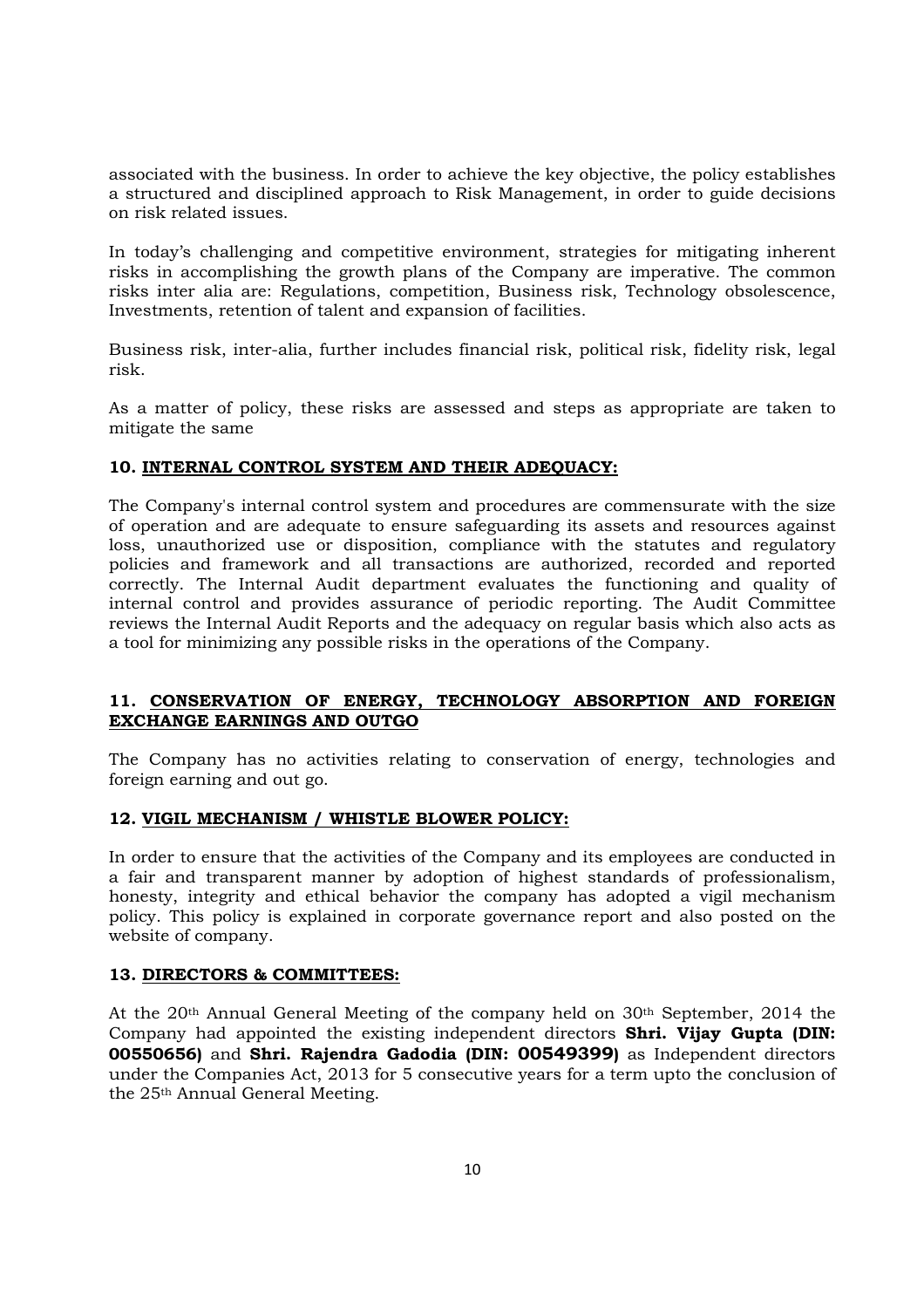In accordance with the provisions of Companies Act, 2013 **Mr. Pawan Kumar Jindal (DIN: 00524690)**, Executive Director retires by rotation and being eligible offers himself for re-appointment.

#### **13.1 BOARD EVALUATION:**

Pursuant to the provisions of the Companies Act, 2013 and SEBI (Listing Obligations and Disclosure Requirements) Regulations, 2015), the Board has carried out annual performance evaluation of its own performance, the directors individually as well the evaluation of the working of its Audit, Nomination & Remuneration and Stakeholder committee. The manner in which the evaluation has been carried out has been explained in Corporate Governance Report.

#### **13.2 REMUNERATION POLICY**

The Board has, on the recommendation of the Nomination & Remuneration committee framed a policy for selection and appointment of Directors, Senior Management and their remuneration. The Remuneration Policy is stated in the Corporate Governance Report.

#### **13.3 MEETINGS OF THE BOARD OF DIRECTORS**

During the Financial Year 2015-16, the Company held 5 (Five) of the Board of Directors as per Section 173 of Companies Act, 2013 which is summarized below. The provisions of Companies Act, 2013 and listing agreement were adhered to while considering the time gap between two meetings.

| S. No. | Date of Meeting | <b>Board Strength</b> | <b>No. of Directors Present</b> |
|--------|-----------------|-----------------------|---------------------------------|
| 1.     | 30.05.2015      | 04                    | 04                              |
| 2.     | 31.07.2015      | 04                    | 04                              |
| 3.     | 24.08.2015      | 04                    | 04                              |
| 4.     | 31.10.2015      | 04                    | 04                              |
| 5.     | 30.01.2016      | 04                    | 04                              |

#### **13.4 AUDIT COMMITTEE**

The company is having an audit committee comprising of the following directors:

| <b>Name</b>     | <b>Status</b> | Category                             |
|-----------------|---------------|--------------------------------------|
| Mr. Vijay Gupta | Chairman      | Non Executive & Independent Director |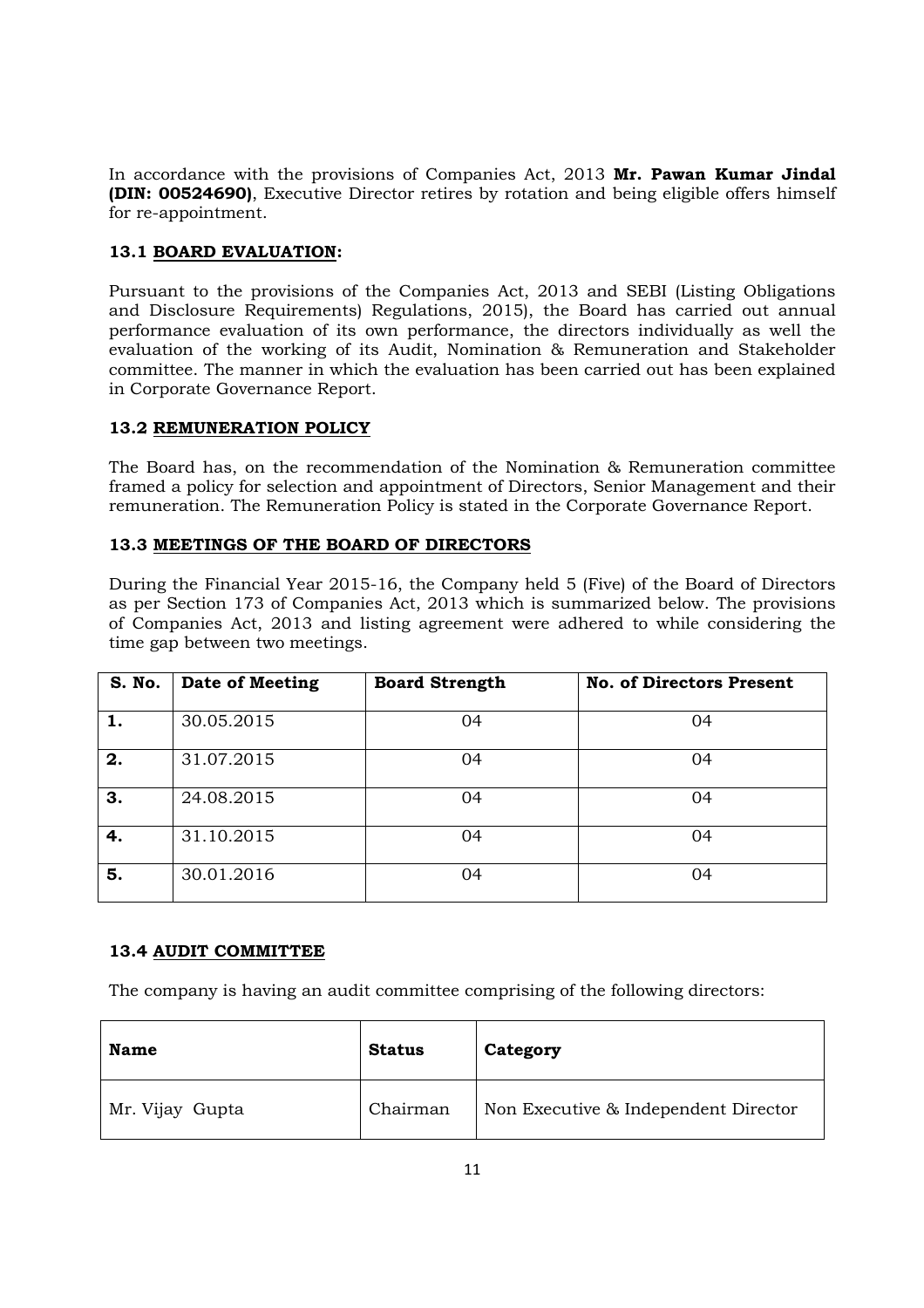| Mr. Rajendra Gadodia | Member | Non Executive & Independent Director |
|----------------------|--------|--------------------------------------|
| Mrs. Sarita Aggarwal | Member | Non-Executive Director(Promoter)     |

#### **13.5 NOMINATION AND REMUNERATION COMMITTEE**

The company is having a Nomination and Remuneration Committee comprising of the following directors:

| Name                 | <b>Status</b> | Category                             |
|----------------------|---------------|--------------------------------------|
| Mr. Vijay Gupta      | Chairman      | Non Executive & Independent Director |
| Mr. Rajendra Gadodia | Member        | Non Executive & Independent Director |
| Mrs. Sarita Aggarwal | Member        | Non-Executive Director(Promoter)     |

## **13.6 STAKEHOLDERS RELATIONSHIP COMMITTEE**

The company is having a Stakeholders Relationship Committee comprising of the following directors:

| <b>Name</b>          | <b>Status</b> | Category                             |
|----------------------|---------------|--------------------------------------|
| Mr. Vijay<br>Gupta   | Chairman      | Non Executive & Independent Director |
| Mr. Rajendra Gadodia | Member        | Non Executive & Independent Director |
| Mrs. Sarita Aggarwal | Member        | Non-Executive Director(Promoter)     |

#### **14. DIRECTORS' RESPONSIBILITY STATEMENT:**

To the best of their knowledge and belief and according to the information and explanations obtained by them, your Directors make the following statements in terms of Section 134(3)(c) of the Companies Act, 2013: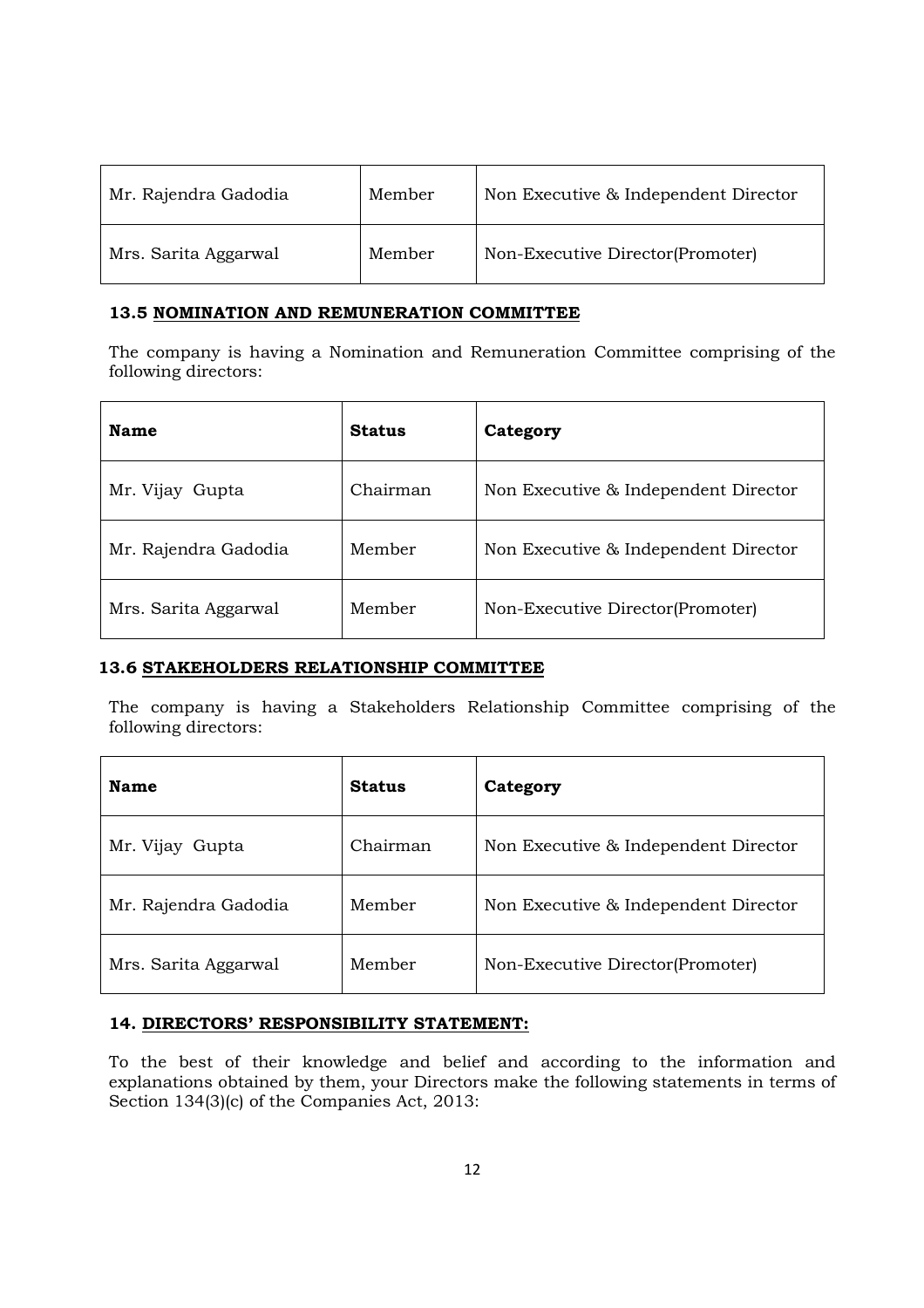- a) that in the preparation of the annual financial statements for the year ended March 31, 2016, the applicable accounting standards have been followed along with proper explanation relating to material departures, if any;
- b) that such accounting policies as mentioned in Notes to the Financial Statements have been selected and applied consistently and judgment and estimates have been made that are reasonable and prudent so as to give a true and fair view of the state of affairs of the Company as at March 31, 2016 and of the profit of the Company for the year ended on that date;
- c) that proper and sufficient care has been taken for the maintenance of adequate accounting records in accordance with the provisions of the Companies Act, 2013 for safeguarding the assets of the Company and for preventing and detecting fraud and other irregularities;
- d) that the annual financial statements have been prepared on a going concern basis;
- e) that proper internal financial controls were in place and that the financial controls were adequate and were operating effectively.
- f) that systems to ensure compliance with the provisions of all applicable laws were in place and were adequate and operating effectively.

## **15. TRANSFER OF UNCLAIMED DIVIDEND TO INVESTOR EDUCATION AND PROTECTION FUND:**

The provisions of Section 125(2) of the Companies Act, 2013 do not apply as there was no dividend declared and paid last year.

## **16. INFORMATION ABOUT SUBSIDIARY/ JV/ ASSOCIATE COMPANY**

Company does not have any Subsidiary, Joint venture or Associate Company.

#### **17. AUDITORS:**

#### **17.1 STATUTORY AUDITORS**

M/s Mohan L Jain & Co. (Firm Registration No.005345N), Chartered Accountants, New Delhi, Statutory Auditors of the Company, hold office until the conclusion of the ensuing Annual General Meeting and are eligible for re-appointment.

The Company has received a letter from them to the effect that their re-appointment, if made, would be within the prescribed limits under Section 141(3)(g) of the Companies Act, 2013 and that they are not disqualified for re-appointment within the meaning of Section 141 of the said Act.

The Auditors' Report on Financial Statements of the Company for the Financial Year 2015-16 does not contain any qualification.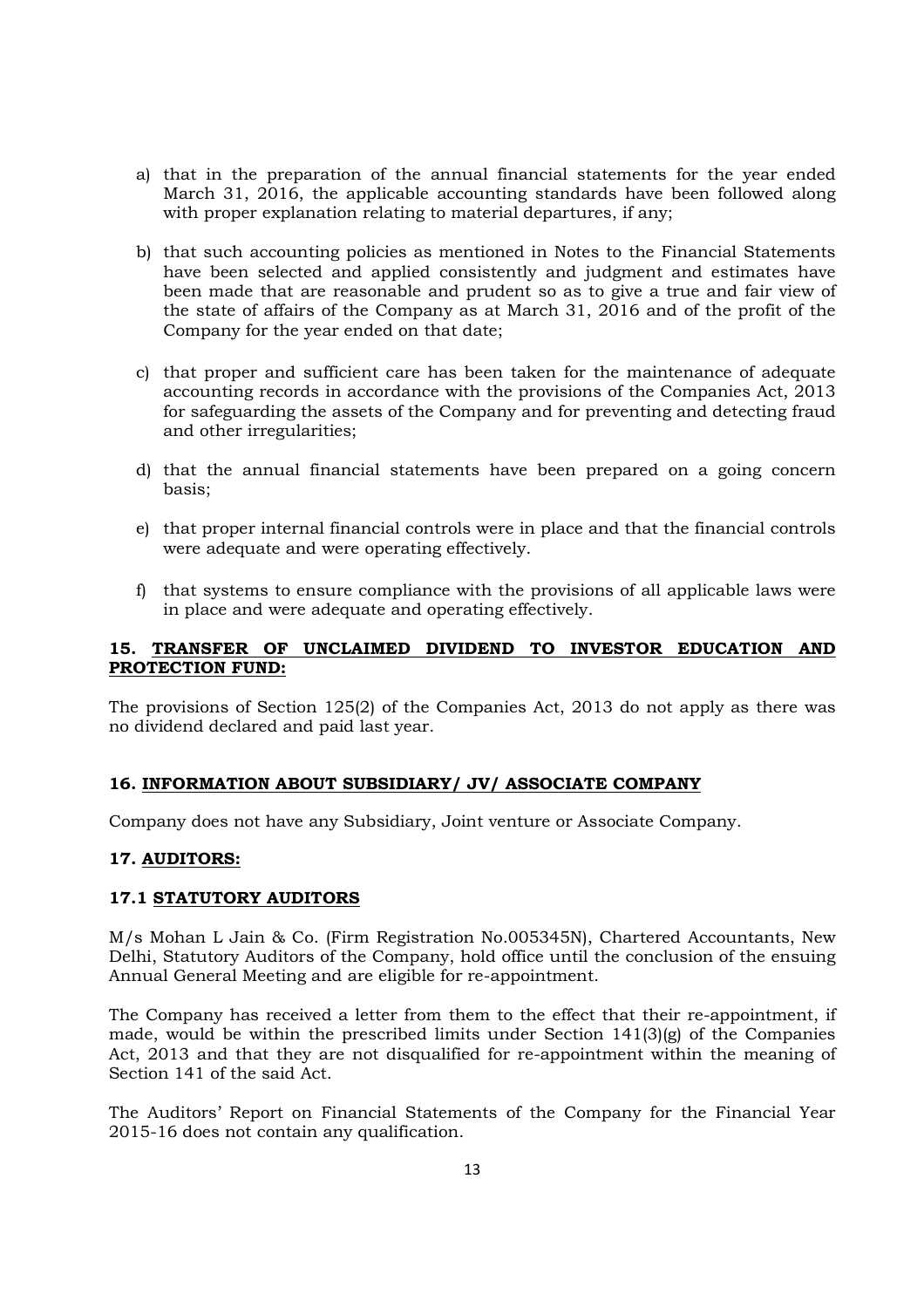The observations of Statutory Auditors' and Notes to the Financial Statements are selfexplanatory.

Further the Auditors' Report for the financial year ended, 31st March, 2016 is annexed herewith for your kind perusal and information.

#### **17.2 SECRETARIAL AUDITORS**

Pursuant to the provisions of Section 204 of the Act and the Companies (Appointment and Remuneration of Managerial Personnel) Rules, 2014, the Board of Directors had appointed Deepak Sharma & Associates. (CP No.:6898, FCS: 6309), a firm of Company Secretaries in Practice, to undertake the Secretarial Audit of the Company for the FY ended March 31, 2016. The Secretarial Audit Report, in the prescribed Form No. MR-3 is attached herewith as **'Annexure: 1'**.

There are no qualifications, reservations or adverse remarks or disclaimers made by M/s. Deepak Sharma & Associates. (CP No.:6898, FCS: 6309), in their Audit Report dated May 30, 2016 on the Secretarial and other related records of the Company for FY 2015-16.

#### **17.3 INTERNAL AUDITORS**

M/S AKN & CO., Chartered Accountants performs the duties of internal auditors of the company and their report is reviewed by the audit committee from time to time.

#### **18. EXTRACT OF ANNUAL RETURN:**

The Extract of Annual Return as required under section 92(3) of the Companies Act, 2013 and rule 12(1) of the Companies (Management and Administration) Rules, 2014, in **Form MGT-9** is annexed herewith for your kind perusal and information as **'Annexure: 2'.** 

#### **19. PARTICULARS OF EMPLOYEES:**

The information required pursuant to Section 197 read with Rule, 5 of The Companies (Appointment and Remuneration of Managerial Personnel) Rules, 2014 in respect of employees of the Company is as follows:

The Company has One Executive Director and no sitting fees have been paid to any director during the year.

The particulars of the employees who are covered by the provisions contained in Rule 5(2) and rule 5(3) of Companies (Appointment and Remuneration of Managerial Personnel) Rules, 2014 are:

- a) Employed throughout the year Nil
- b) Employed for part of the year Nil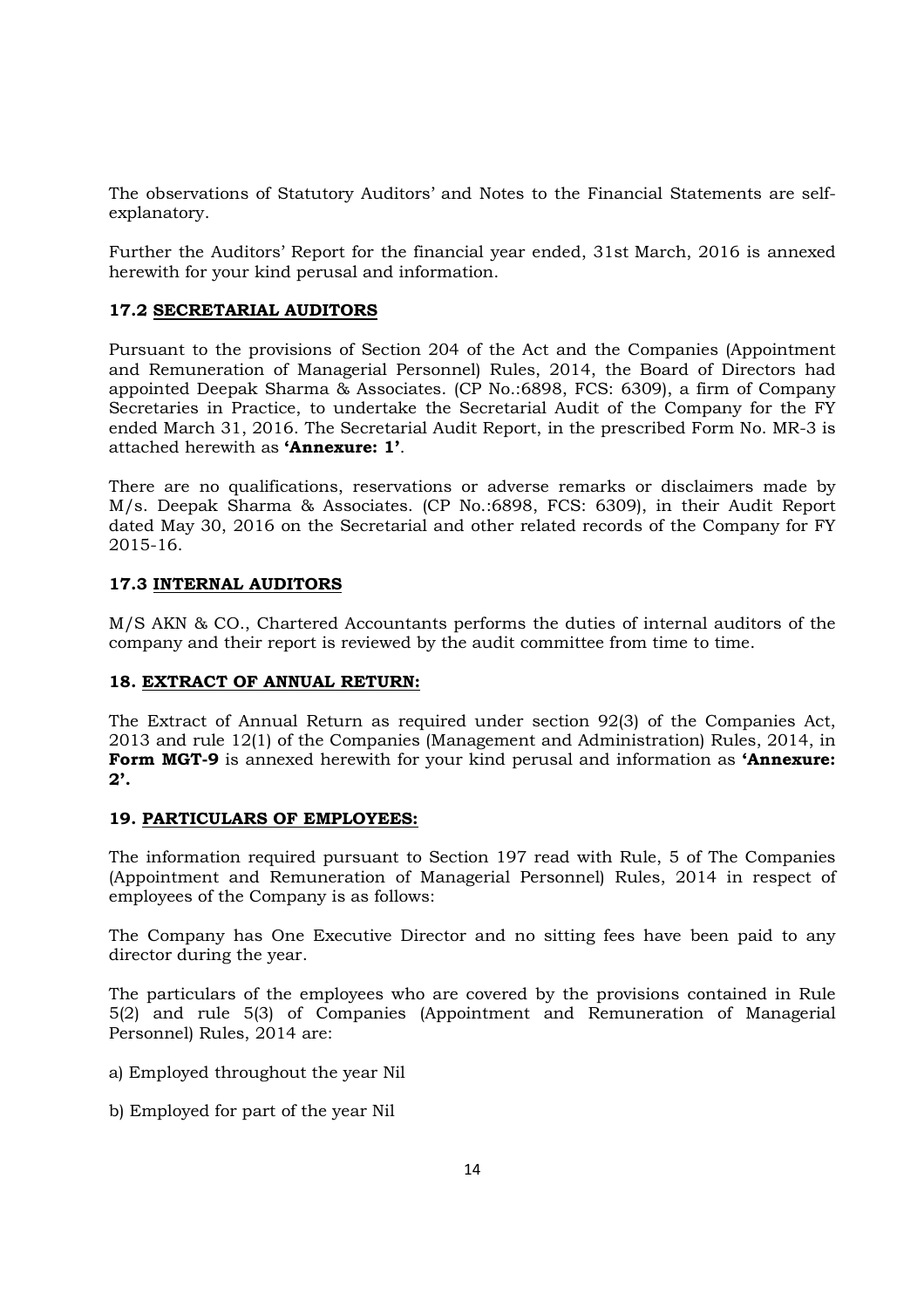The remuneration paid to all Key management Personnel was in accordance with remuneration policy adopted by the company.

#### **20. RELATED PARTY TRANSACTIONS:**

All transactions entered into with Related Parties during the financial year were in the ordinary course of business and on an arm's length pricing basis and do not attract the provisions of Section 188 of the Companies Act, 2013. There were no materially significant transactions with related parties during the financial year which were in conflict with the interest of the Company. Suitable disclosure as required by the Accounting Standards (AS18) has been made in the notes to the Financial Statements.

All Related Party Transactions are placed before the Audit Committee as also the Board for approval.

The policy on Related Party Transactions as approved by the Board is uploaded on the Company's website. None of the Directors has any pecuniary relationships or transactions vis-à-vis the Company.

#### **21. SIGNIFICANT AND MATERIAL ORDERS PASSED BY THE REGULATORS OR COURTS:**

There are no significant material orders passed by the Regulators / Courts which would impact the going concern status of the Company and its future operations.

#### **22. CORPORATE GOVERNANCE:**

Your Company is in compliance with the requirements and disclosures with respect to the report of Corporate Governance as required under Regulation 34 read with Schedule V of SEBI (LODR) Regulations, 2015. As a listed company, necessary measures are taken to comply with the requirements of regulations of SEBI (LODR) Regulations, 2015.

#### **23. LOANS, GUARANTEES AND INVESTMENTS:**

The provisions of Section 186 of the Act pertaining to granting of loans to any person or body corporate and giving of guarantees or providing security in connection with a loan to any other body corporate or persons are not applicable to the Company, since it is a Non Banking Financial Company, registered with Reserve Bank of India.

#### **24. DIRECTORS and KMP:**

During the current financial year, there was no change have occurred in the constitution of directors of the company.

#### **25. DEPOSITS:**

The Company did not hold any public deposits at the beginning of the year nor has it accepted any public deposits during the year.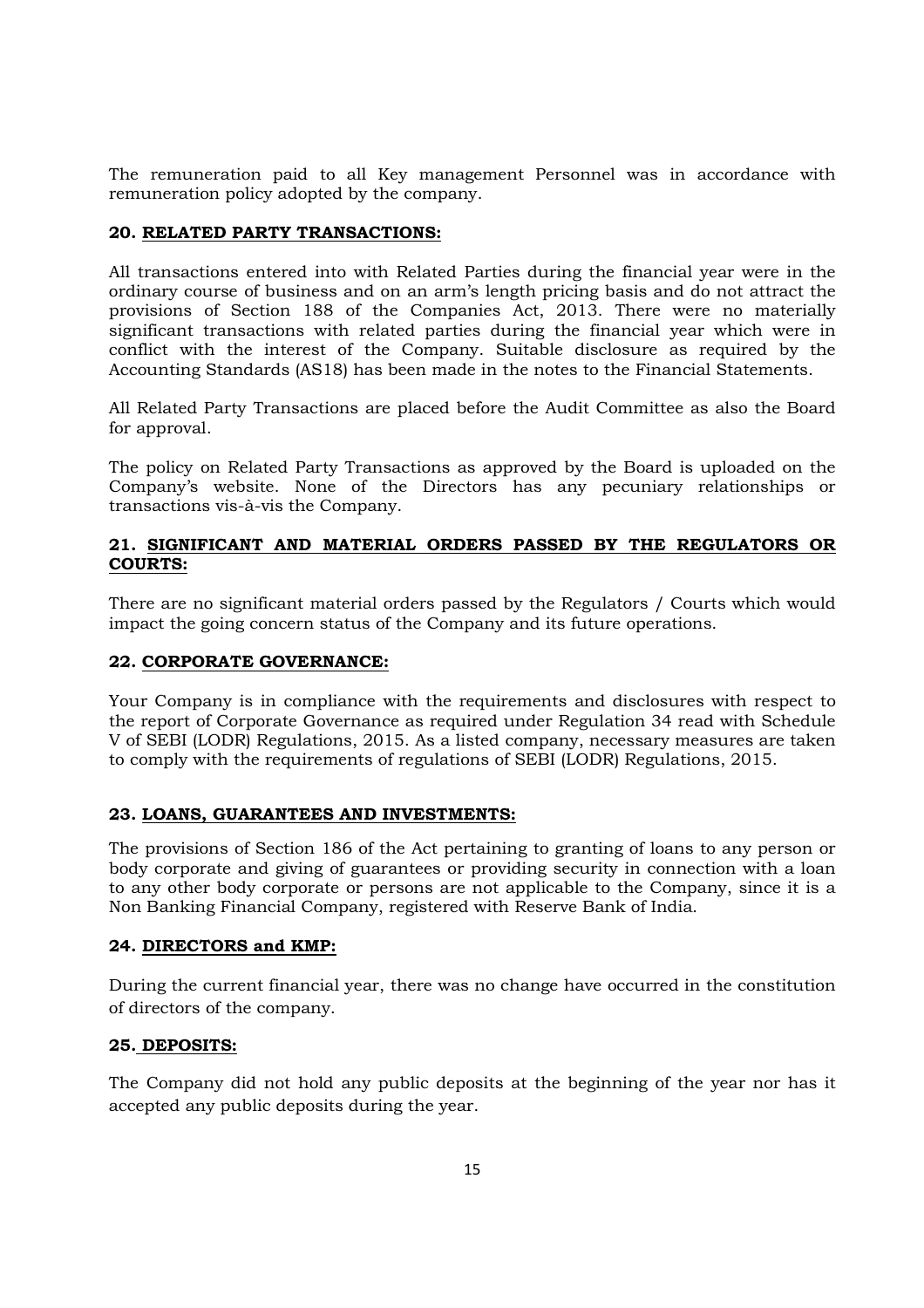## **26. INDEPENDENT DIRECTORS AND THEIR DECLARATION:**

**Shri Vijay Gupta (DIN: 00550656)** and **Shri Rajendra Gadodia (DIN: 00549399)** has been appointed as the independent director of the company as per Section 149(10) of the Companies Act, 2013 on 30th September, 2014 for a term of 5 consecutive years on the Board of the Company.

The Board of Directors of the Company hereby confirms that all the Independent directors duly appointed by the Company have given the declaration and they meet the criteria of independence as provided under section 149(6) of the Companies Act, 2013.

#### **27. REMUNERATION POLICY**

#### **27.1 REMUNERATION TO EXECUTIVE DIRECTORS**

The remuneration paid to Executive Directors is recommended by the Nomination and Remuneration Committee and approved by Board at the Board meeting and Shareholders at the Annual General Meeting held on 30.09.2015. The remuneration is decided after considering various factors such as qualification, experience, performance, responsibilities shouldered, industry standards as well as financial position of the Company.

#### **27.2 REMUNERATION TO NON EXECUTIVE DIRECTORS**

The Non Executive Directors are not paid remuneration by way of any Sitting Fees and Commission.

## **28. RATIO OF REMUNERATION TO EACH DIRECTOR:**

Mr. Pawan Kumar Jindal, Managing Director of the Company is being paid Rs. 25000 p.m. as Managerial Remuneration w.e.f. 15.01.2015.

#### **29. CODE OF CONDUCT FOR BOARD MEMBERS AND SENIOR MANAGEMENT:**

The Board of Directors has laid down the code of conduct for all the Board members and members of the Senior Management of the Company. Additionally all independent directors of the company shall be bound by duties of independent directors as set out in the Companies Act, 2013 read with the Schedules and Rules there under.

All the Board members and Senior Management personnel have affirmed compliance with the code of conduct.

#### **30. POLICY FOR PREVENTION, PROHIBITION AND REDRESSAL OF SEXUAL HARASSMENT AT WORKPLACE**

The Company has in place a Policy for Prevention, Prohibition and Redressal of Sexual Harassment at Work Place. Appropriate reporting mechanisms are in place for ensuring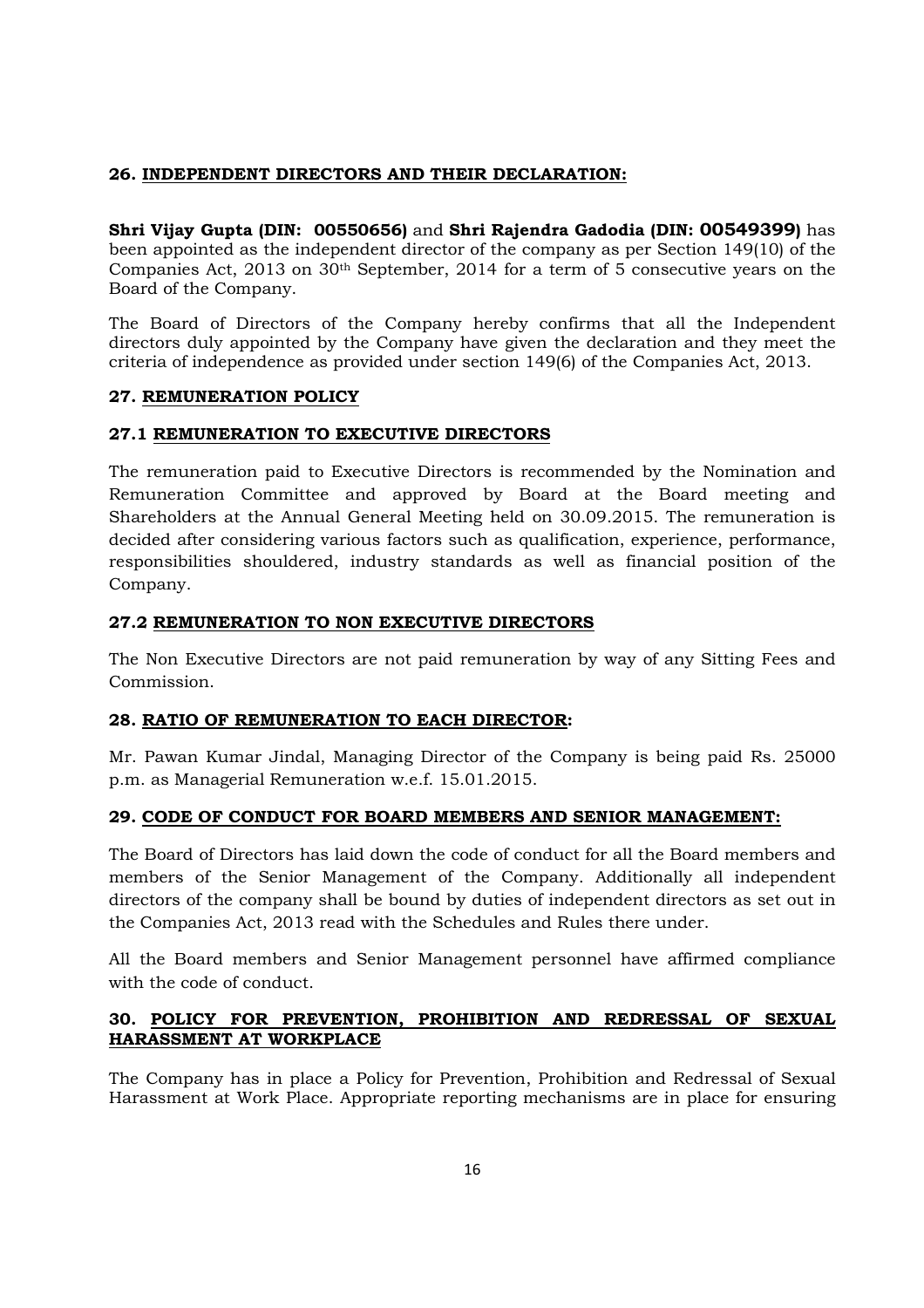protection against Sexual Harassment and the right to work with dignity. During the year under review, the Company has not received any complaints in this regard.

#### **31. REGULATORY ACTION**

There are no significant and material orders passed by the regulators or courts or tribunals that could impact the going concern status and operations of the Company in future.

#### **32. ACKNOWLEDGEMENTS:**

The company has been very well supported from all quarters and therefore your directors wish to place on record their sincere appreciation for the support and co-operation received from Reserve Bank of India, Central and State Governments, Bankers and others associated with the Company.

Your Directors wish to thank the banks, financial institutions, shareholders and business associates for their continued support and cooperation.

We look forward to receiving the continued patronage from all quarters to become a better and stronger company.

#### **33. CAUTIONARY STATEMENT:**

The statements contained in the Board's Report and Management Discussion and Analysis contain certain statements relating to the future and therefore are forward looking within the meaning of applicable securities, laws and regulations.

Various factors such as economic conditions, changes in government regulations, tax regime, other statues, market forces and other associated and incidental factors may however lead to variation in actual results.

For and on behalf of the Board of Directors

**Sd/- Sd/-**

 **Sarita Aggarwal Pawan Kumar Jindal Director Managing Director DIN: 00524884 DIN: 00524690** 

**Place: Delhi Date: May 30, 2016**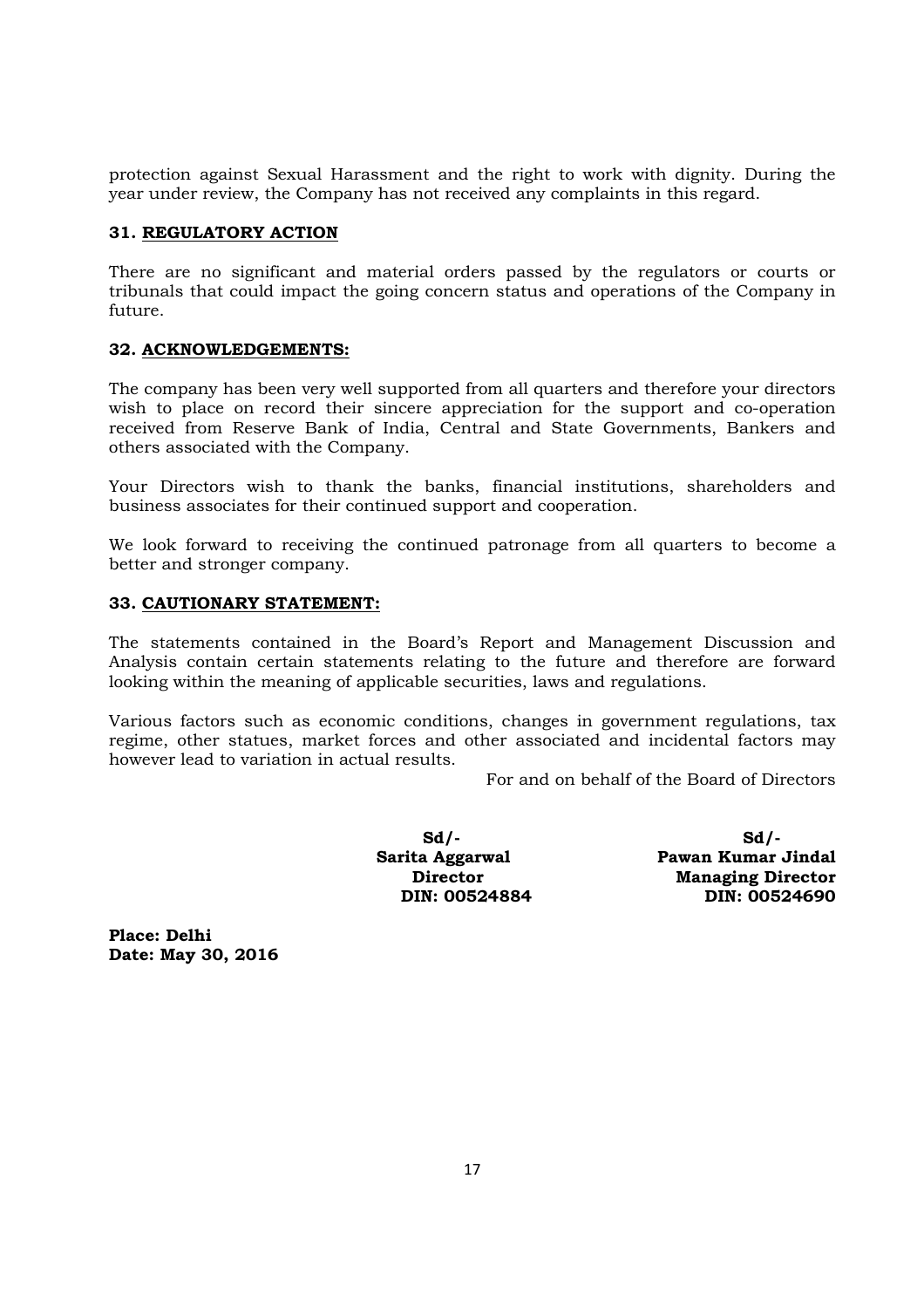## **FORM No. MR-3 SECRETARIAL AUDIT REPORT FOR THE FINANCIAL YEAR ENDED 31ST MARCH, 2016**

*[Pursuant to section 204(1) of the Companies Act, 2013 and rule No.9 of the Companies (Appointment and Remuneration Personnel) Rules, 2014]* 

To, The Members **Jindal Capital Limited**  79 A, Kamla Nagar New Delhi-110007

Dear Sirs,

We have conducted the Secretarial audit of the Compliance of applicable statutory provisions and the adherence to good corporate governance practice by **Jindal Capital Limited** (hereinafter called "the Company"). Secretarial Audit was conducted in a manner that provided us a reasonable basis for evaluating the corporate conducts / statutory compliances and expressing our opinion thereon.

Based on our verification of the Company's Books, Papers, Minutes Books, Forms and Returns filed and other records maintained by the Company and also the information provided by the Company, its officers, agents and authorized representatives during the conduct of secretarial audit, the explanations and clarifications given to us and the representations made by the Management, we hereby report that in our opinion, the Company has, during the during the audit period covering the financial year ended **31st March, 2016**, complied with the statutory provisions listed hereunder and also that the Company has proper Board processes and compliance mechanism in place to the extent, in the manner and subject to the reporting made hereinafter:

- 1. We have examined the books, papers, minute books, forms and returns filed and other records maintained by **Jindal Capital Limited** ("the Company") for the financial year ended on **31st March, 2016**, according to the provisions of:
- i. The Companies Act, 2013 (the Act) and the rules made there under;
- ii. The Securities Contracts (Regulation) Act, 1956 ('SCRA') and the rules made there under;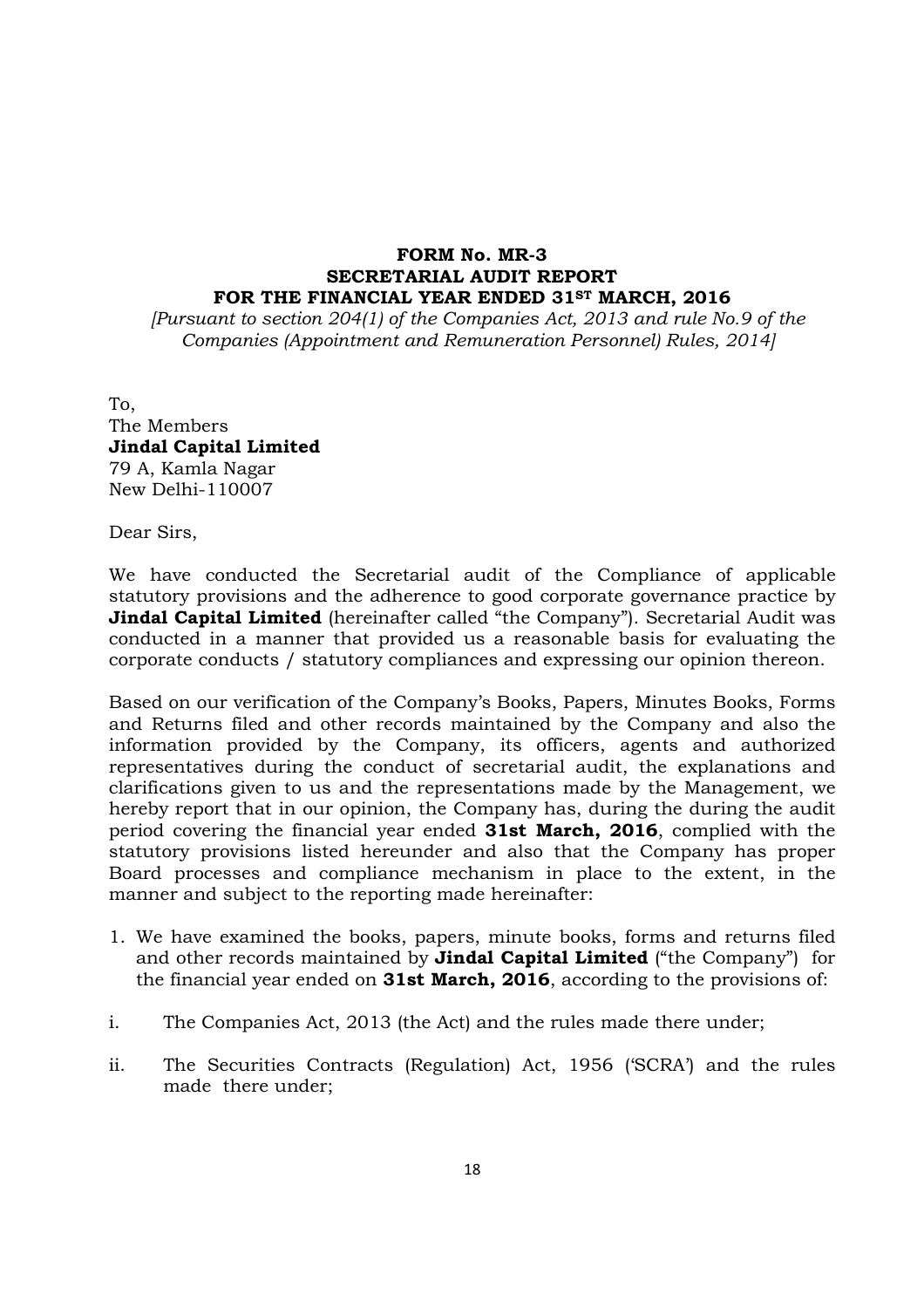- iii. The Depositories Act, 1996 and the Regulations and Bye-laws framed there under;
- iv. Foreign Exchange Management Act, 1999 and the rules and regulations made there under to the extent of Foreign Direct Investment, Overseas Direct Investment and External Commercial Borrowings;
- v. RBI Guidelines for Systemically important non-deposit taking non-banking financial company'(NBFC-ND-SI).
- vi. The following Regulations and Guidelines prescribed under the Securities and Exchange Board of India Act, 1992 ('SEBI Act'):
	- a) The Securities and Exchange Board of India (Substantial Acquisition of Shares and Takeovers) Regulations, 2011;
	- b) The Securities and Exchange Board of India (Prohibition of Insider Trading) Regulations, 1992 and Securities and Exchange Board of India (Prohibition of Insider Trading) Regulations, 2015;;
	- c) The Securities and Exchange Board of India (Issue of Capital and Disclosure Requirements) Regulations, 2009 and amendments from time to time;
	- d) The Securities and Exchange Board of India (Employee Stock Option Scheme and Employee Stock Purchase Scheme) Guidelines,1999 and The Securities and Exchange Board of India ( Share Based Employee Benefits) Regulations, 2014;
	- e) The Securities and Exchange Board of India (Issue and Listing of Debt Securities) Regulations, 2008;
	- f) The Securities and Exchange Board of India (Registrars to an Issue and Share Transfer Agents) Regulations, 1993 regarding the Companies Act and dealing with client;
	- g) The Securities and Exchange Board of India (Delisting of Equity Shares) Regulations, 2009; (Not applicable to the Company during the audit period);
	- h) The Securities and Exchange Board of India (Buyback of Securities) Regulations, 1998 (Not applicable to the Company during the audit period); and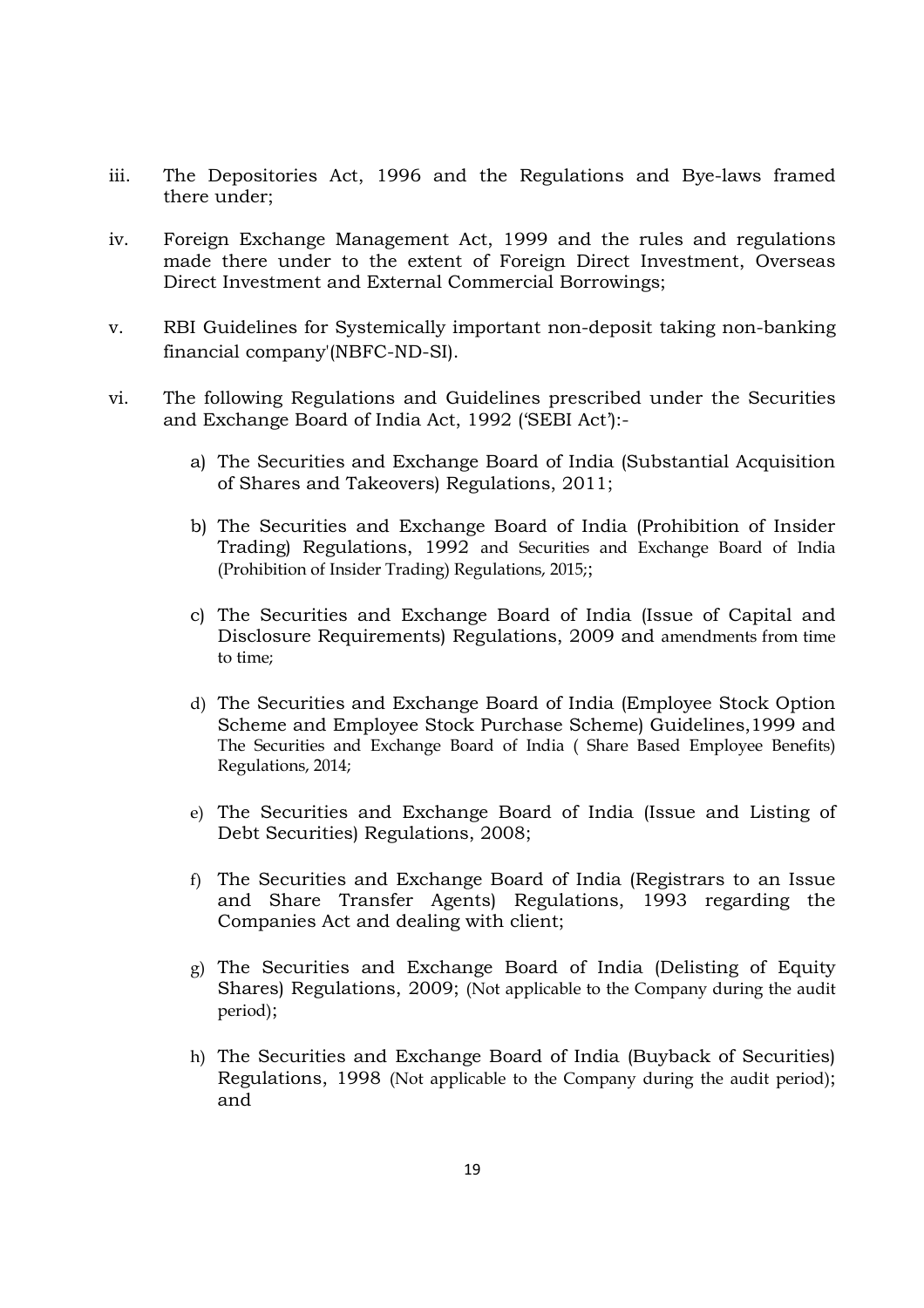- i) The Securities and Exchange Board of India (Listing Obligations And Disclosure Requirements) Regulations, 2015;
- vii. Other laws specifically applicable to the Company, namely:
	- a) All the Rules, Regulations, Guidelines and Circulars applicable to Non Banking Financial Companies under the RBI Act, 1934
	- b) Credit Information Companies (Regulation) Act, 2005 and Rules
	- c) Guidelines with respect to SEBI KYC registration agency (KRA) Regulations, 2011
	- d) SEBI (Research Analysts) Regulations, 2014
	- e) The Prevention of Money-Laundering Act, 2002 and The Prevention of Money Laundering (Maintenance of Records, etc) Rules, 2005
	- f) SEBI (Prohibition of Fraudulent and Unfair Trade Practices relating to Securities Market) Regulations, 2003
- 2. We have also examined compliance with the applicable clauses of the following:
	- (a) Secretarial Standards issued by The Institute of Company Secretaries of India with respect to board and general meetings and
	- (b) The Listing Agreements entered into by the Company with National Stock Exchange of India Limited read with the SEBI (Listing Obligations and Disclosure Requirements) Regulations, 2015.

During the period under review, the Company has complied with the provisions of the Act, Rules, Regulations, Guidelines, standards etc. mentioned above. The Company is in process of updating the website as required under regulation 62 of the Securities and Exchange Board of India (Listing Obligations and Disclosure Requirements) Regulations, 2015.

## **We further report that**

The Board of Directors of the Company is duly constituted with proper balance of Executive Directors, Non-Executive Directors and Independent Directors. The changes in the composition of the Board of Directors that took place during the period under review were carried out in compliance with the provisions of the Act.

Adequate notice is given to all directors to schedule the Board Meetings, agenda and detailed notes on agenda were sent at least seven days in advance, and a system exists for seeking and obtaining further information and clarifications on the agenda items before the meeting and for meaningful participation at the meeting.

Majority decision is carried through while the dissenting members' views, if any, are captured and recorded as part of the minutes.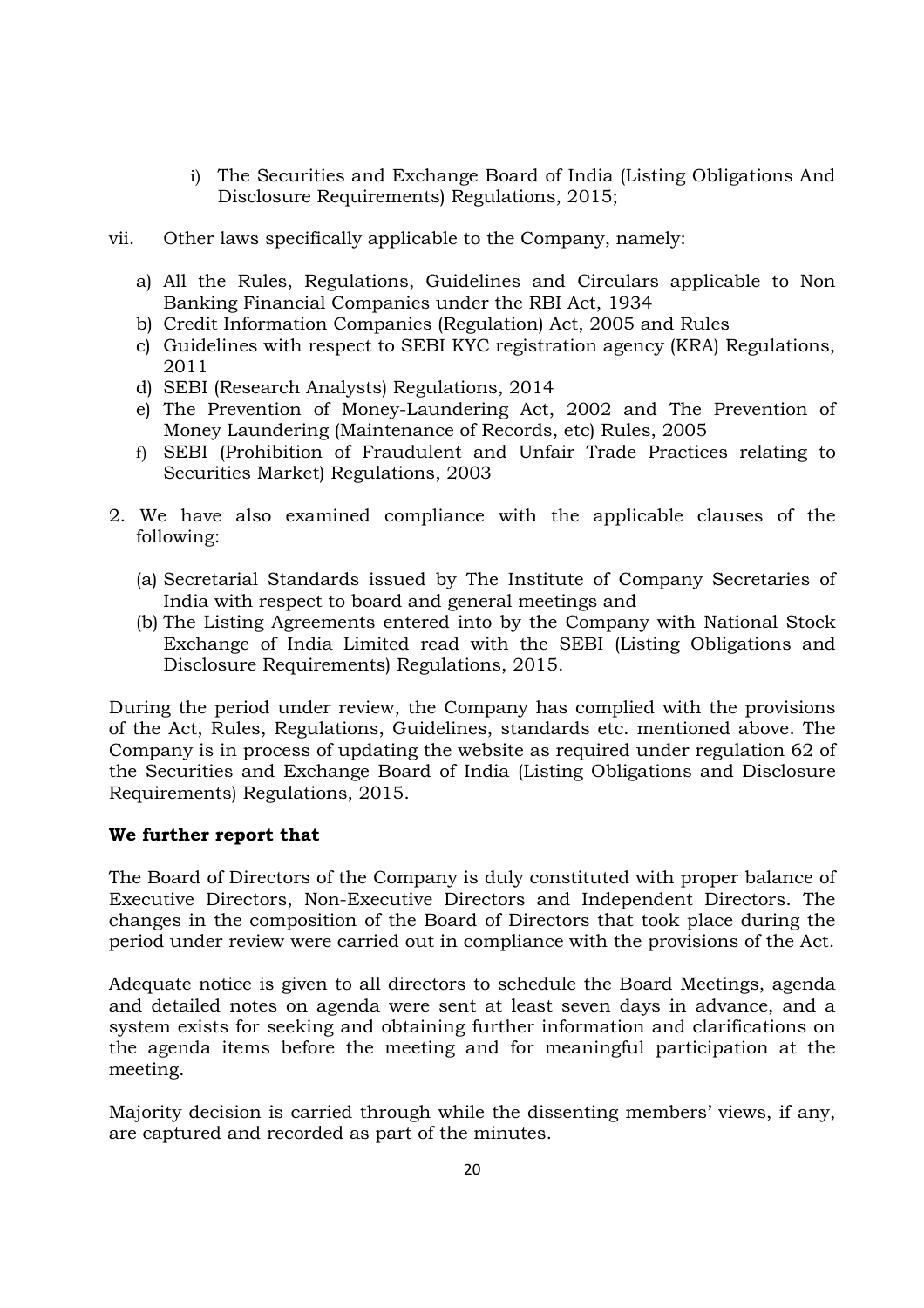**We further report that** there are adequate systems and processes in the company commensurate with the size and operations of the company to monitor and ensure compliance with applicable laws, rules, regulations and guidelines.

**We further report that** during the audit period the company has Major decisions taken by the members in pursuance to section 180 of the Companies Act, 2013, having a major bearing on the company's affairs in pursuance of the above referred laws, rules, regulations, guidelines, standards, etc. referred to above).

## **For DEEPAK SHARMA & ASSOCIATES COMPANY SECRETARIES**

**Sd/- (DEEPAK PARASAR SHARMA) FCS No.: 6309 C.P. No.: 6898** 

## **Place: Delhi Date: 30/05/2016**

This report is to be read with our letter of even date which is annexed as' **Annexure A**' and forms an integral part of this report.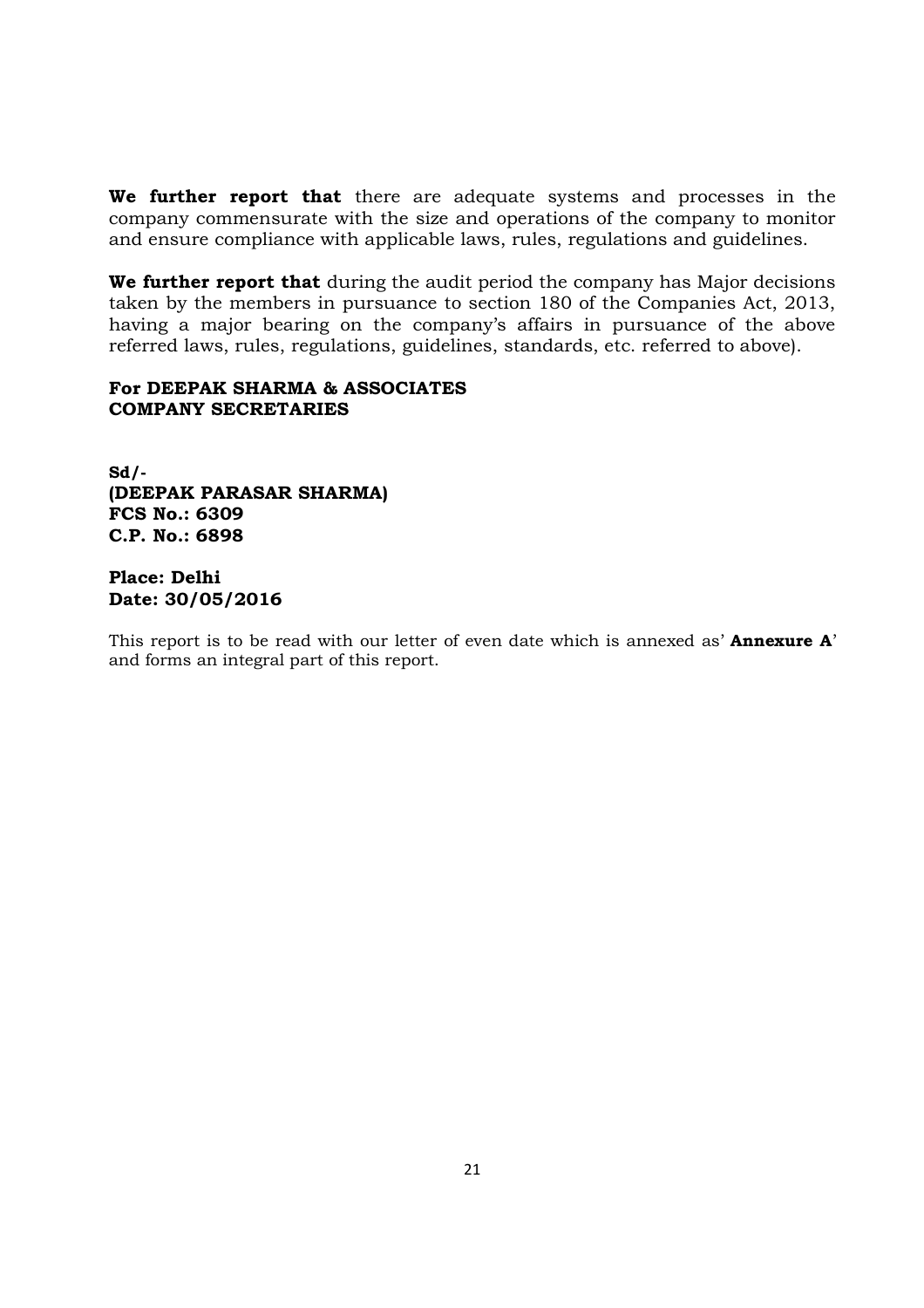**Annexure A** 

To, The Members **Jindal Capital Limited**  79 A, Kamla Nagar New Delhi-110007

Our report of even date is to be read along with this letter.

- 1. Maintenance of secretarial record is the responsibility of the management of the company. Our responsibility is to express an opinion on these secretarial records based on our audit.
- 2. We have followed the audit practices and processes as were appropriate to obtain reasonable assurance about the correctness of the contents of the secretarial records. The verification was done on test basis to ensure that correct facts are reflected in secretarial records. We believe that the processes and practices, we followed provide a reasonable basis for our opinion.
- 3. We have not verified the correctness and appropriateness of financial records and Books of Accounts of the company.
- 4. Where ever required, we have obtained the Management representation about the compliance of laws, rules and regulations and happening of events etc.
- 5. The compliance of the provisions of Corporate and other applicable laws, rules, regulations, standards is the responsibility of management. Our examination was limited to the verification of procedures on test basis.
- 6. The Secretarial Audit report is neither an assurance as to future viability of the company nor of the efficacy or effectiveness with which the management has conducted the affairs of the company.

#### **For DEEPAK SHARMA & ASSOCIATES COMPANY SECRETARIES**

**Sd/-** 

**(DEEPAK PARASAR SHARMA) FCS No.: 6309 C.P. No.: 6898** 

**Place: Delhi Date: 30/05/2016**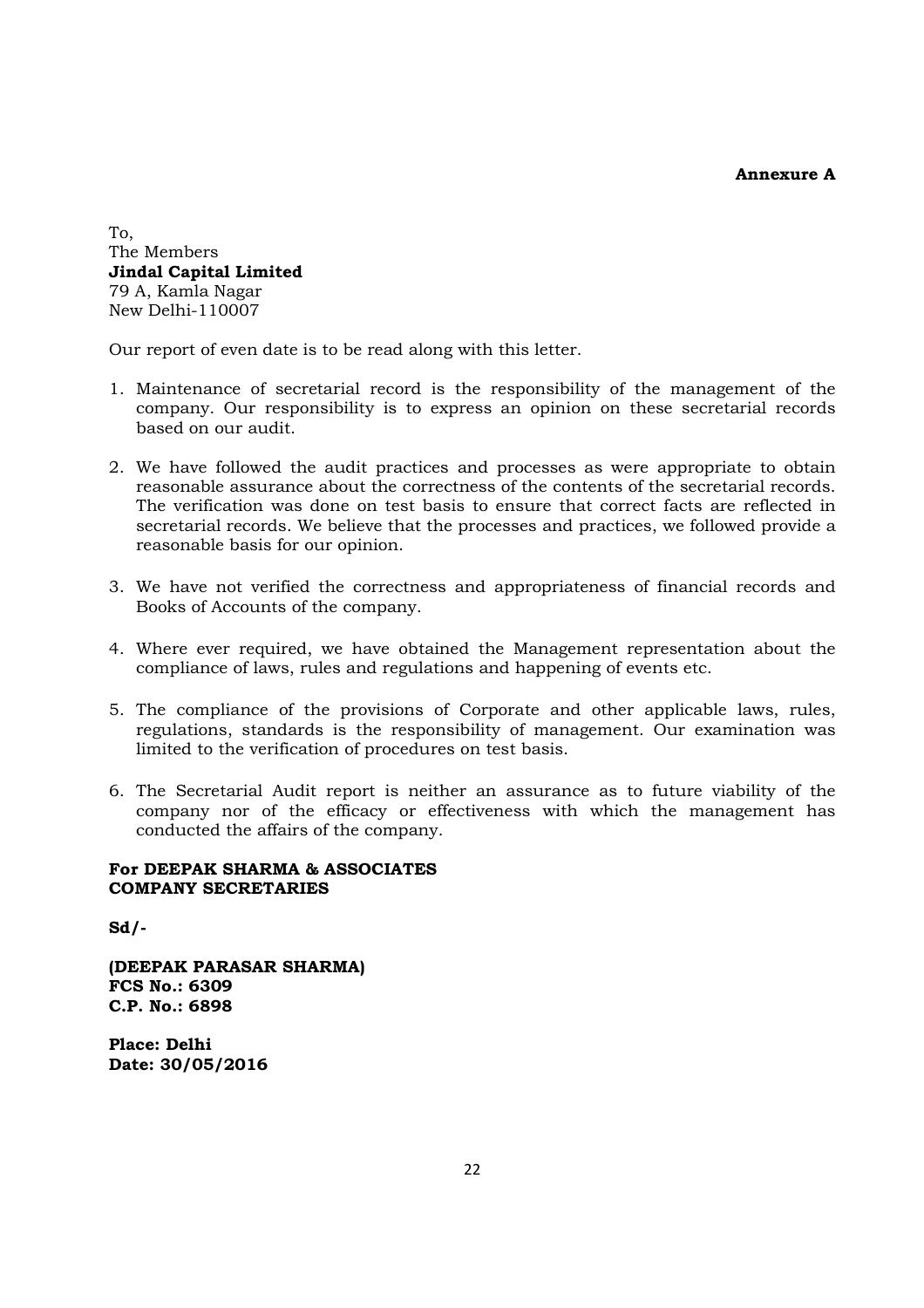#### **ANNUAL REPORT 2015-16 - ANNEXURE '2' TO BOARD'S REPORT**

**Form No. MGT-9** 

## **EXTRACT OF ANNUAL RETURN as on the financial year ended on 31/03/2016**

[Pursuant to section 92(3) *of the Companies Act, 2013* and rule 12(1) of the Companies (Management and Administration) Rules, 2014]

#### **I. REGISTRATION AND OTHER DETAILS**

| i)   | <b>CIN</b>                                                                     | L74899DL1994PLC059720                                                                                                                                                                                                                             |  |
|------|--------------------------------------------------------------------------------|---------------------------------------------------------------------------------------------------------------------------------------------------------------------------------------------------------------------------------------------------|--|
| ii)  | <b>Registration Date</b>                                                       | June 20,1994                                                                                                                                                                                                                                      |  |
| iii) | <b>Name of the Company</b>                                                     | <b>JINDAL CAPITAL LIMITED</b>                                                                                                                                                                                                                     |  |
| iv)  | Category / Sub-Category of the<br>Company                                      | Company limited by shares/ Indian<br>Non-Government<br>Company                                                                                                                                                                                    |  |
| v)   | <b>Address of the Registered office</b><br>and contact details                 | 79-A, KAMLA NAGAR, DELHI - 110007<br>Tel: 01123841536<br>Email: 10.jindal@gmail.com<br>Website:                                                                                                                                                   |  |
| vi)  | <b>Whether Listed Company</b>                                                  | Yes                                                                                                                                                                                                                                               |  |
| vii) | <b>Name, Address and Contact</b><br>details of Registrar and Transfer<br>Agent | LINK INTIME INDIA PRIVATE LIMITED<br>44 Community Centre, 2 <sup>nd</sup> Floor,<br>Naraina, Industrial Area, Phase-1, PVR<br>Naraina, New Delhi- 110028.<br>Tel: 011 - 4141 0592,93,94<br>Fax: $011 - 41410591$<br>Email: delhi@linkintime.co.in |  |

## **II. PRINCIPAL BUSINESS ACTIVITIES OF THE COMPANY**

All the business activities contributing 10 % or more of the total turnover of the company shall be stated: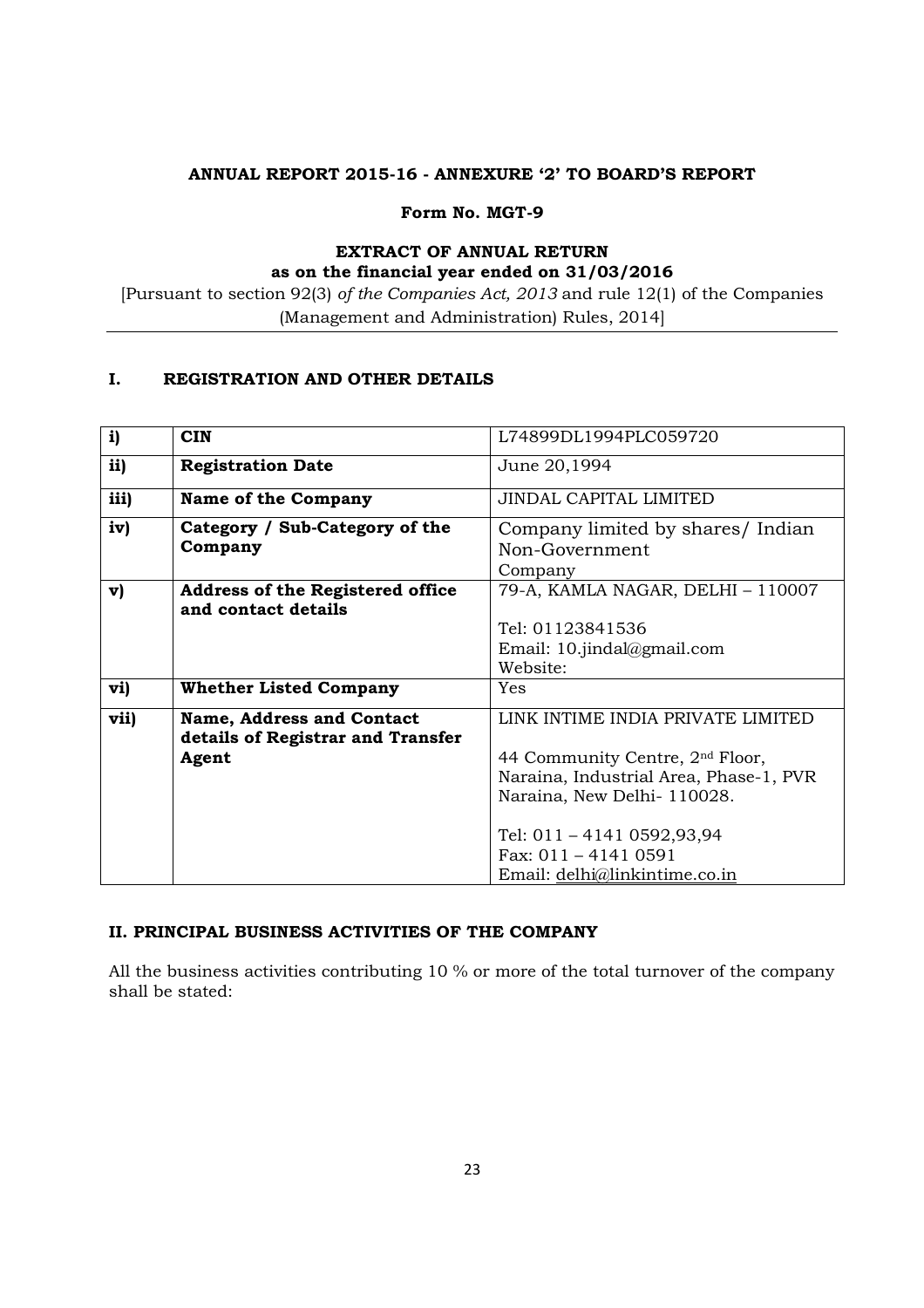| S.N            | Name and Description of main  | NIC Code of the  | % to total turnover |
|----------------|-------------------------------|------------------|---------------------|
| $\mathbf{o}$ . | products / services           | Product/ service | of the company      |
|                | NON BANKING FINANCIAL COMPANY | 64990            | 96                  |

## **III. PARTICULARS OF HOLDING, SUBSIDIARY AND ASSOCIATE COMPANIES**

[No. of Companies for which information is being filled = 0]

| S. No.                 | <b>NAME AND ADDRESS OF</b><br>THE COMPANY | CIN/GLN | HOLDING/<br><b>SUBSIDIARY/</b><br><b>ASSOCIATE</b> | % of shares<br>held | Applicable<br><b>Section</b> |  |  |  |
|------------------------|-------------------------------------------|---------|----------------------------------------------------|---------------------|------------------------------|--|--|--|
| --NIL----------------- |                                           |         |                                                    |                     |                              |  |  |  |

#### **IV. SHARE HOLDING PATTERN (Equity Share Capital Breakup as percentage of Total Equity)**

## *i) Category-wise Share Holding*

| Category of<br><b>Shareholders</b> | of the year<br>Demat | Physic<br>al             | No. of Shares held at the beginning<br><b>Total</b> | $%$ of<br>Total<br><b>Share</b><br>s | the year<br>Demat | Physic<br>al             | No. of Shares held at the end of<br><b>Total</b> | $%$ of<br>Tota<br><b>Shar</b><br>es | $\%$<br>Chang<br>e<br>during<br>the<br>year |
|------------------------------------|----------------------|--------------------------|-----------------------------------------------------|--------------------------------------|-------------------|--------------------------|--------------------------------------------------|-------------------------------------|---------------------------------------------|
| A. Promoters                       |                      |                          |                                                     |                                      |                   |                          |                                                  |                                     |                                             |
| (1) Indian                         |                      |                          |                                                     |                                      |                   |                          |                                                  |                                     |                                             |
| a)Individual/H<br>UF               | 4136929              | $\overline{\phantom{0}}$ | 4136929                                             | 57.40                                | 4136929           | $\overline{\phantom{0}}$ | 4136929                                          | 57.40                               |                                             |
| Central Govt<br>b)                 |                      | -                        |                                                     |                                      |                   | $\overline{\phantom{a}}$ |                                                  | $\qquad \qquad -$                   |                                             |
| State Govt (s)<br>C)               |                      | $\overline{\phantom{0}}$ |                                                     |                                      |                   | $\overline{\phantom{0}}$ |                                                  |                                     |                                             |
| Bodies Corp.<br>d)                 | 1005000              | $\overline{\phantom{a}}$ | 1005000                                             | 13.94                                | 1005000           | $\overline{\phantom{a}}$ | 1005000                                          | 13.94                               |                                             |
| e) Banks / FI                      |                      | $\qquad \qquad$          |                                                     |                                      |                   | $\overline{\phantom{0}}$ |                                                  |                                     |                                             |
| f) Any Other                       |                      |                          |                                                     |                                      |                   | $\overline{\phantom{0}}$ |                                                  |                                     |                                             |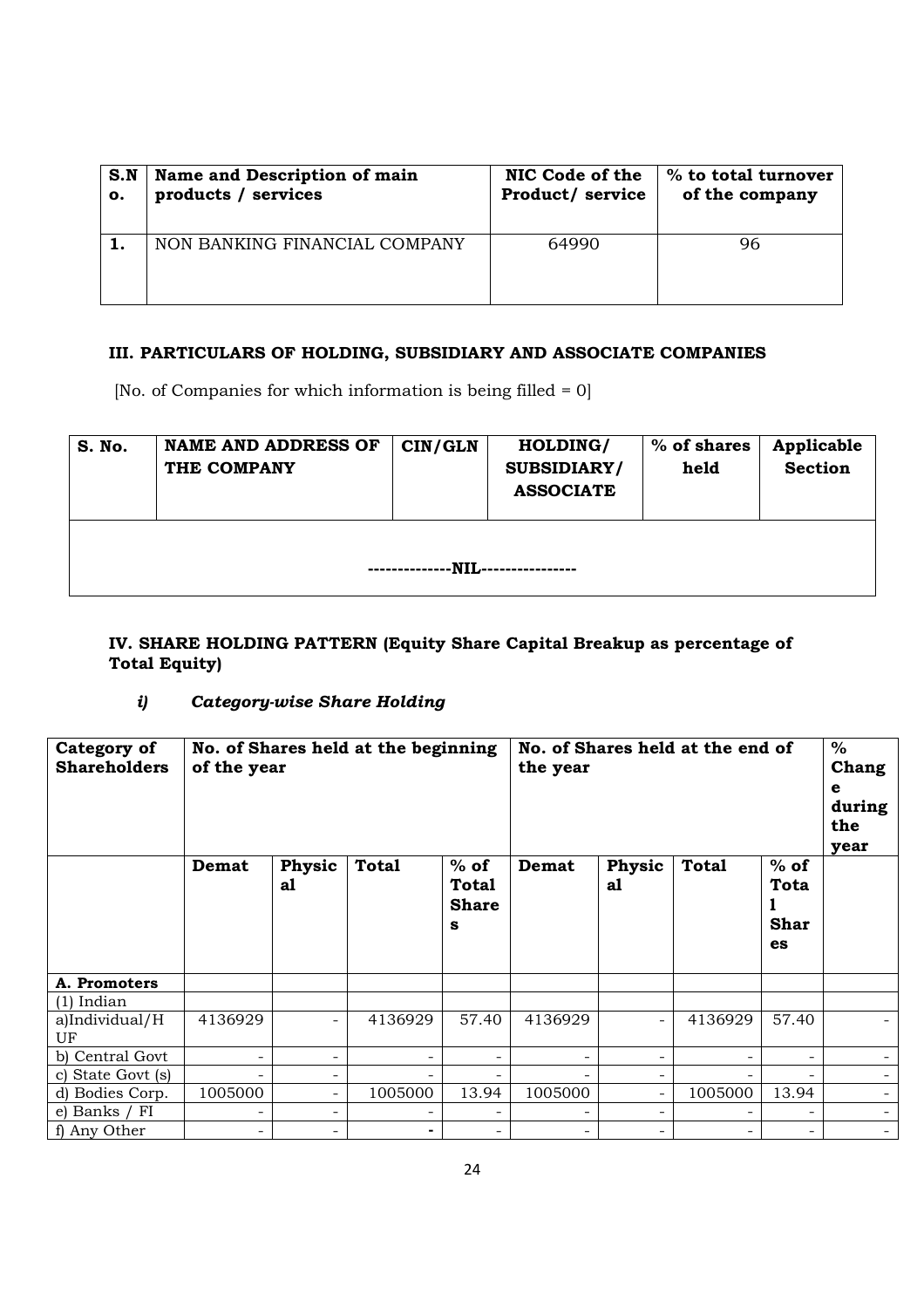| Sub-total (A)            | 5141929                  | $\overline{\phantom{0}}$ | 5141929                  | 71.34                    | 5141929                  | $\overline{\phantom{a}}$ | 5141929                  | 71.34                    |                          |
|--------------------------|--------------------------|--------------------------|--------------------------|--------------------------|--------------------------|--------------------------|--------------------------|--------------------------|--------------------------|
| $(1)$ :-                 |                          |                          |                          |                          |                          |                          |                          |                          |                          |
| $(2)$ Foreign            |                          |                          |                          |                          |                          |                          |                          |                          |                          |
| a) $NRIs -$              | $\overline{\phantom{0}}$ | -                        |                          |                          | $\overline{\phantom{a}}$ |                          |                          | $\overline{\phantom{0}}$ |                          |
| Individuals              |                          |                          |                          |                          |                          |                          |                          |                          |                          |
| b) Other $-$             | ۰                        | ۳                        |                          |                          |                          |                          |                          |                          |                          |
| Individuals              |                          |                          |                          |                          |                          |                          |                          |                          |                          |
| c) Bodies Corp.          | $\overline{\phantom{a}}$ | $\overline{\phantom{a}}$ | $\overline{\phantom{a}}$ | $\blacksquare$           | $\overline{\phantom{a}}$ | $\overline{\phantom{a}}$ |                          | $\overline{\phantom{a}}$ |                          |
| d) Banks / FI            | $\overline{\phantom{a}}$ | Ξ.                       |                          |                          |                          |                          |                          | $\overline{\phantom{a}}$ |                          |
| e) Any Other             | $\overline{\phantom{a}}$ | -                        |                          |                          |                          | -                        |                          |                          | $\overline{\phantom{0}}$ |
| Sub-total (A)            |                          |                          |                          |                          |                          |                          |                          |                          |                          |
| $(2)$ :-                 |                          |                          |                          |                          |                          |                          |                          |                          |                          |
| <b>Total</b>             | 5141929                  | $\overline{\phantom{0}}$ | 5141929                  | 71.34                    | 5141929                  | $\overline{\phantom{a}}$ | 5141929                  | 71.34                    |                          |
| shareholding             |                          |                          |                          |                          |                          |                          |                          |                          |                          |
| of Promoter (A)          |                          |                          |                          |                          |                          |                          |                          |                          |                          |
| $= (A)(1)+(A)(2)$        |                          |                          |                          |                          |                          |                          |                          |                          |                          |
| <b>B.</b> Public         |                          |                          |                          |                          |                          |                          |                          |                          |                          |
| Shareholding             |                          |                          |                          |                          |                          |                          |                          |                          |                          |
| 1. Institutions          |                          |                          |                          |                          |                          |                          |                          |                          |                          |
| a) Mutual                | $\overline{\phantom{a}}$ | $\overline{a}$           |                          |                          |                          | $\overline{a}$           |                          |                          |                          |
| Funds                    |                          |                          |                          |                          |                          |                          |                          |                          |                          |
| b) Banks / FI            | $\overline{\phantom{a}}$ | $\overline{\phantom{0}}$ | $\overline{\phantom{a}}$ | $\overline{\phantom{0}}$ | $\overline{\phantom{a}}$ | $\qquad \qquad -$        | $\overline{\phantom{0}}$ |                          |                          |
| c) Central Govt          | $\overline{\phantom{a}}$ | $\overline{\phantom{0}}$ |                          |                          |                          | $\overline{\phantom{a}}$ |                          |                          |                          |
| d) State Govt(s)         | $\overline{\phantom{a}}$ | $\overline{\phantom{0}}$ |                          |                          |                          | $\overline{\phantom{a}}$ |                          |                          |                          |
| e) Venture               | $\overline{\phantom{a}}$ |                          |                          |                          |                          | $\overline{\phantom{0}}$ |                          |                          |                          |
| Capital Funds            |                          |                          |                          |                          |                          |                          |                          |                          |                          |
| f) Insurance             | $\overline{\phantom{a}}$ | $\overline{a}$           | $\overline{\phantom{a}}$ | $\overline{a}$           | $\overline{\phantom{a}}$ | $\overline{\phantom{a}}$ | $\overline{\phantom{0}}$ | $\overline{\phantom{a}}$ |                          |
| Companies<br>$g)$ FIIs   | $\overline{\phantom{a}}$ | $\overline{\phantom{a}}$ | $\overline{\phantom{a}}$ | $\overline{\phantom{a}}$ | $\overline{\phantom{a}}$ | $\overline{\phantom{a}}$ | $\overline{\phantom{a}}$ | $\overline{\phantom{a}}$ |                          |
| h) Foreign               | $\overline{\phantom{a}}$ |                          |                          |                          |                          |                          |                          |                          |                          |
| Venture Capital          |                          |                          |                          |                          |                          |                          |                          |                          |                          |
| Funds                    |                          |                          |                          |                          |                          |                          |                          |                          |                          |
| i) Others                | $\overline{\phantom{a}}$ | $\overline{\phantom{0}}$ | $\overline{\phantom{a}}$ | $\overline{\phantom{0}}$ | $\overline{\phantom{a}}$ | $\overline{\phantom{a}}$ | $\overline{a}$           | $\overline{\phantom{a}}$ |                          |
| (specify)                |                          |                          |                          |                          |                          |                          |                          |                          |                          |
| Sub-total                |                          |                          |                          |                          |                          |                          |                          |                          |                          |
| $(B)(1)$ :-              |                          |                          |                          |                          |                          |                          |                          |                          |                          |
| 2. Non-                  |                          |                          |                          |                          |                          |                          |                          |                          |                          |
| Institutions             |                          |                          |                          |                          |                          |                          |                          |                          |                          |
| a) Bodies Corp.          |                          |                          |                          |                          |                          |                          |                          |                          |                          |
| i) Indian                | 82866                    | 7500                     | 90366                    | 1.25                     | 85858                    | 7500                     | 93358                    | 1.29                     | 0.04                     |
| $\overline{ii}$ Overseas |                          |                          |                          |                          |                          |                          |                          |                          |                          |
| b) Individuals           |                          |                          |                          |                          |                          |                          |                          |                          |                          |
| i) Individual            | 1480815                  | 337200                   | 1818015                  | 25.22                    | 1420218                  | 335200                   | 1755418                  | 24.35                    | $-0.87$                  |
| shareholders             |                          |                          |                          |                          |                          |                          |                          |                          |                          |
| holding                  |                          |                          |                          |                          |                          |                          |                          |                          |                          |
| nominal share            |                          |                          |                          |                          |                          |                          |                          |                          |                          |
| capital upto Rs.         |                          |                          |                          |                          |                          |                          |                          |                          |                          |
| 1 lakh                   |                          |                          |                          |                          |                          |                          |                          |                          |                          |
| ii) Individual           | 130226                   | $\qquad \qquad -$        | 130226                   | 1.81                     | 143572                   | $\overline{\phantom{a}}$ | 143572                   | 1.99                     | 0.17                     |
| shareholders             |                          |                          |                          |                          |                          |                          |                          |                          |                          |
| holding                  |                          |                          |                          |                          |                          |                          |                          |                          |                          |
| nominal share            |                          |                          |                          |                          |                          |                          |                          |                          |                          |
| capital in               |                          |                          |                          |                          |                          |                          |                          |                          |                          |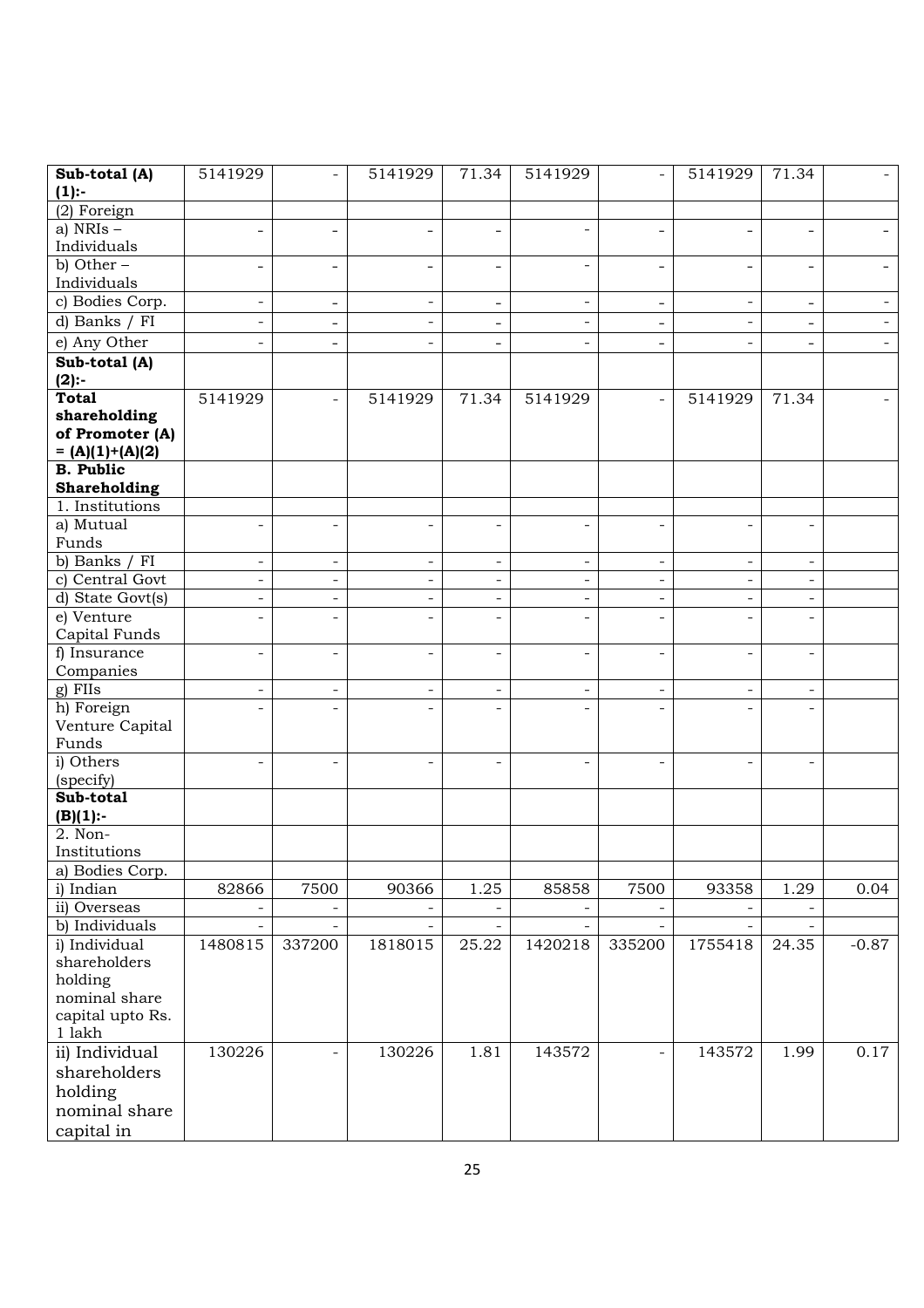| excess of Rs 2      |         |                          |         |       |         |                 |         |                 |      |
|---------------------|---------|--------------------------|---------|-------|---------|-----------------|---------|-----------------|------|
| lakh "              |         |                          |         |       |         |                 |         |                 |      |
| c) Others           | 27564   | $\overline{\phantom{0}}$ | 27564   | 0.38  | 73823   | $\qquad \qquad$ | 73823   | 1.03            | 0.65 |
| (specify)           |         |                          |         |       |         |                 |         |                 |      |
| Sub-total           | 1721471 | 344700                   | 2066171 | 28.66 | 1723471 | 342700          | 2066171 | 28.66           |      |
| $(B)(2)$ :-         |         |                          |         |       |         |                 |         |                 |      |
| <b>Total Public</b> | 1721471 | 344700                   | 2066171 | 28.66 | 1723471 | 342700          | 2066171 | 28.66           |      |
| Shareholding        |         |                          |         |       |         |                 |         |                 |      |
| $(B)=(B)(1)+(B)(2)$ |         |                          |         |       |         |                 |         |                 |      |
| C. Shares held      |         | $\qquad \qquad$          |         |       |         |                 |         | $\qquad \qquad$ |      |
| by Custodian        |         |                          |         |       |         |                 |         |                 |      |
| for GDRs &          |         |                          |         |       |         |                 |         |                 |      |
| <b>ADRs</b>         |         |                          |         |       |         |                 |         |                 |      |
| <b>Grand Total</b>  | 6860800 | 347300                   | 7208100 | 100.0 | 6865400 | 342700          | 7208100 | 100.0           |      |
| $(A+B+C)$           |         |                          |         | O     |         |                 |         | 0               |      |

## (ii)*Shareholding of Promoters*

| S1  | Shareholder's                                                |                  |                                                           | Shareholding at the beginning                                             | Share holding at the end of |                                           |                                                                            |                                                                      |
|-----|--------------------------------------------------------------|------------------|-----------------------------------------------------------|---------------------------------------------------------------------------|-----------------------------|-------------------------------------------|----------------------------------------------------------------------------|----------------------------------------------------------------------|
| No. | <b>Name</b>                                                  | of the year      |                                                           |                                                                           | the year                    |                                           |                                                                            |                                                                      |
|     |                                                              | No. of<br>Shares | $%$ of<br>total<br><b>Shares</b><br>of the<br>compan<br>y | %of<br><b>Shares</b><br>Pledged /<br>encumbe<br>red to<br>total<br>shares | No. of<br><b>Shares</b>     | % of total<br>Shares of<br>the<br>company | $\%of$<br><b>Shares</b><br>Pledged<br>encumb<br>ered to<br>total<br>shares | $\frac{0}{0}$<br>change<br>in share<br>holding<br>during<br>the year |
| 1.  | <b>SARITA</b><br><b>AGGARWAL</b>                             | 1475314          | 20.47                                                     |                                                                           | 1475314                     | 20.47                                     |                                                                            |                                                                      |
| 2.  | <b>PAWAN</b><br><b>KUMAR</b><br><b>JINDAL</b>                | 1197255          | 16.61                                                     |                                                                           | 1197255                     | 16.61                                     |                                                                            | $\blacksquare$                                                       |
| 3.  | PKJ<br><b>SECURITIES</b><br><b>PRIVATE</b><br><b>LIMITED</b> | 1005000          | 13.94                                                     | $\overline{\phantom{a}}$                                                  | 1005000                     | 13.94                                     | $\overline{\phantom{0}}$                                                   | $\blacksquare$                                                       |
| 4.  | <b>SHRAY</b><br><b>JINDAL</b>                                | 975900           | 13.54                                                     |                                                                           | 975900                      | 13.54                                     |                                                                            |                                                                      |
| 5.  | <b>PAWAN</b><br><b>KUMAR</b><br><b>JINDAL</b>                | 303260           | 4.21                                                      |                                                                           | 303260                      | 4.21                                      |                                                                            | $\blacksquare$                                                       |
| 6.  | <b>PARIDHI</b><br><b>JINDAL</b>                              | 185200           | 2.57                                                      |                                                                           | 185200                      | 2.57                                      | $\overline{\phantom{0}}$                                                   | $\overline{\phantom{a}}$                                             |
|     | <b>TOTAL</b>                                                 | 5141929          | 71.34                                                     |                                                                           | 5141929                     | 71.34                                     | $\overline{\phantom{0}}$                                                   | $\blacksquare$                                                       |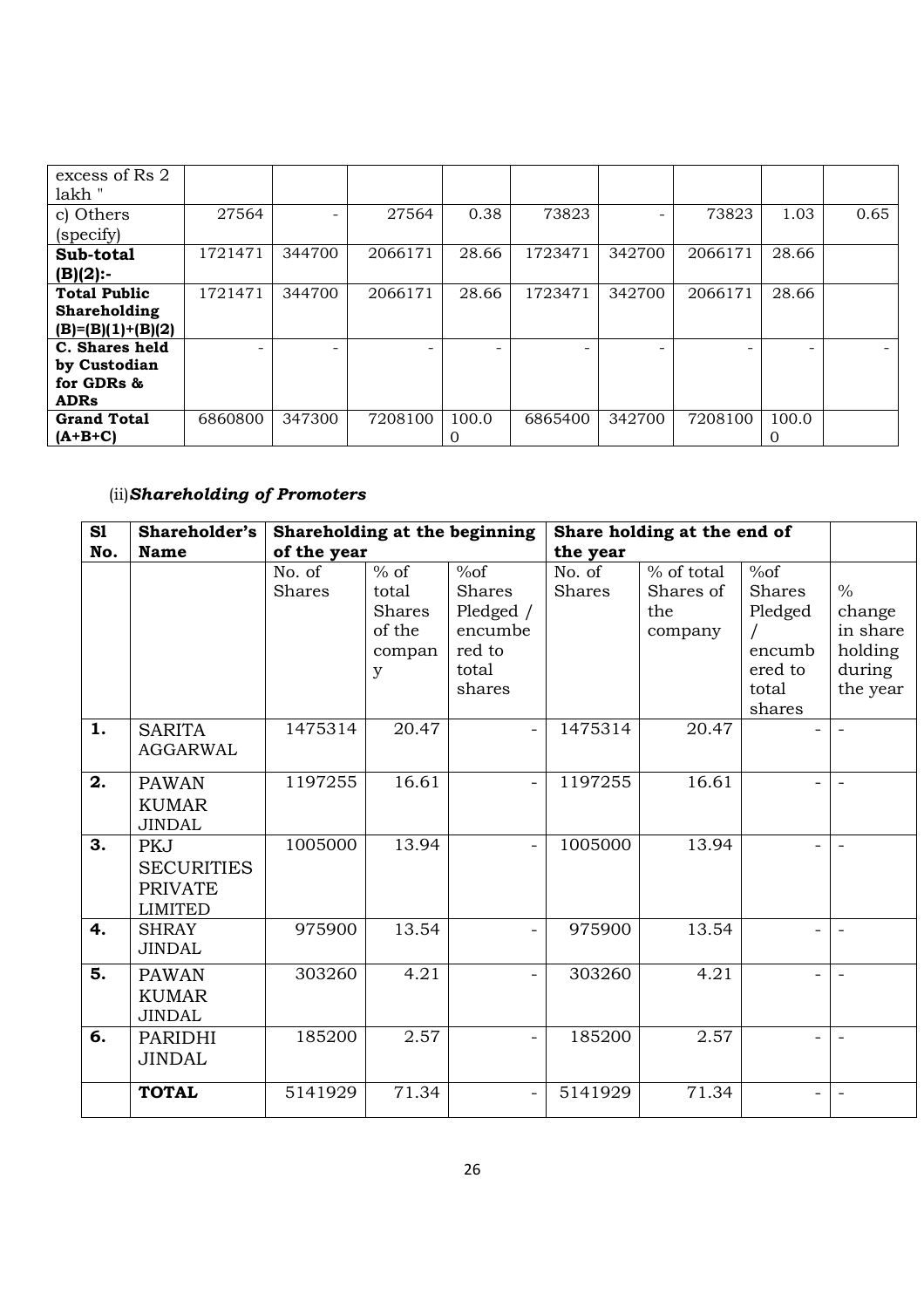| <b>S1. No.</b> |                                                                                                                                                                                             | Shareholding at the<br>beginning of the year |                                        | Cumulative<br><b>Shareholding during</b><br>the year |                                           |  |
|----------------|---------------------------------------------------------------------------------------------------------------------------------------------------------------------------------------------|----------------------------------------------|----------------------------------------|------------------------------------------------------|-------------------------------------------|--|
|                |                                                                                                                                                                                             | No. of<br>shares                             | % of total<br>shares of the<br>company | No. of<br>shares                                     | % of total<br>shares of<br>the<br>company |  |
|                | At the beginning of the year                                                                                                                                                                | 5141929                                      | 71.34                                  |                                                      |                                           |  |
|                | Date wise Increase / Decrease in<br>Promoters Share holding during the<br>year specifying the reasons for increase<br>decrease (e.g. allotment / transfer /<br>bonus/ sweat<br>equity etc): |                                              |                                        |                                                      |                                           |  |
|                | At the End of the year                                                                                                                                                                      |                                              |                                        | 5141929                                              | 71.34                                     |  |

## **(iii)** *Change in Promoters' Shareholding (please specify, if there is no change)*

*(iv) Shareholding Pattern of top ten Shareholders (Other than Directors, Promoters and Holders of GDRs and ADRs):* 

| Name of            |                         | Shareholding at the |                       |                 | <b>Cumulative Shareholding</b> |  |
|--------------------|-------------------------|---------------------|-----------------------|-----------------|--------------------------------|--|
| <b>Shareholder</b> |                         |                     | beginning of the year | during the year |                                |  |
|                    | For Each of the Top     | No. of              | % of total            | No. of shares   | % of total                     |  |
|                    | <b>10 Shareholders</b>  | shares              | shares of the         |                 | shares of                      |  |
|                    |                         |                     | company               |                 | the                            |  |
|                    |                         |                     |                       |                 | company                        |  |
| 1. Christopher. S  | At the beginning of the | 33589               | 0.47                  |                 |                                |  |
|                    | year                    |                     |                       |                 |                                |  |
|                    | At the End of the year  |                     |                       | 33589           | 0.47                           |  |
|                    |                         |                     |                       |                 |                                |  |
| 2. Mr. Karamvir    | At the beginning of the | 17513               | 0.24                  |                 |                                |  |
| Singh              | year                    |                     |                       |                 |                                |  |
|                    | Purchase                | 12870               | 0.18                  |                 |                                |  |
|                    |                         |                     |                       |                 |                                |  |
|                    | At the End of the year  |                     |                       | 30383           | 0.42                           |  |
|                    |                         |                     |                       |                 |                                |  |
| 3. Mr. Mahendra    | At the beginning of the | $\Omega$            | 0.00                  |                 |                                |  |
| <b>Augustin</b>    | year                    |                     |                       |                 |                                |  |
| Rodrigues          | Purchase                | 21716               | 0.25                  |                 |                                |  |
|                    | At the End of the year  |                     |                       | 21716           | 0.25                           |  |
|                    |                         |                     |                       |                 |                                |  |
| 4. M/s Jhaveri     | At the beginning of the | $\Omega$            | 0.00                  |                 |                                |  |
| <b>Securities</b>  | vear                    |                     |                       |                 |                                |  |
| Limited            | Purchase                | 18345               | 0.25                  |                 |                                |  |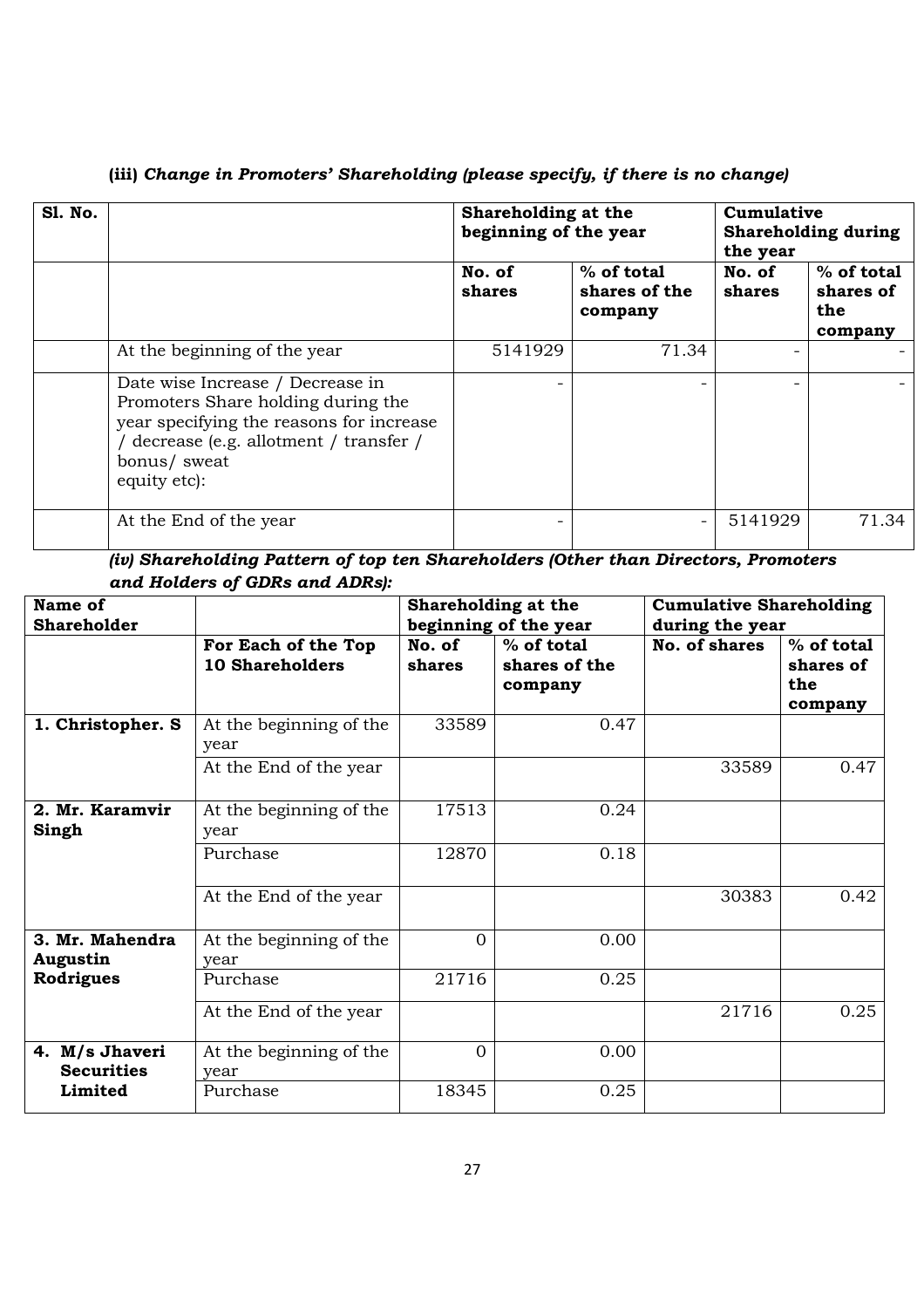|                                 | At the End of the year          |       |      | 18345 | 0.25 |
|---------------------------------|---------------------------------|-------|------|-------|------|
| 5. Mr. Uma Pati<br>Keshari      | At the beginning of the<br>year | 15500 | 0.21 |       |      |
|                                 | Purchase                        | 1000  | 0.01 |       |      |
|                                 | At the End of the year          |       |      | 16500 | 0.22 |
| 6. Jai Ganesh R                 | At the beginning of the<br>year | 13714 | 0.19 |       |      |
|                                 | At the End of the year          |       |      | 13714 | 0.19 |
| Jignesh<br>7.<br>Chandrakant    | At the beginning of the<br>year | 13700 | 0.19 |       |      |
| <b>Barot</b>                    | At the End of the year          |       |      | 13700 | 0.19 |
| 8. Mrs.<br>Shakuntala Shah      | At the beginning of the<br>year | 11000 | 0.15 |       |      |
|                                 | At the End of the year          |       |      | 11000 | 0.15 |
| 9. Mr. Rupshi<br>Pethabhai Shah | At the beginning of the<br>year | 10615 | 0.15 |       |      |
|                                 | At the End of the year          |       |      | 10615 | 0.15 |
| 10. S. B.<br><b>KRISHNA</b>     | At the beginning of the<br>year | 10000 | 0.14 |       |      |
|                                 | At the End of the year          |       |      | 10000 | 0.14 |

## *(v) Shareholding of Directors and Key Managerial Personnel:*

| Name of<br>Director/<br><b>KMP</b><br>(Designation) |                                 | Shareholding at the<br>beginning of the year |                                          | <b>Cumulative Shareholding</b><br>during the year |                                        |  |
|-----------------------------------------------------|---------------------------------|----------------------------------------------|------------------------------------------|---------------------------------------------------|----------------------------------------|--|
|                                                     |                                 | No. of shares                                | $%$ of total<br>shares of the<br>company | No. of shares                                     | % of total<br>shares of the<br>company |  |
| 1. Mr. Pawan<br>Kumar Jindal                        | At the beginning<br>of the year | 1197255                                      | 16.61                                    |                                                   |                                        |  |
| (Chairman &<br>Managing<br>Director)                | At the End of<br>the year       |                                              |                                          | 1197233                                           | 16.61                                  |  |
| 2. Mr. Sarita<br>Aggarwal<br>(Non                   | At the beginning<br>of the year | 1475314                                      | 20.47                                    |                                                   |                                        |  |
| Executive<br>Director)                              | At the End of<br>the year       |                                              |                                          | 1475314                                           | 20.47                                  |  |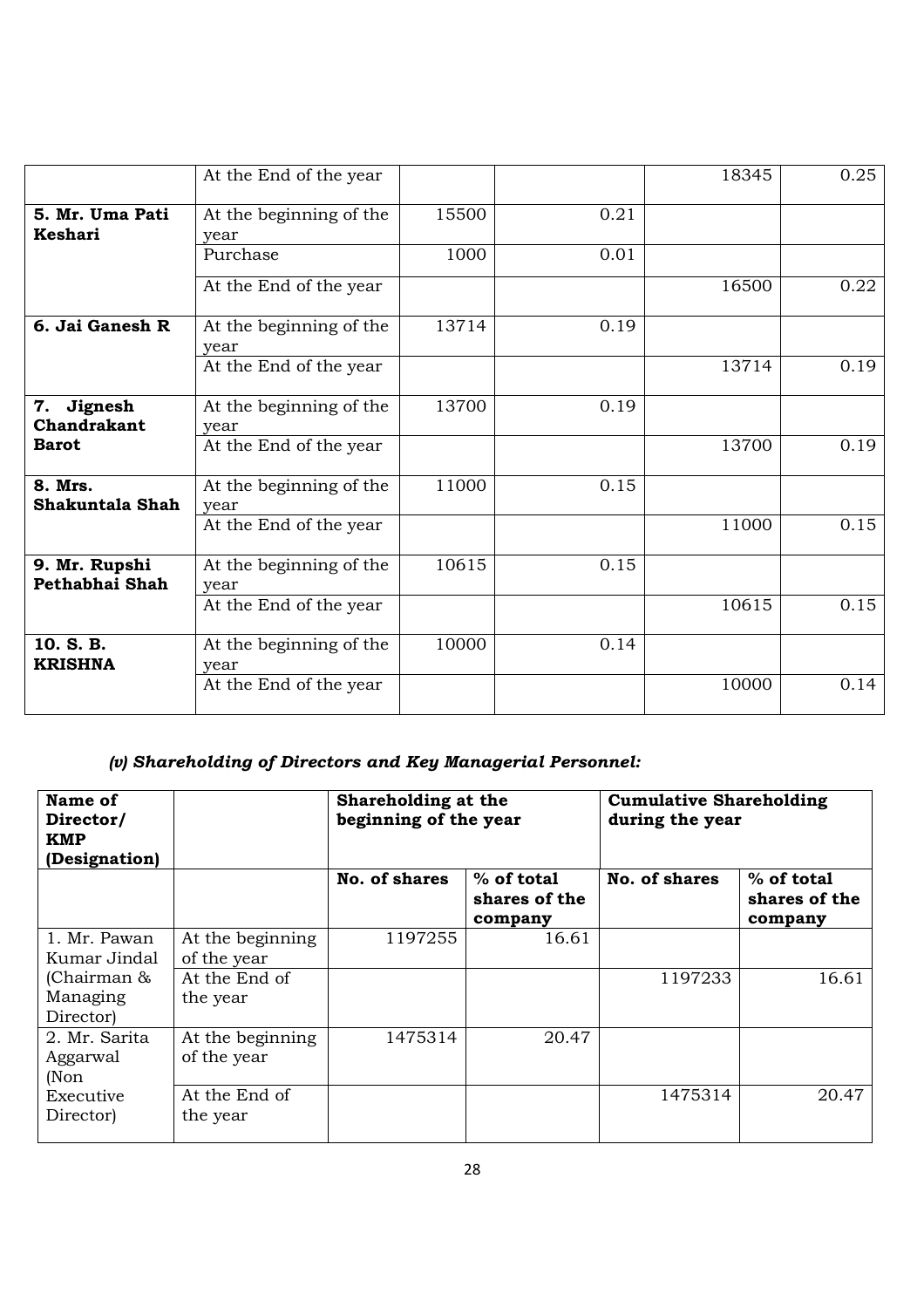| 3. Mr. Shray<br>Jindal<br>(CFO) | At the beginning<br>of the year | 975900 | 13.94 |        |       |
|---------------------------------|---------------------------------|--------|-------|--------|-------|
|                                 | At the End of<br>the year       |        |       | 975900 | 13.94 |

#### **V. INDEBTEDNESS**

## **Indebtedness of the Company including interest outstanding/accrued but not due for payment**

| <b>Particulars</b>                          | <b>Secured</b><br>Loans<br>excluding<br>deposits | Unsecured<br>Loans | <b>Deposits</b> | <b>Total</b><br>Indebtedness |
|---------------------------------------------|--------------------------------------------------|--------------------|-----------------|------------------------------|
| Indebtedness at the<br>end of the financial |                                                  |                    |                 |                              |
| year                                        |                                                  |                    |                 |                              |
| i) Principal Amount                         | 6408832                                          | NIL                |                 | 6408832                      |
| ii) Interest due but not<br>paid            |                                                  | -                  |                 |                              |
| iii) Interest accrued but                   |                                                  |                    |                 |                              |
| not due                                     |                                                  |                    |                 |                              |
| Total (i+ii+iii)                            | 6408832                                          | NIL                |                 | 6408832                      |

#### **VI. REMUNERATION OF DIRECTORS AND KEY MANAGERIAL PERSONNEL**

## **A. Remuneration to Managing Director, Whole-time Directors and/or Manager:**

| S.<br>No | <b>Particulars of Remuneration</b>                                                                                                                                                                                                                       | Name of MD/WTD/<br><b>Manager</b>                          | <b>Total</b><br>Amount |
|----------|----------------------------------------------------------------------------------------------------------------------------------------------------------------------------------------------------------------------------------------------------------|------------------------------------------------------------|------------------------|
|          |                                                                                                                                                                                                                                                          | Mr. Pawan Kumar Jindal<br>(Chairman& Managing<br>Director) |                        |
|          | Gross salary<br>(a) Salary as per provisions contained in section $17(1)$<br>of the Income-tax Act, 1961<br>(b) Value of perquisites $u/s$ 17(2) Income-tax Act,<br>1961<br>Profits in lieu of salary under section 17(3)<br> c <br>Income-tax Act, 1961 | 300000                                                     | 300000                 |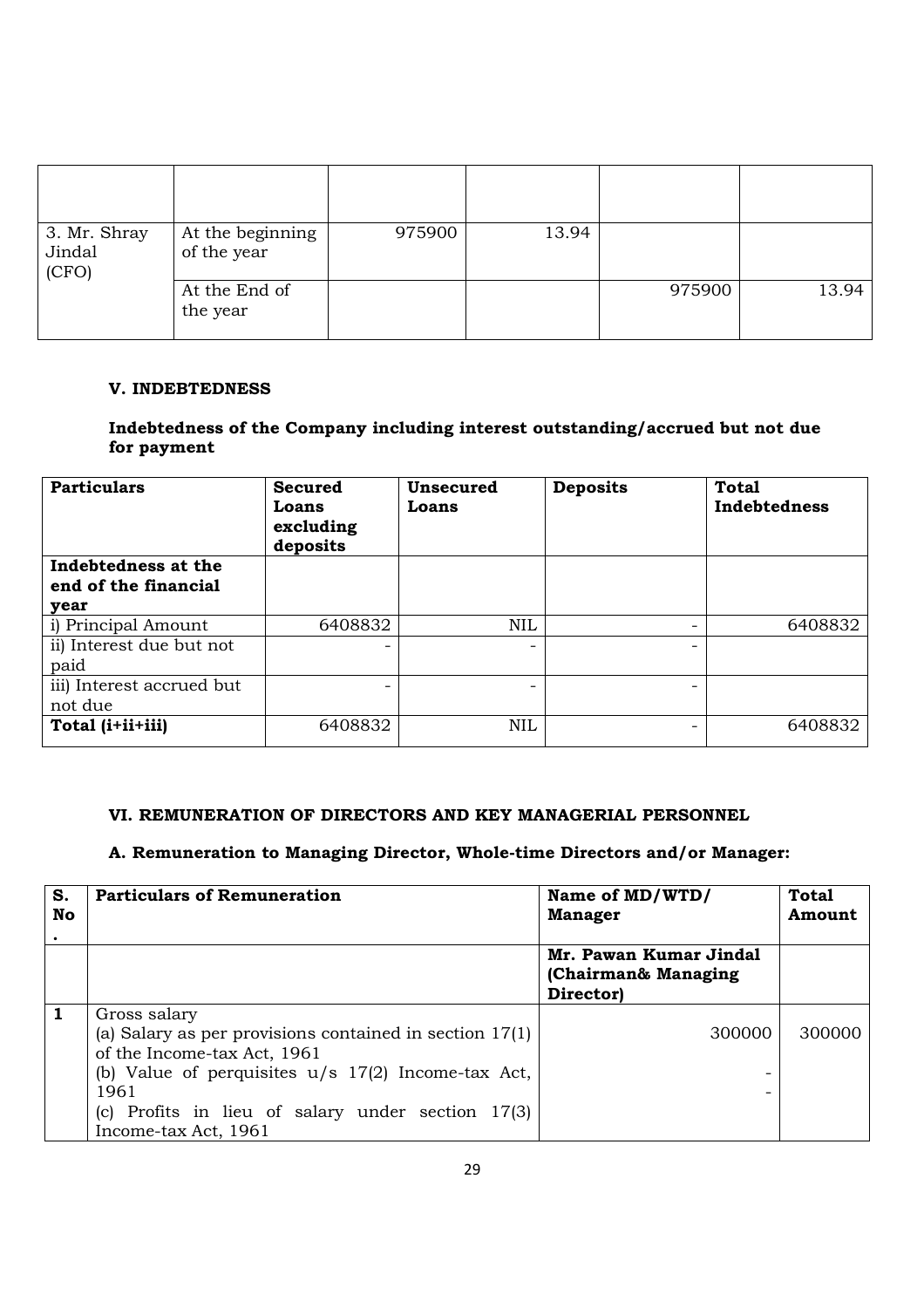| 2 | <b>Stock Option</b>                                 |                   |  |
|---|-----------------------------------------------------|-------------------|--|
| 3 | <b>Sweat Equity</b>                                 |                   |  |
| 4 | Commission<br>- as % of profit<br>- others, specify |                   |  |
| 5 | Others, please specify                              | -                 |  |
|   | Total (A)                                           |                   |  |
|   | Ceiling as per the Act                              | Rs. 3,00,000.00/- |  |

## *B. Remuneration to other directors:*

| <b>Particulars of Remuneration</b>                            | <b>Name of Directors</b>             |                    |                                          |     |
|---------------------------------------------------------------|--------------------------------------|--------------------|------------------------------------------|-----|
|                                                               | <b>Independent Directors</b>         |                    | <b>Non-Executive</b><br><b>Directors</b> |     |
|                                                               | Mr. Rajendra<br><b>Kumar Gadodia</b> | Mr. Vijay<br>Gupta | Mrs. Sarita<br><b>Aggarwal</b>           |     |
| Fee for attending Board /<br>committee meetings<br>Commission | Nil                                  | Nil<br>-           | Nil                                      | Nil |
| Others, please specify                                        |                                      |                    | -                                        |     |
| Total (B)                                                     |                                      |                    | -                                        |     |
| <b>Total Managerial</b><br>Remuneration = $(A)+(B)$           |                                      |                    |                                          |     |

**C. REMUNERATION TO KEY MANAGERIAL PERSONNEL OTHER THAN MD/MANAGER/WTD** 

| S1.<br>no. | <b>Particulars of</b><br>Remuneration                                                                                                                                                                                                                   | <b>Key Managerial Personnel</b>     |                                     |              |  |
|------------|---------------------------------------------------------------------------------------------------------------------------------------------------------------------------------------------------------------------------------------------------------|-------------------------------------|-------------------------------------|--------------|--|
|            |                                                                                                                                                                                                                                                         | Mr. Rahul<br>(Company<br>Secretary) | Mr. Shray<br><b>Jindal</b><br>(CFO) | <b>Total</b> |  |
|            | <b>Gross salary</b><br>(a) Salary as per provisions<br>contained in section 17(1)<br>of the Income-tax Act,<br>1961<br>(b) Value of perquisites u/s<br>17(2) Income-tax Act, 1961<br>(c) Profits in lieu of salary<br>under section 17(3)<br>Income-tax | 6,00,000                            | 6,00,000                            | 12,00,000    |  |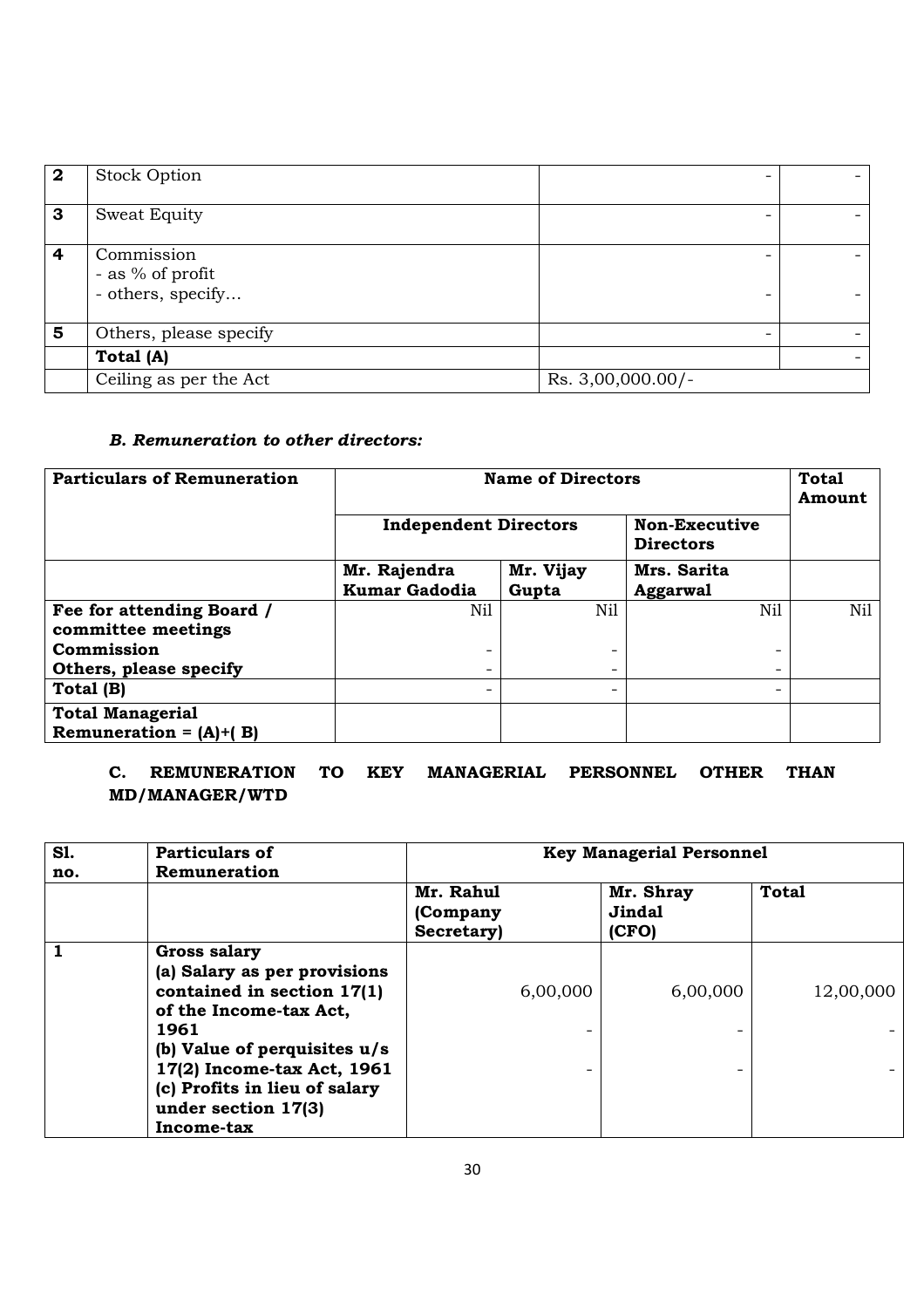|   | Act, 1961           |        |        |         |
|---|---------------------|--------|--------|---------|
| っ | <b>Stock Option</b> |        |        |         |
| З | <b>Sweat Equity</b> |        |        |         |
|   | Commission          |        |        |         |
|   | - as % of profit    |        |        |         |
|   | - others, specify   |        |        |         |
|   | Others, please      |        |        |         |
|   | specify             |        |        |         |
|   | <b>Total</b>        | 600000 | 600000 | 1200000 |

#### **VII. PENALTIES / PUNISHMENT/ COMPOUNDING OF OFFENCES : NONE**

For and on behalf of the Board of Directors

# **Sd/- Sd/- DIN: 00524884 DIN: 00524690**

 **Sarita Aggarwal 2018 Pawan Kumar Jindal Director Constrained Barrows Constrained Barrows Pawan Kumar Jindal Managing Director<br>DIN: 00524690** 

**Place: Delhi Date: May 30, 2016**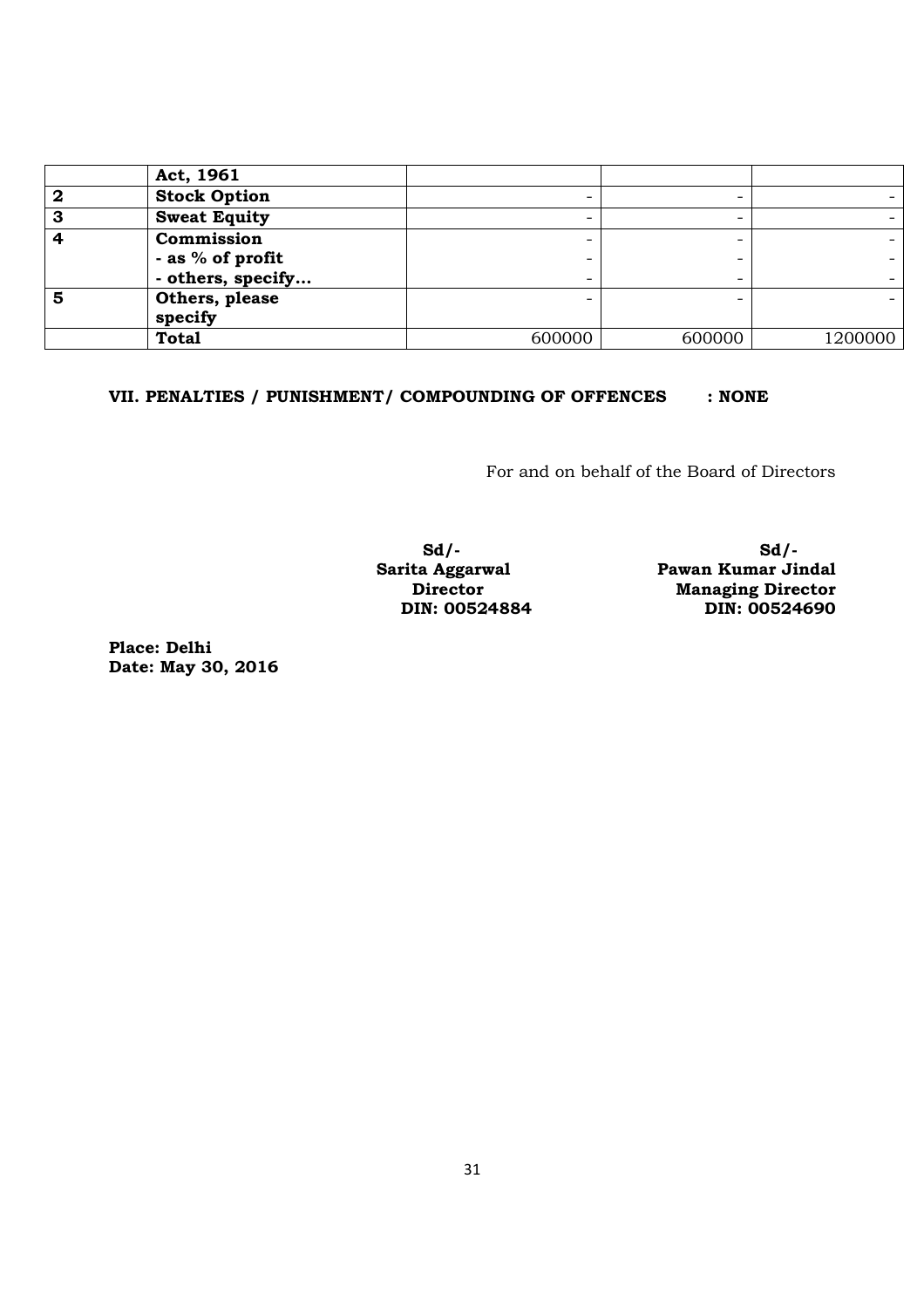# **Corporate Governance Report**

## **THE COMPANY'S PHILOSOPHY ON CORPORATE GOVERNANCE**

Jindal Capital Limited (the Company) continuously strives to attain higher levels of accountability, transparency, responsibility and fairness in all aspects of its operations. Its business culture and practices are based upon a common set of strong ethical values. These principles govern the Company's relationships with customers, employees, shareholders, suppliers, regulatory authorities and the communities that it operates in.

## **BOARD OF DIRECTORS**

## **i) Composition**

The Board of Directors of the Company comprises of an optimum combination of Executive and Non- Executive Directors, which is in conformity with the requirement of Regulation 17 SEBI (Listing Obligations and Disclosure Requirements) Regulations, 2015.

The Board of the Company comprises Four Directors that includes one Women Director.

None of the Directors on the Board is a Member in more than 10 Committees and Chairman of more than 5 Committees, across all the companies in which he is a Director. The necessary disclosures regarding Committee positions have been made by the Directors.

Details of Directors, categories and attendance records are as under-

| Name/Designation<br>of Directors | Executive/<br><b>Non</b><br>Executive/ | held<br>companies | No. of Position<br>other<br>in | No.<br>of<br><b>Board</b><br><b>Meetin</b> | <b>Attendan</b><br>ce at Last<br><b>AGM</b> |
|----------------------------------|----------------------------------------|-------------------|--------------------------------|--------------------------------------------|---------------------------------------------|
|                                  | Independen<br>t                        | <b>Board</b><br># | Committ<br>ee                  | gs<br><b>Attend</b>                        |                                             |
|                                  |                                        |                   |                                | ed                                         |                                             |
| Mr.<br>Kumar<br>Pawan<br>Jindal  | ED(P)                                  | Nil               | Nil                            | 5                                          | Yes                                         |
| Managing Director                |                                        |                   |                                |                                            |                                             |
| Mrs Sarita Aggarwal              | NED(P)                                 | Nil               | Nil                            | 5                                          | Yes                                         |
| Mr. Rajendra Gadodia             | $NED$ (I)                              | Nil               | Nil                            | 5                                          | Yes                                         |
| Mr. Vijay Gupta                  | $NED$ (I)                              | N <sub>i</sub> 1  | Nil                            | 5                                          | Yes                                         |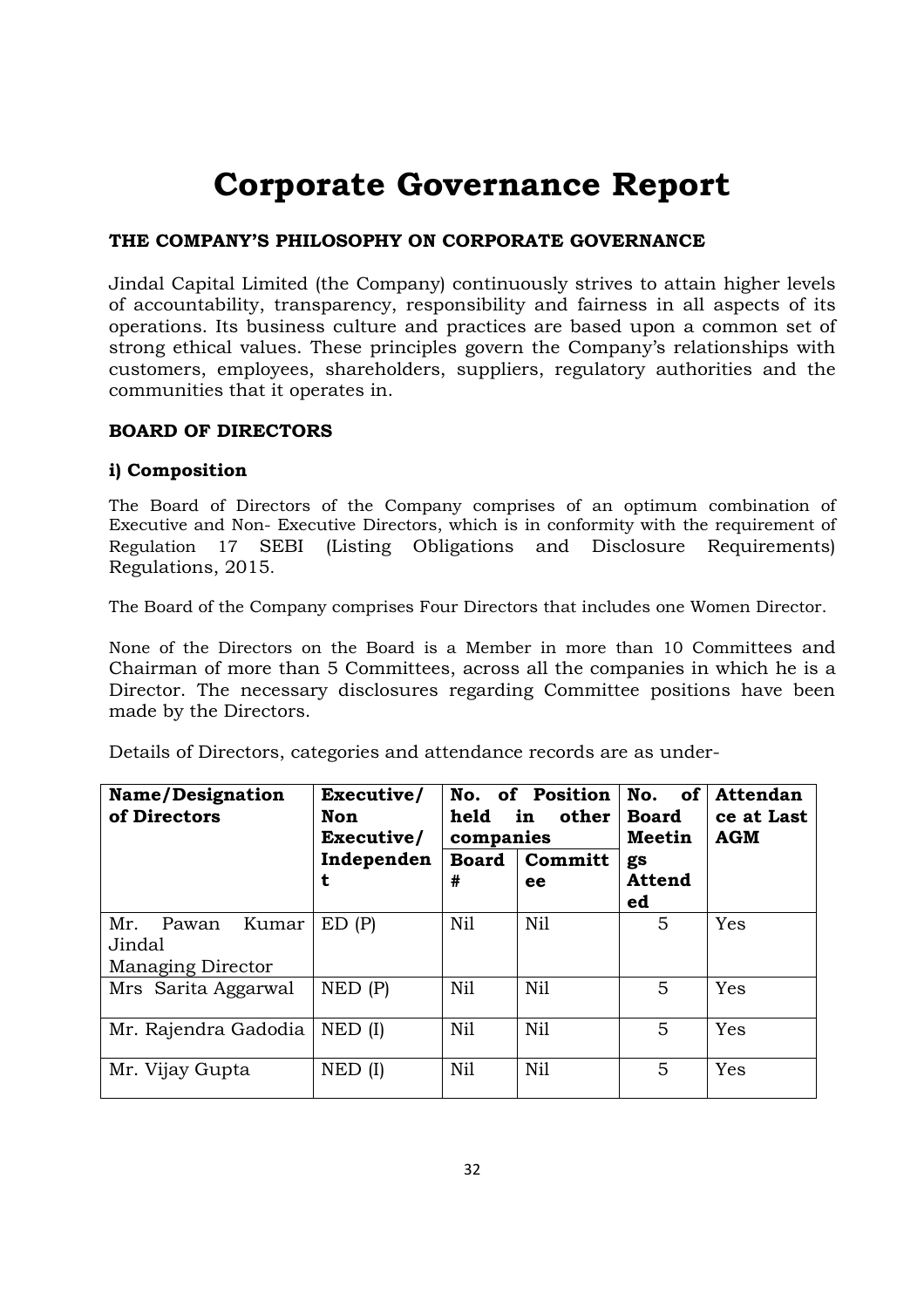# excludes directorship in Private Limited Company, Foreign Companies and Section 8 Companies

ED (P) – Executive Director (Promoter) NED (P) - Non-Executive Director (Promoter) NED (I) - Non-Executive Director (Independent)

## **ii) Number of Board Meetings held**

During the year ended March 31, 2016, Five Board Meetings were held on the following dates:-

30th May, 2015, 31st July, 2015, 24th August, 2015, 31st October, 2015 & 30th January, 2016. The maximum time gap between any two Board Meetings was not more than 120 Days.

#### **iii) Brief Profile of Directors proposed for re-appointment**

Mr. Pawan Kumar Jindal, aged about 53 Years is Director of the Company since 1994 and re-designated as Managing Director of the Company 15.01.2015. He is graduate and having rich experience of about 20 years in financial Business. He is also a Director in P K J Securities Private Limited. He holds 303260 equity shares in the Company.

#### **INDEPENDENT DIRECTORS:**

The Company has complied with the definition of Independence as per Regulation 17 SEBI (Listing Obligations and Disclosure Requirements) Regulations, 2015 and according to the Provisions of section 149(6) Companies Act, 2013. The company has also obtained declarations from all the Independent Directors pursuant to section 149 (7) of the Companies Act, 2013.

#### **i) Training of Independent Directors:**

Whenever new Non-executive and Independent Directors are inducted in the Board they are introduced to our Company's culture through appropriate orientation session and they are also introduced to our organization structure, our business, constitution, board procedures, our major risks and management strategy.

The appointment letters of Independent Directors has been placed on the Company's website at www.jindalcapital.in

#### **ii) Performance Evaluation of non-executive and Independent Directors**

The Board evaluates the performance of Non-executive and Independent Directors every year. All the Non-executive and Independent Directors are eminent personalities having wide experience in the field of business, industry and administration.

Their presence on the Board is advantageous and fruitful in taking business decisions.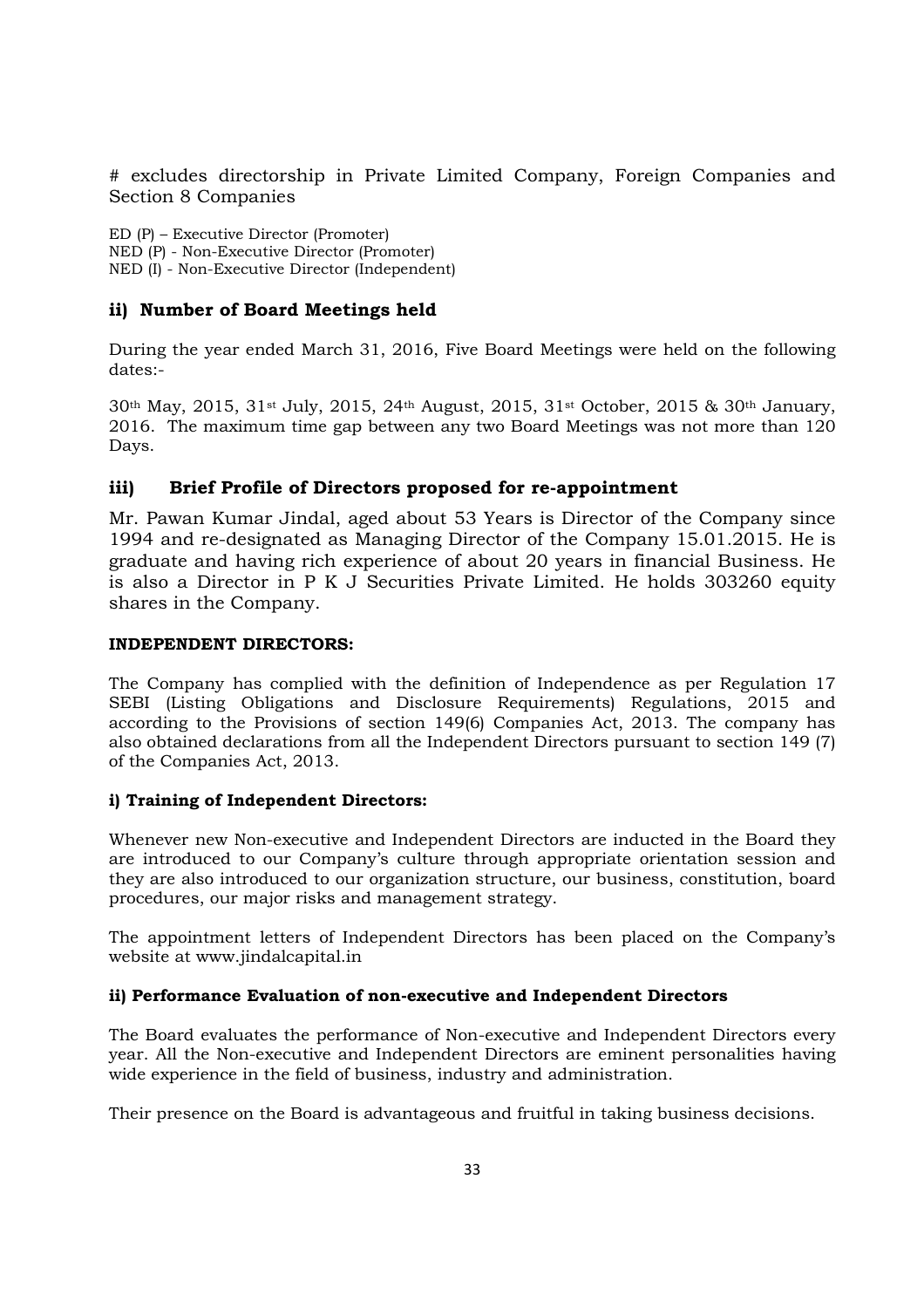#### **iii) Separate Meeting of the Independent Directors:**

The Independent Directors held a Meeting on  $31<sup>st</sup>$  March, 2016, without the attendance of Non-Independent Directors and members of Management. All the Independent Directors were present at the meeting. The following issues were discussed in detail:

- I) Reviewed the performance of non-independent directors and the Board as a whole;
- II) Reviewed the performance of the Chairman of the Company, taking into account the views of Executive Directors and Non-Executive Directors;
- III) Assessed the quality, quantity and timeliness of flow of information between the Company Management and the Board that is necessary for the Board to effectively and reasonably perform their duties.

#### **iv) Familiarization programme for Independent directors:**

The Company familiarised the independent directors with the Company, their roles, rights, responsibilities in the Company.

The Familiarisation programme for Independent Directors has been placed on the Company's website at www.jindalcapital.in.

#### **WHISTLE BLOWER POLICY**

JCL has a robust Whistle Blower Policy applicable worldwide, which is referred to as 'Open Talk' and is discussed in this Report. All the employees and other stakeholders have access to the same.

The Nomination and Remuneration Committee is responsible to overview the process of evaluation of performance of the Board as a whole, Board Committees and the Directors individually.

In order to ensure that the activities of the Company and its employees are conducted in a fair and transparent manner by adoption of highest standards of professionalism, honesty, integrity and ethical behavior the company has adopted a vigil mechanism policy. This policy is explained in corporate governance report and also posted on the website of Company.

## **COMMITTEES OF THE BOARD**

The Board has constituted the following Committees for efficient functioning of the Company:-

## **AUDIT COMMITTEE**

#### **i) Terms of Reference:**

The Audit Committee acts as a link between the statutory and internal auditors and the Board of Directors. Its purpose is to assist the Board in fulfilling its oversight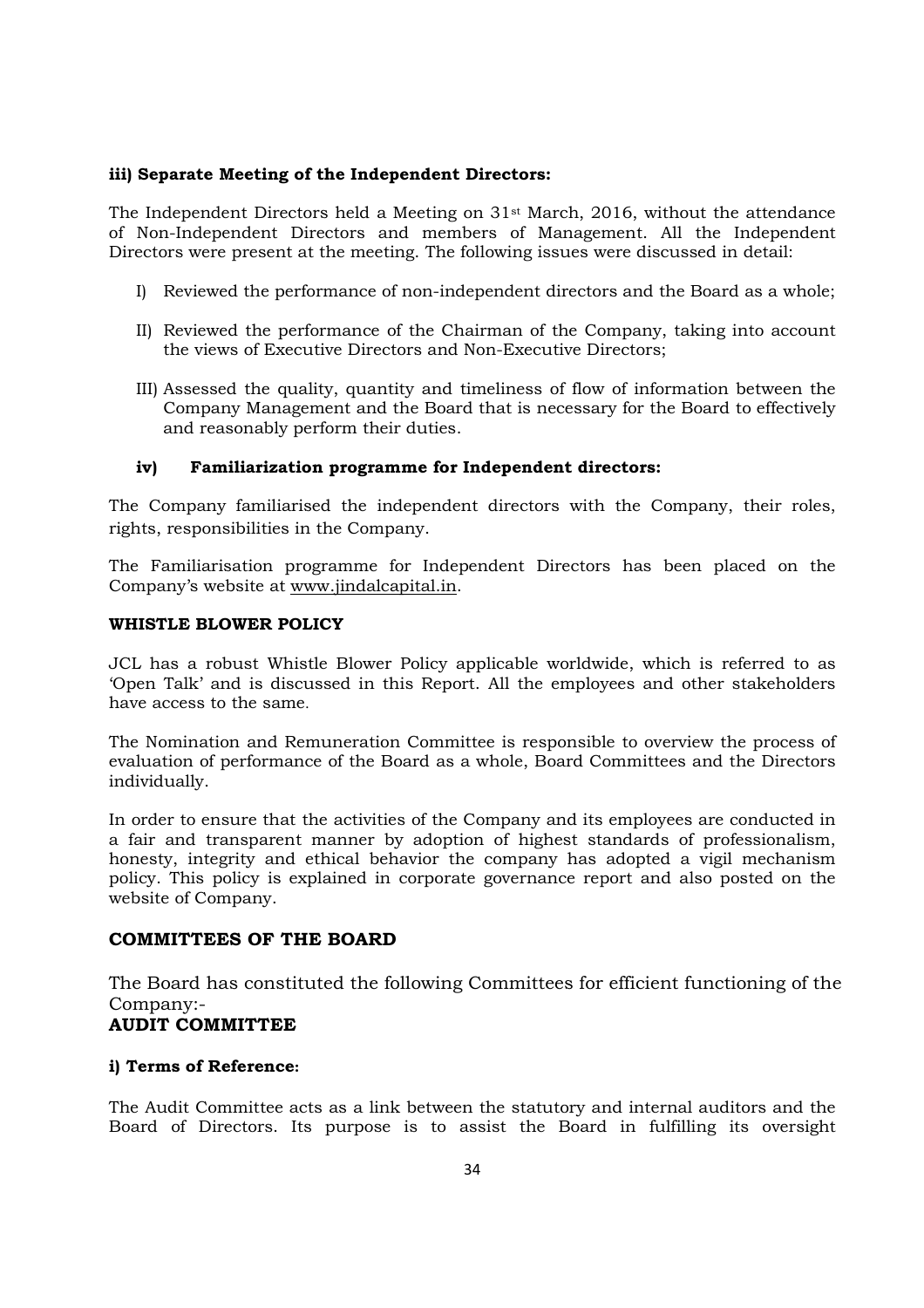responsibilities of monitoring financial reporting processes, reviewing the Company's established systems and processes for internal financial controls, governance and reviewing the Company's statutory and internal audit activities. The Committee is governed by a Charter which is in line with the regulatory requirements mandated by the Companies Act, 2013 and Regulation 18 SEBI (Listing Obligations and Disclosure Requirements) Regulations, 2015.

Mr. Vijay Gupta, Chairman of the Audit Committee was present at the Annual General Meeting held on 30th September, 2015.

The composition of the Audit Committee and the details of meetings attended by the Directors are given below

| Sr.<br>No. | <b>Name</b>          | Category  | <b>No. of Meetings</b><br>attended |
|------------|----------------------|-----------|------------------------------------|
|            | Mr. Vijay Gupta      | $NED$ (I) |                                    |
|            | Mr. Rajendra Gadodia | $NED$ (I) |                                    |
|            | Mr. Sarita Aggarwal  | NED(P)    |                                    |

NED (I) - Non-Executive Director (Independent)

NED (P) - Non-Executive Director (Promoter)

The meetings of Audit Committee are also attended by Managing Director, CFO, Statutory Auditors and Internal Auditors as special invitees. The Company Secretary of the Company acts as the Secretary to the Committee.

During the year 2015-16, four Audit Committee Meetings were held on 30th May, 2015,  $31$ <sup>st</sup> July, 2015,  $31$ <sup>st</sup> October, 2015 &  $30$ <sup>th</sup> January, 2016. The necessary quorum was present at the meetings.

## **Nomination and Remuneration Committee:**

#### **i) Terms of reference:**

This Committee shall identify the persons, who are qualified to become Directors of the Company / who may be appointed in Senior Management in accordance with the criteria laid down, recommend to the Board their appointment and removal and also shall carry out evaluation of every director's performance. Committee shall also formulate the criteria for determining qualifications, positive attributes, independent of the Directors and recommend to the Board a Policy, relating to the remuneration for the Directors, Key Managerial Personnel and other employees.

## **ii) Composition:**

The Nomination and Remuneration Committee of the Company consists of 3 Non-Executive and Independent Directors.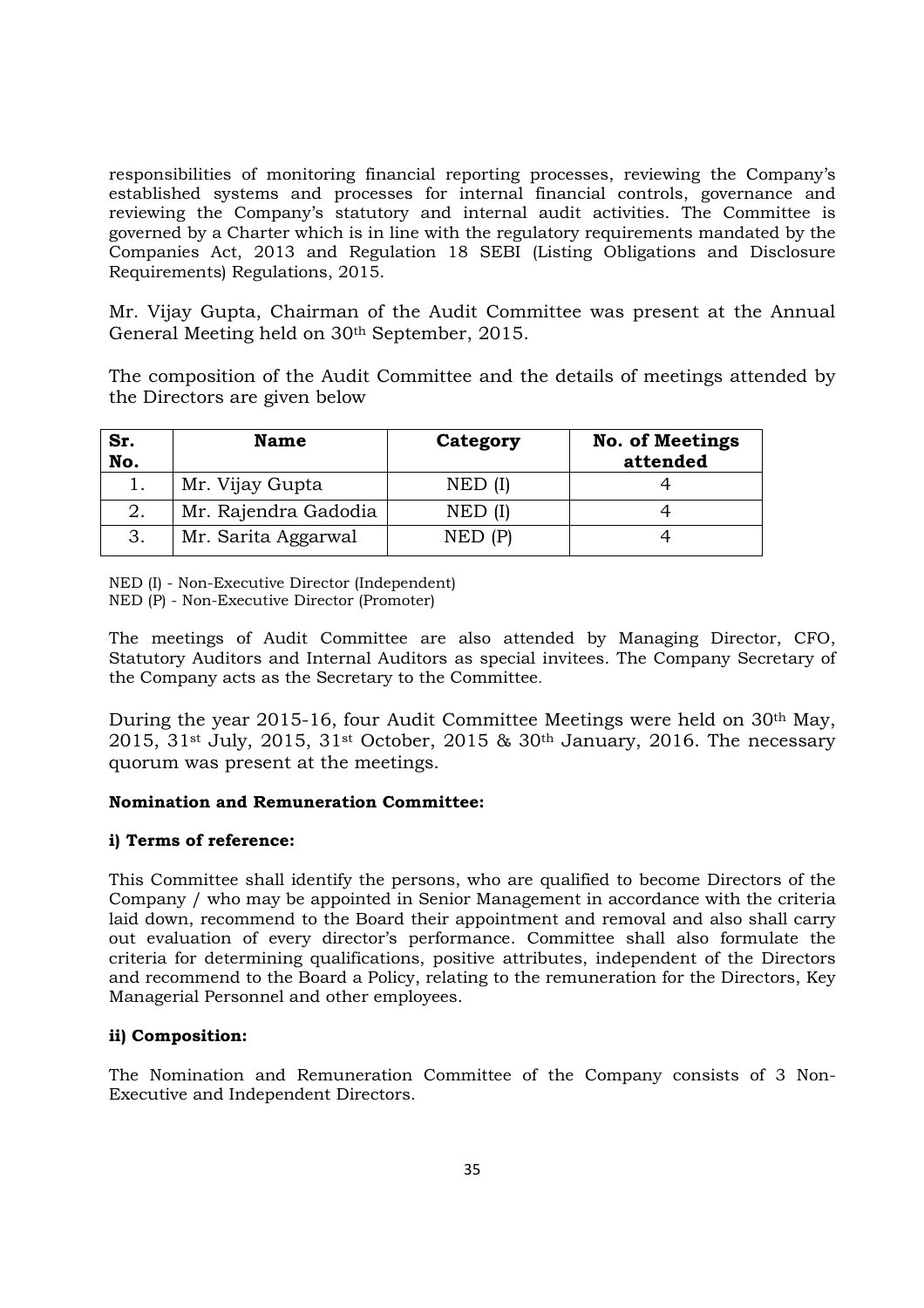#### **iii) No. of Meetings held during the year:**

There was no meeting of Committee had held during the year.

#### **Name of the Director Position No. of Meetings held No. of Meetings Attended** Mr. Vijay Gupta Chairman - - Mr. Rajendra Gadodia Member

Member  $\qquad \qquad$   $\qquad \qquad$   $\qquad \qquad$   $\qquad \qquad$   $\qquad \qquad$   $\qquad \qquad$   $\qquad \qquad$ 

## **iv) Composition, name of Members and attendance during the year:**

## **STAKEHOLDERS RELATIONSHIP COMMITTEE**

The Stakeholders Relationship Committee performs following functions:

• Transfer/Transmission of shares

Mrs. Sarita Aggarwal

- Issue of Duplicate Share Certificates.
- Review of Share dematerialization and rematerialization.
- Monitoring the expeditious Redressal of Investor Grievances.
- Monitoring the performance of company's Registrar & Transfer Agent.
- All other matters related to the shares.

During 2015-16 the committee was chaired by Mr. Vijay Gupta. At present the committee comprises of two Non-Executive Directors and one Executive director. Only one meeting was held on 13th October, 2015.

Mr. Rahul, the Company Secretary was the Compliance Officer during the year under review. He performed the functions of monitoring the complaints received vis-à-vis share transfer and other related processes and reported them to the Board.

He also carried out his responsibility as liaison officer with the investors and regulatory authorities, such as SEBI, Stock Exchanges, Registrar of Companies, R.B.I. in respect of implementing laws, rules and regulations, and directives of such authorities concerning investor service and complaints.

No Complaints were received from the shareholders during the year.

#### **Risk Management Committee**

The Board of Directors, during the year, constituted "Risk Management Committee" as required under Regulation 21 SEBI (Listing Obligations and Disclosure Requirements) Regulations, 2015. The Committee is responsible for risk identification, evaluation and mitigation and to set up process for risk management plan. The Risk Management Committee comprises of Mr. Pawan Kumar Jindal, Managing Director who is the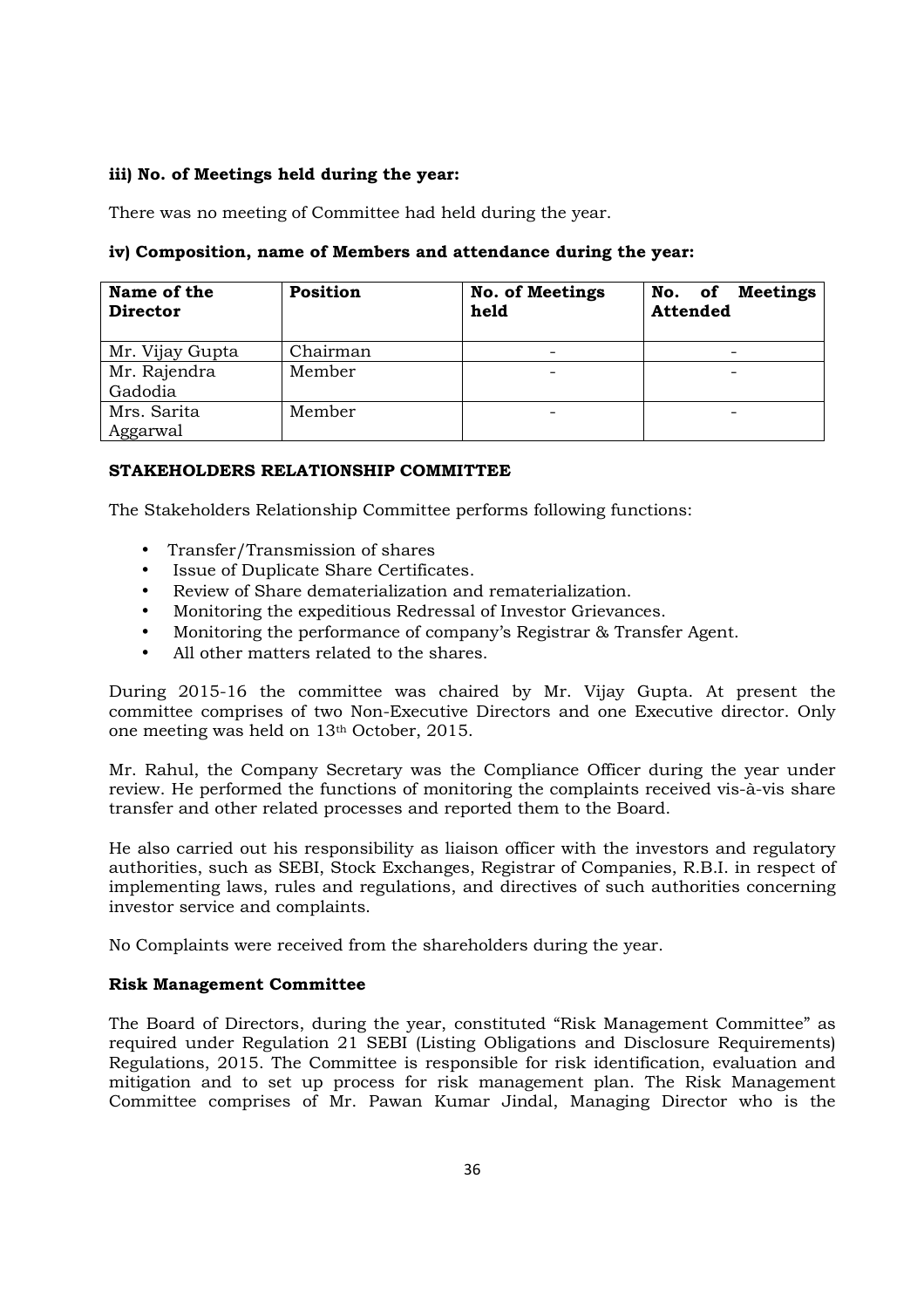Chairman of the Committee and other members viz. Mrs. Sarita Aggarwal, Director and Mr. Rajendra Gadodia, Director.

The Company Secretary acts as the Secretary to the Committee.

#### **RELATED PARTY TRANSACTIONS**

All transactions entered into with Related Parties during the financial year were in the ordinary course of business and on an arm's length pricing basis and do not attract the provisions of Section 188 of the Companies Act, 2013. There were no materially significant transactions with related parties during the financial year which were in conflict with the interest of the Company. Suitable disclosure as required by the Accounting Standards (AS18) has been made in the notes to the Financial Statements.

The Board has approved a policy for related party transactions which has been uploaded on the Company's website at www.jindalcapital.in.

#### **PREVENTION OF INSIDER TRADING**

The Company has adopted a Code of Conduct for Prevention of Insider Trading with a view to regulate trading in securities by the Directors and designated employees of the Company.

#### **Disclosures**

The company has always ensured fair code of conduct and maintained transparency. There were no instances of non-compliance by the company, penalties, strictures imposed on the company by Stock Exchange or SEBI or any statutory authority, on any matter related to capital markets, during the last three years.

In accordance with requirement of Companies Act as well as listing agreement a vigil mechanism has been adopted by the board of directors and accordingly a whistle blower policy has been formulated with a view to provide a mechanism for employees of the company to approach Internal Auditor or Chairman of the Audit Committee of the Company to report any grievance. A link to such policy is also provided in the website of the company.

Compliances, rules & regulations as laid down by various statutory authorities has always been observed by the company since such change over both in letter as well as in spirit.

The Board has obtained certificates/disclosures from key management personnel confirming they do not have any material financial and commercial interest in transactions with the company at large.

#### **Compliance with Accounting Standards**

In the preparation of the financial statements, the Company has followed the Accounting Standards notified pursuant to Companies (Accounting Standards) Rules, 2006 (as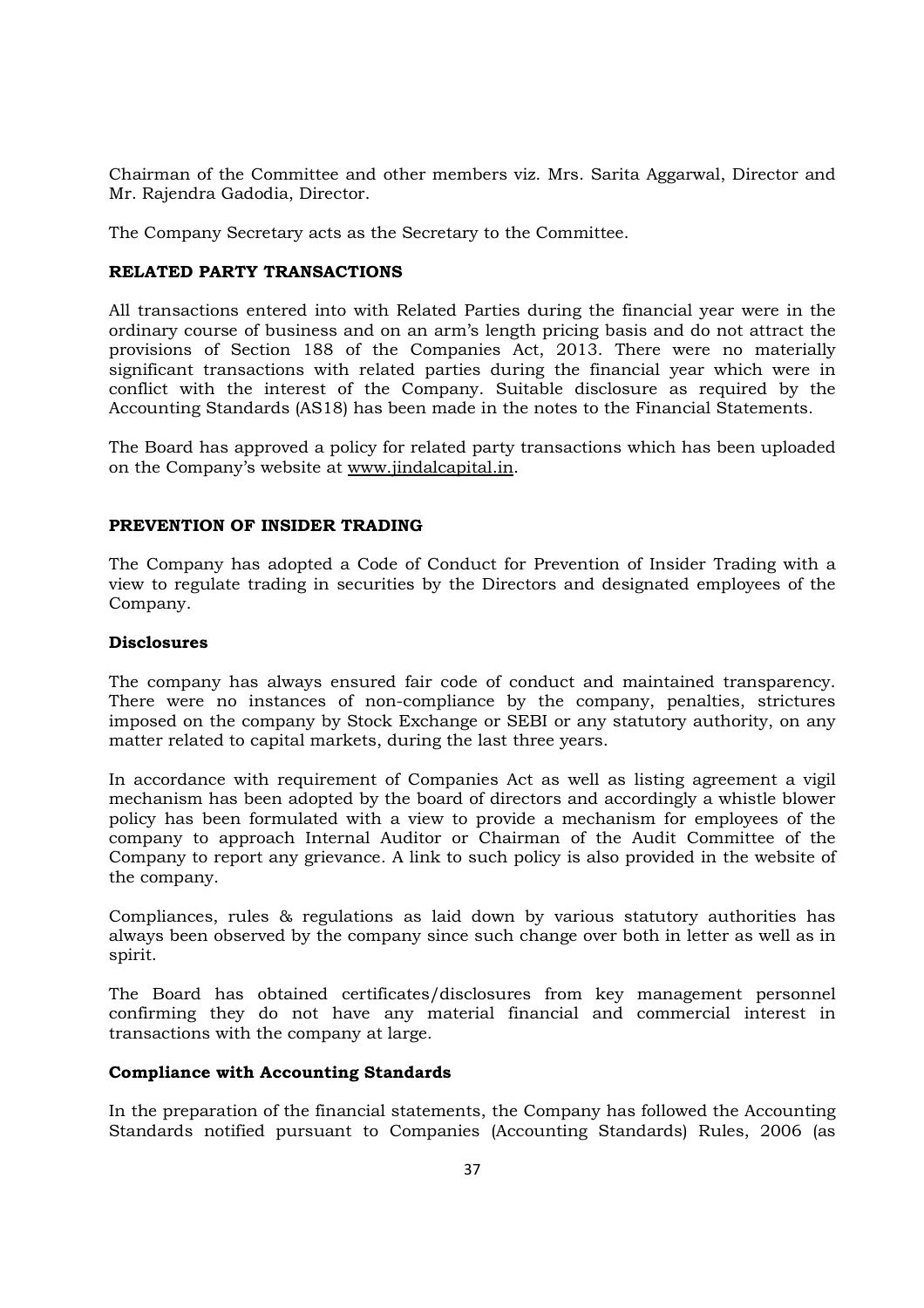amended) issued by the Ministry of Corporate Affairs. The significant accounting policies which are consistently applied have been set out in the Notes to the Financial Statements.

#### **Compliance with Secretarial Standard**

We have complied with the Secretarial Standards issued by The Institute of Company Secretaries of India on Meetings of the Board of Directors (SS-1) and General Meeting (SS-2).

#### **CODE OF CONDUCT**

The Board of Directors has laid down the code of conduct for all the Board members and members of the Senior Management of the Company. Additionally all independent directors of the company shall be bound by duties of independent directors as set out in the Companies Act, 2013 read with the Schedules and Rules there under.

All the Board members and Senior Management personnel have affirmed compliance with the code of conduct.

The declaration of Chairman & Managing Director is given below: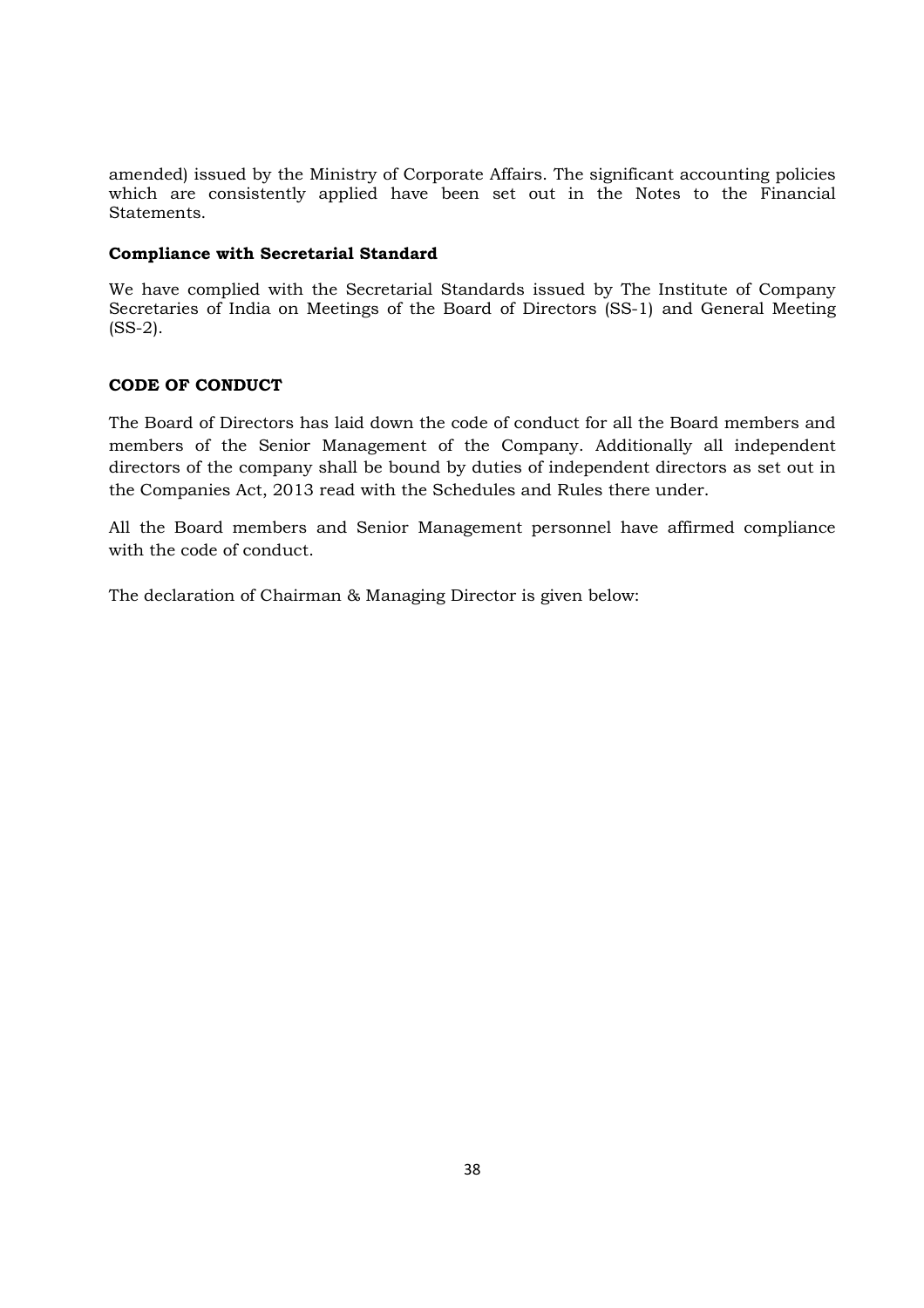## **To the shareholders of Jindal Capital Limited**

Sub: Compliance with Code of Conduct

I hereby declare that all the Board members and Senior Management Personnel have affirmed compliance with the Code of Conduct of the Company as adopted by the Board of Directors.

**Pawan Kumar Jindal Chairman & Managing Director Place: Delhi**

## **SHAREHOLDERS**

## **i) Means of Communication**

Full and complete disclosure of information regarding the Company's financial situation and performance is an important part of the Company's Corporate Governance ethics. The Company has demonstrated this commitment by sending its Shareholders a full version of its Annual Report.

The Ministry of Corporate Affairs (MCA) has promoted "Green Initiative" to encourage e-enabled regulatory compliances. In furtherance of this important initiative, the MCA has permitted Companies to provide its shareholders documents, including the Annual Report, by electronic mode.

In support of MCA's endeavors in this direction, the Company will be sending its Annual Report as well as other shareholder correspondence by email, to those shareholders whose e-mail addresses are registered with the Company. However, in case Shareholders desire to receive a physical copy of the Annual Report, the Company will be happy to provide the same on their request.

The financial results of the Company are usually published in the Business Standard/Financial Express (English) and Jansatta (Hindi language) both Delhi editions

**Website**: the company's website **www.jindalcapital.in** contains a separate dedicated section "**Investor**" where shareholders information is available. The Annual Report of the Company is also available on the website in a user-friendly and downloads form.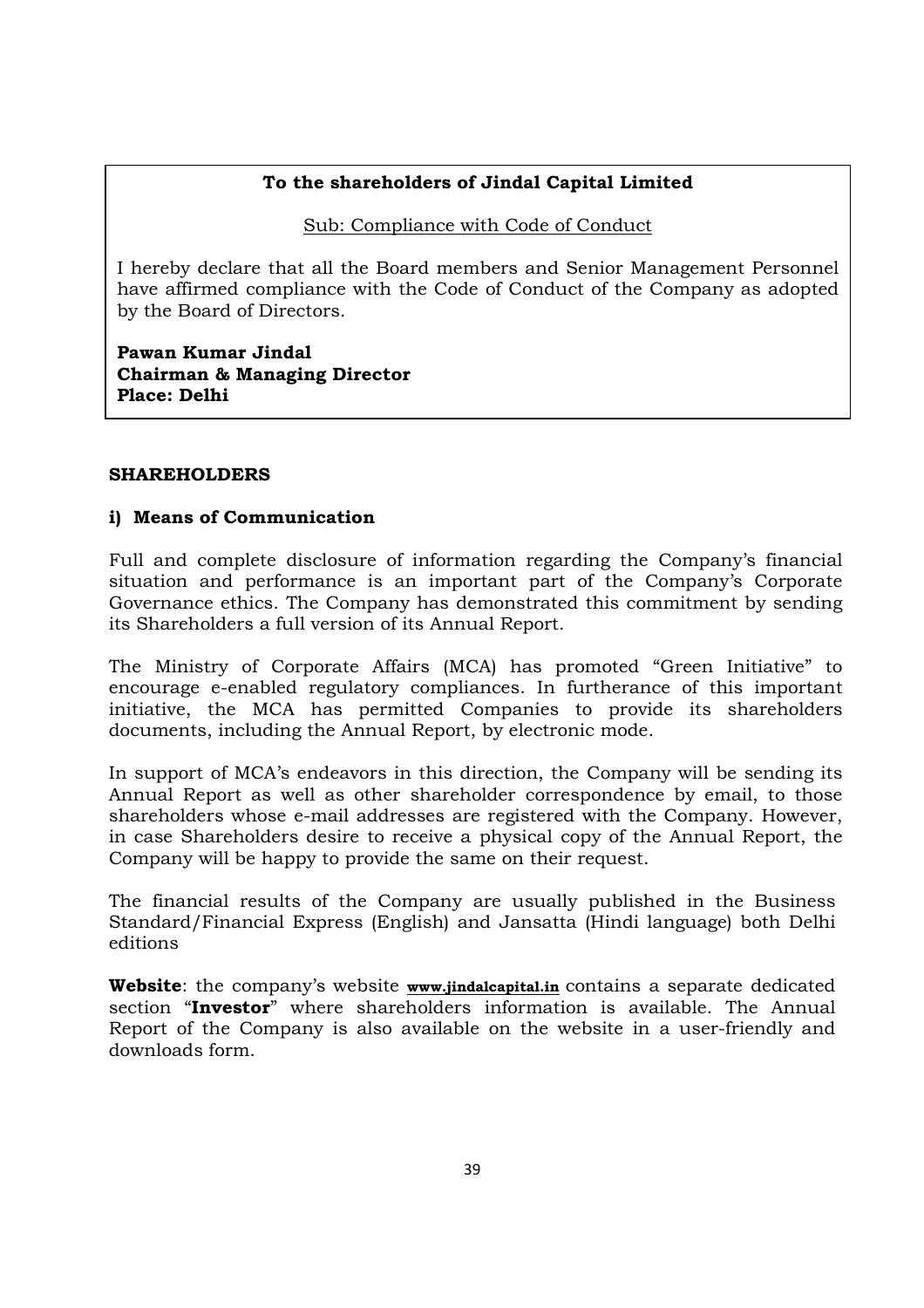## **ii) Compliance Officer**

Mr. Rahul, Company Secretary is the compliance officer for complying with requirement of the Securities Laws and the Listing Agreements with the Stock Exchange.

## **iii) Insider Trading**

In compliance with the SEBI regulations on prevention of insider trading, the Company has a Code on Insider Trading for its Directors, Management and designated Executives. The Code lays down guidelines, which advise them on procedures to be followed and disclosures to be made, while dealing in securities of the Company. Mr. Shray Jindal, Chief Finance Officer (CFO) is the Compliance Officer for complying with the said code.

## **iv) SEBI Complaints Redress System (SCORES):**

The investor complaints are processed in a centralized web based complaints redress system. The salient features of this system are: Centralized database of all complaints, online upload of Action Taken Reports (ATRs) by the concerned companies and online viewing by investors of actions taken on the complaint and its current status.

## **v) General Body Meetings**

| Year    | <b>Venue of Meeting</b>      | Date & Time                                    | <b>Special Resolution</b><br><b>Passed</b> |
|---------|------------------------------|------------------------------------------------|--------------------------------------------|
| 2014-15 | 79-A, Kamla Nagar<br>Delhi-7 | 30 <sup>th</sup> September, 2015,<br>10.00 A.M | No                                         |
| 2013-14 | 79-A, Kamla Nagar<br>Delhi-7 | 30th September, 2014,<br>10.00 A.M             | No                                         |
| 2012-13 | 79-A, Kamla Nagar<br>Delhi-7 | 30 <sup>th</sup> September, 2013,<br>10.00 A.M | No                                         |

Details of location, time and date of last three Annual General Meetings of the Company were held:-

There have been no resolutions put through postal ballot during the last year and there is no proposal for passing any resolution through postal ballot in the ensuing Annual General Meeting of the Company.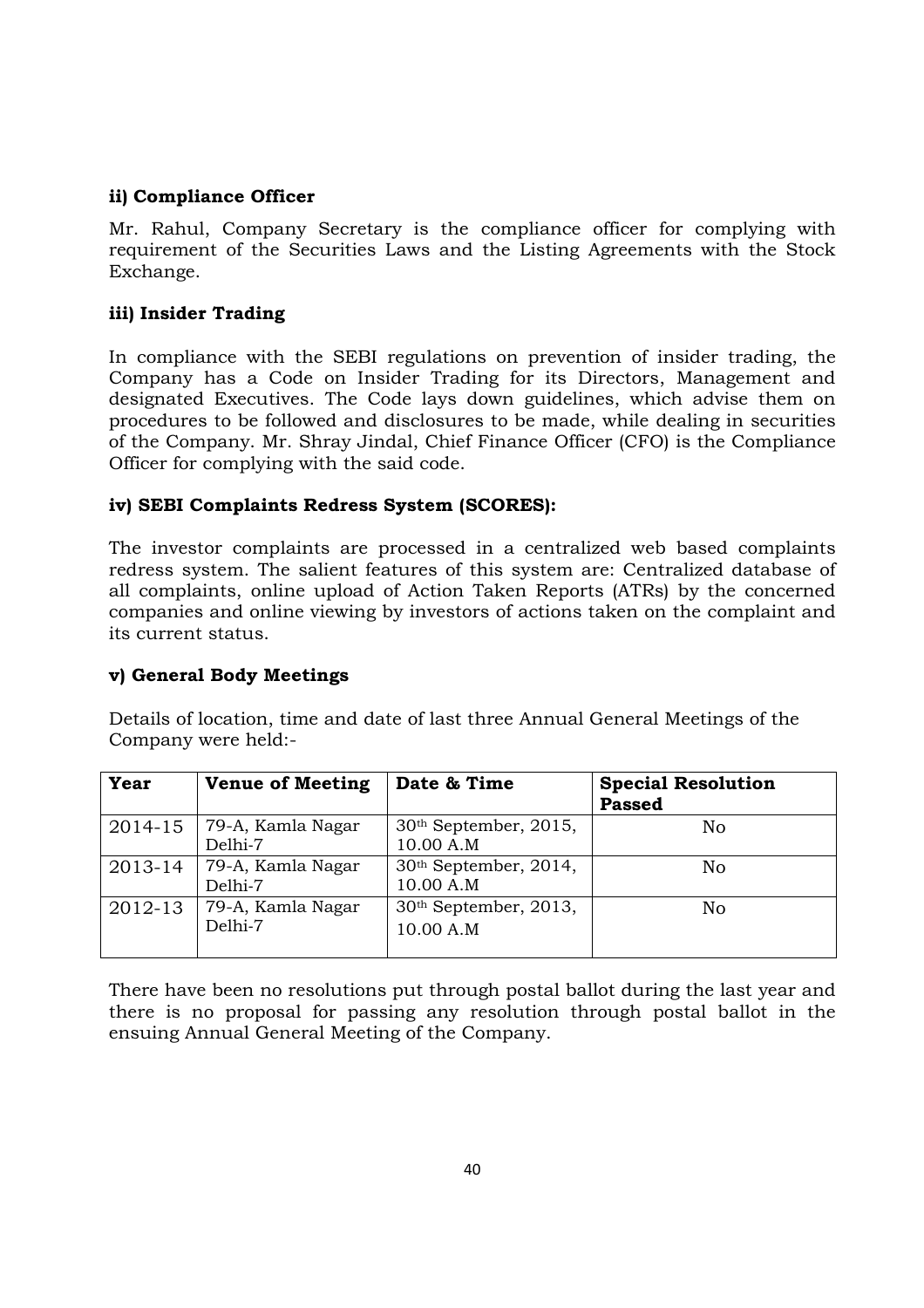## **10. GENERAL SHAREHOLDER INFORMATION**

| i) Annual General Meeting: | Date  | : $30th$ September, 2016         |
|----------------------------|-------|----------------------------------|
|                            | Dav   | : Friday                         |
|                            | Time  | : 10.00 A.M.                     |
|                            | Venue | : 79-A, Kamla Nagar Delhi-110007 |
|                            |       |                                  |

## **ii) Financial Calendar (tentative):**

| Board Meeting to take on record                                     | Schedule                  |  |
|---------------------------------------------------------------------|---------------------------|--|
| Results for the                                                     |                           |  |
| * Quarter ending 30 <sup>th</sup> June, 2016                        | On or before Aug 14, 2016 |  |
| * Quarter ending $30th$ September, 2016   On or before Nov 14, 2016 |                           |  |
| * Quarter ending 31 <sup>st</sup> December, 2016                    | On or before Feb 14, 2017 |  |
| * Quarter ending 31 <sup>st</sup> March, 2017                       | On or before May 30, 2017 |  |

## **iii) Book Closure Date** : 24<sup>th</sup> September, 2016 to 30<sup>th</sup> September, 2016 (Both days inclusive)

## **iv) Listing on Stock Exchanges:**

The Equity Shares of the Company are listed on the following two Stock Exchanges:-

| Name & Address of the Stock Exchanges                                                    | <b>Stock Code</b> |
|------------------------------------------------------------------------------------------|-------------------|
| Bombay Stock Exchange Ltd.<br>Floor 25, P J Towers,<br>Dalal Street,<br>Mumbai - 400 001 | 530405            |

**Note**: The Company has paid the Listing Fee to Bombay Stock Exchange Ltd. Up to 2016-2017.

## **v) Stock Market Data:**

The Equity Shares of the Company are traded at the Bombay Stock Exchange Limited (BSE) only. The performance of the Equity Shares of the Company in comparison to BSE Sensex is given hereunder:-

| Month       | <b>Share Prices</b> |      | <b>BSE Sensex</b> |          |
|-------------|---------------------|------|-------------------|----------|
|             | High                | Low  | High              | Low      |
| April, 2015 | 6.11                | 5.25 | 29044.44          | 27011.31 |
| May, 2015   | 5.52                | 4.38 | 27957.50          | 26599.11 |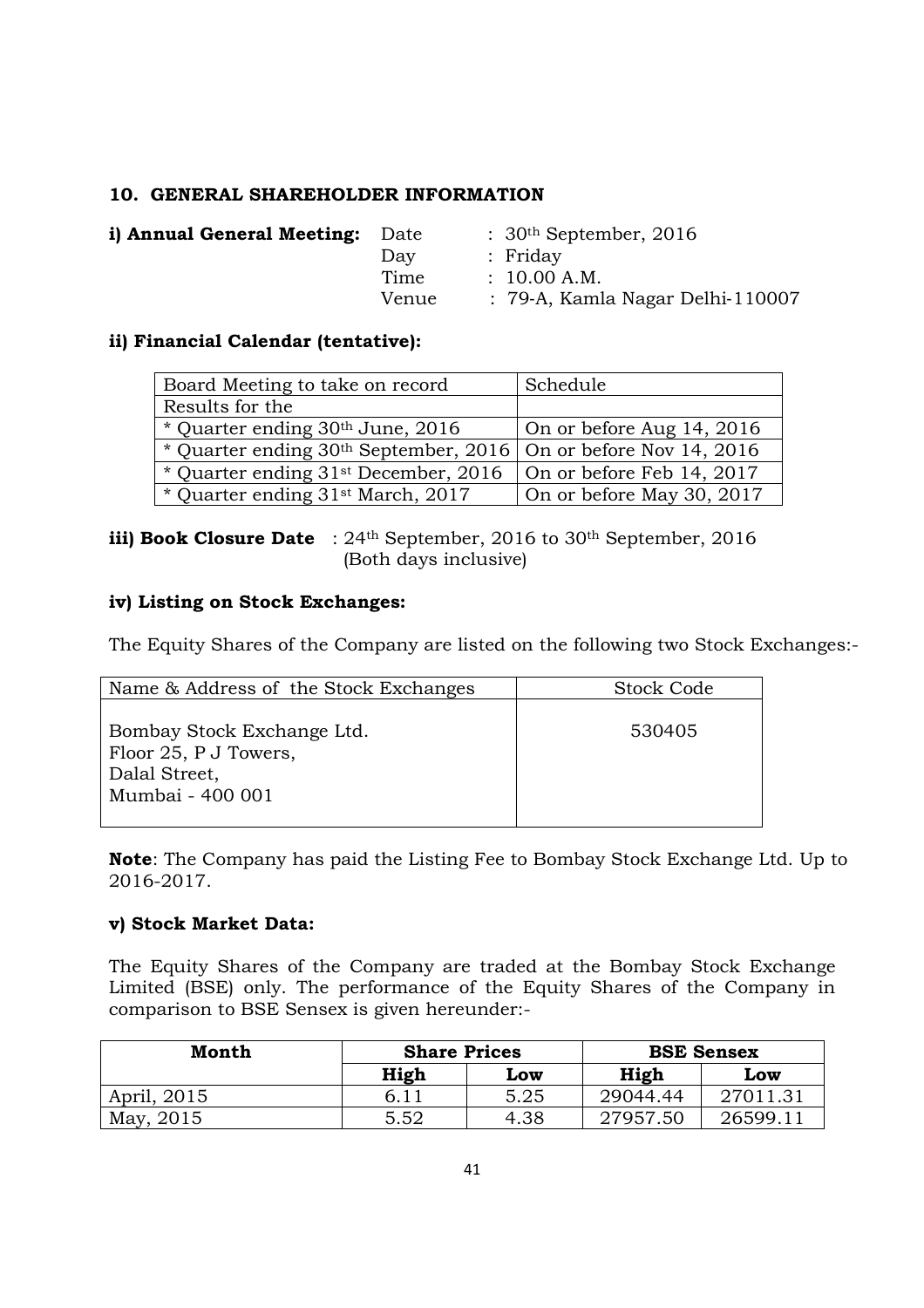| June, 2015           | 5.70 | 4.15 | 27020.66 | 26395.71 |
|----------------------|------|------|----------|----------|
| July, 2015           | 5.30 | 4.56 | 28504.93 | 27459.23 |
| <b>August</b> , 2015 | 5.00 | 4.28 | 28298.13 | 25714.66 |
| September, 2015      | 4.95 | 4.05 | 26218.91 | 24893.81 |
| October, 2015        | 5.20 | 4.28 | 27470.81 | 26220.95 |
| November, 2015       | 5.08 | 4.17 | 26590.59 | 25482.52 |
| December, 2015       | 5.74 | 4.25 | 26117.54 | 25036.05 |
| January, 2016        | 6.90 | 5.69 | 26160.90 | 23962.21 |
| February, 2016       | 7.65 | 6.80 | 24824.83 | 22976.00 |
| March, 2016          | 7.65 | 7.27 | 25341.86 | 23779.35 |

Source: www.bseindia.com

#### **vi) Registrar and Share Transfer Agents:**

M/s. Link Intime India Pvt. Ltd. has been appointed as the Registrar and Share Transfer Agents for the equity shares of the Company in physical and electronic form. Shareholders/Investors can direct all correspondence with regard to share transfer, transmission and change of address etc. at their following address:-

M/s. Link Intime India Pvt. Ltd. 44, Community Centre, 2nd Floor, Naraina Indl. Area, Phase-I, New Delhi-110028 Ph. # 011- 41410592 to 94 Fax # 011- 41410591 Email Id.: delhi@linkintime.com

Contact Persons: Mr. Birendra Mr. Bharat

## **vii) Share Transfer System:**

M/s. Link Intime India Pvt. Ltd processes all share transfers/transmissions and then put the same for approval by the Share Transfer Committee/ Stakeholders Relationship Committee of the Company. The meeting of Share Transfer Committee is held at least once in a fortnight. All the physical share certificates are sent to the transferees subsequent to transfer within the prescribed period.

#### **viii) Status of Complaints/queries and their redressal as on March 31, 2016:-**

During the year 2015-16, the Company had received NIL complaints & resolved. As on date, no complaints are pending other than those, which are under litigation, disputes or court orders, if any.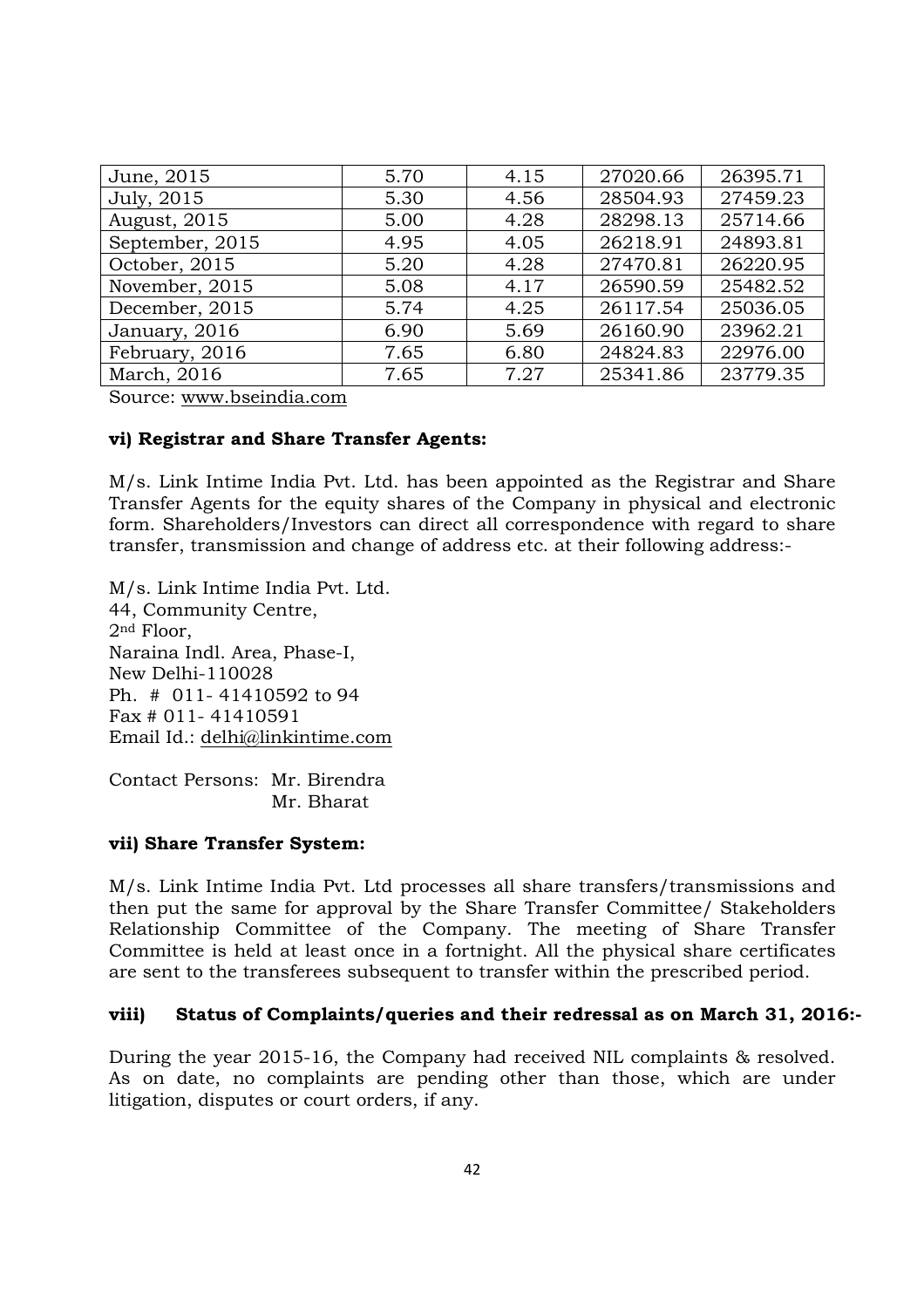## **ix) Pending Share Transfers:**

No Share transfers were pending as on March 31, 2016.

## **x) Dematerialization of Shares:**

The Company has entered into agreements with NSDL and CDSL for dematerialization of shares. As on March 31, 2016, a total of 6,865,400 Equity Shares representing 95.24% of the total paid-up capital of the Company have been dematerialized. Members are advised to get their shares converted into demat mode. The shares of the Company can be traded in de-mat mode only.

## **The Company's ISIN No. : INE 356F 01017**

## **xi) Distribution of Shareholding:**

The distribution of shareholding as on March 31, 2016 was as under:-

| Shareholding of Shareholders |        | $\frac{0}{0}$ | No. Of Shares | $\frac{0}{0}$ |
|------------------------------|--------|---------------|---------------|---------------|
| <b>Shares</b>                | Number |               |               |               |
| $1 - 500$                    | 3670   | 81.66         | 679201        | 9.42          |
| 501-1000                     | 460    | 10.24         | 386052        | 5.36          |
| 1001-2000                    | 219    | 4.87          | 328023        | 4.55          |
| 2001-3000                    | 59     | 1.31          | 147664        | 2.05          |
| 3001-4000                    | 28     | 0.62          | 99301         | 1.38          |
| 4001-5000                    | 18     | 0.40          | 82116         | 1.14          |
| 5001-10000                   | 25     | 0.56          | 181897        | 2.52          |
| 10001 above                  | 15     | 0.34          | 5303846       | 73.58         |
| Total                        | 4494   | 100           | 7208100       | 100           |

## **xii) Outstanding GDRs/ADRs /Warrants etc:**

The Company has no outstanding GDRs/ADRs/Warrants or any convertible instruments as on March 31, 2016.

## **xiii) Address for Correspondence:**

 **M/s Jindal Capital Ltd**  79-A, Kamla Nagar, Delhi-110007 Phone Nos.: 011-23841536, 23844636 Fax No.: 011-23841536 E-mail ID: investor@jindalcapital.in Website: www.jindalcapital.in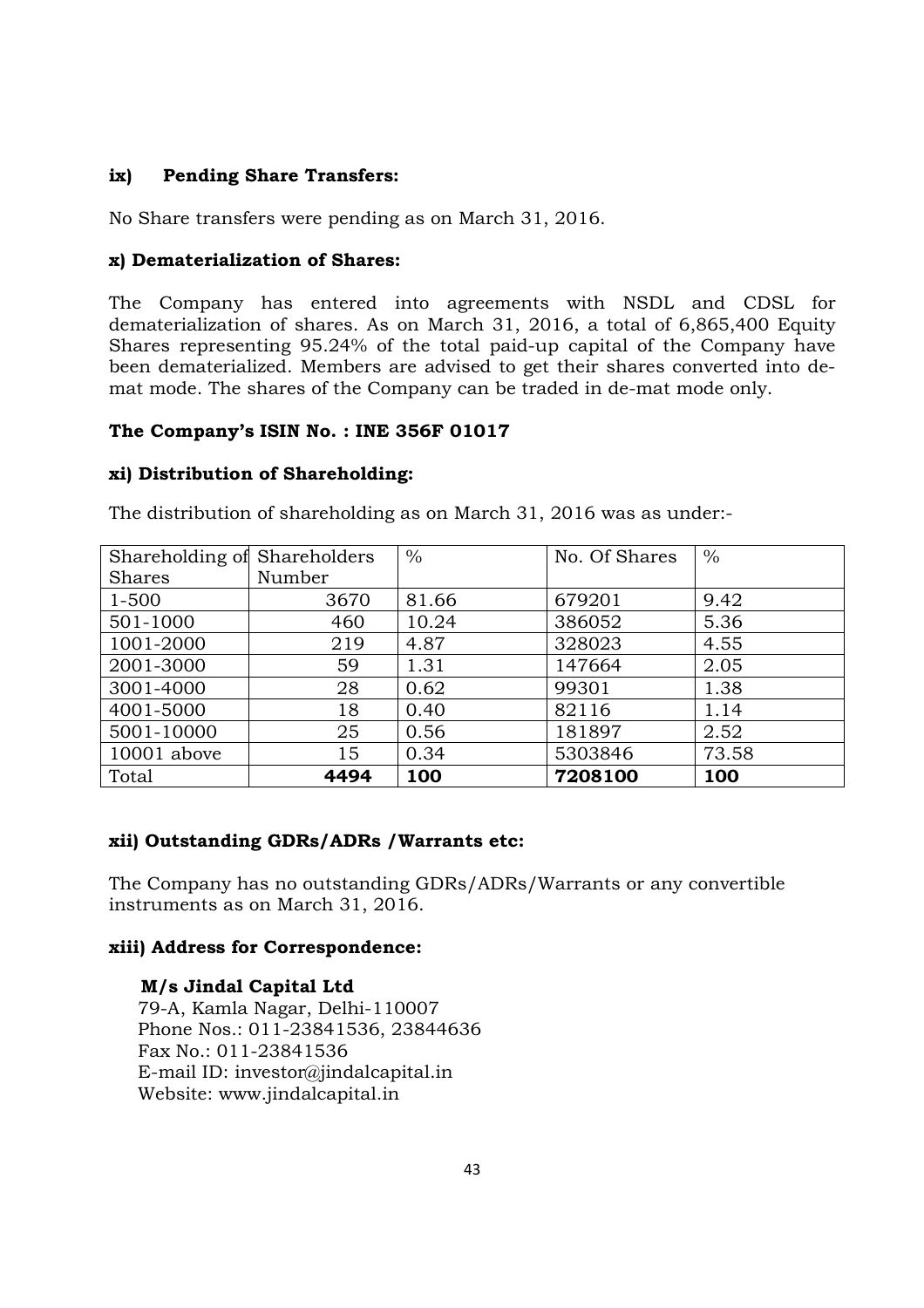## **INDEPENDENT AUDITOR'S REPORT**

#### **TO THE MEMBERS OF JINDAL CAPITAL LIMITED**

#### **Report on the Standalone Financial Statements**

We have audited the accompanying standalone financial statements of Jindal Capital Limited, ("the company"), which comprises the Balance Sheet as at 31 March, 2016, the Statement of Profit and Loss, the Cash Flow Statement for the year then ended and a summary of significant accounting policies and other explanatory information.

#### **Management's Responsibility for the Standalone Financial Statements**

Management is responsible for the matters stated in Section 134(5) of the Companies Act, 2013 ('the Act") with respect to the preparation of these standalone financial statements that give a true and fair view of the financial position, financial performance and cash flows of the Company in accordance with the accounting principles generally accepted in India, including the Accounting Standards specified under section 133 of the Act, read with Rule 7of the Companies (Accounts) Rules, 2014. This responsibility also includes maintenance of adequate accounting records in accordance with the provisions of the Act for safeguarding the assets of the Company and for preventing and detecting frauds and other irregularities; selection and application of the appropriate accounting policies; making judgments and estimates that are reasonable and prudent; and the design, implementation and maintenance of adequate internal financial controls, that were operating effectively for ensuring the accuracy and completeness of the accounting records, relevant to the preparation and presentation of the financial statements that give a true and fair view and are free from material misstatement, whether due to fraud or error.

#### **Auditor's Responsibility**

Our responsibility is to express an opinion on these standalone financial statements based on our audit.

We have taken into account the provisions of the Act, the accounting and auditing standards and matters which are required to be included in the audit report under the provisions of the Act and the Rules made thereunder.

We conducted our audit in accordance with the Standards on Auditing under Section 143(10) of the Act. Those Standards require that we comply with ethical requirements and plan and perform the audit to obtain reasonable assurance about whether the financial statements are free from material misstatement.

An audit involves performing procedures to obtain audit evidence about the amounts and disclosures in the financial statements. The procedures selected depend on the auditors' judgment, including the assessment of the risks of material misstatement of the financial statements, whether due to fraud or error. In making those risk assessments, the auditor considers internal financial control relevant to the Company's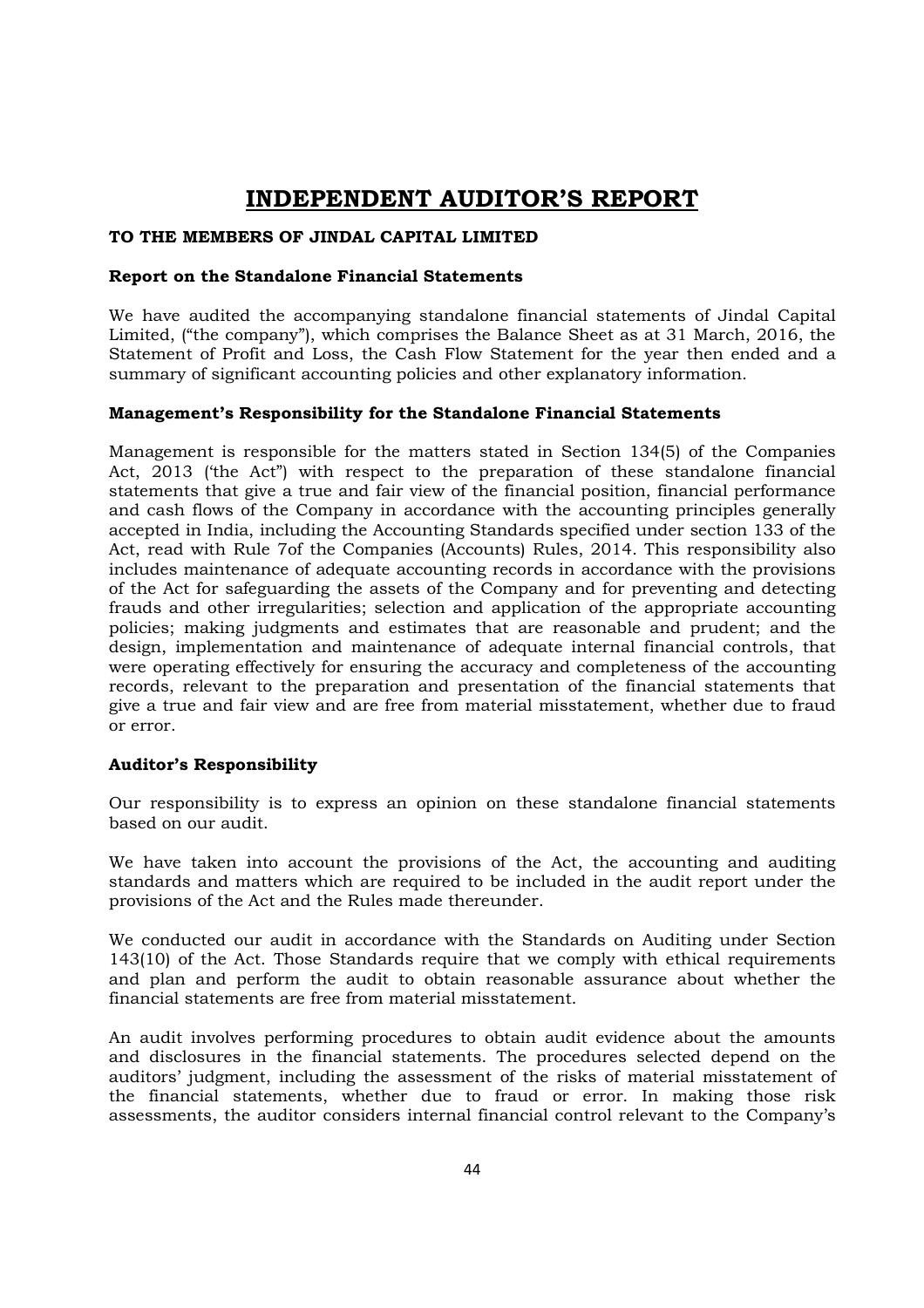preparation and presentation of the financial statements that give a true and fair view in order to design audit procedures that are appropriate in the circumstances. An audit also includes evaluating the appropriateness of accounting policies used and the reasonableness of the accounting estimates made by management, as well as evaluating the overall presentation of the financial statements.

We believe that the audit evidence we have obtained is sufficient and appropriate to provide a basis for our audit opinion.

#### **Opinion**

In our opinion and to the best of our information and according to the explanations given to us, the aforesaid standalone financial statements give the information required by the Act in the manner so required and give a true and fair view in conformity with the accounting principles generally accepted in India, of the state of affairs of the Company as at 31st March, 2016, and its profit/loss and its cash flows for the year ended on that date.

#### **Report on other Legal and Regulatory Requirements**

- 1. As required by the Companies (Auditor's Report) Order, 2016 (the 'Order') issued by the Central Government of India in terms of Section 143(11) of the Act, we give in the Annexure a statement on the matters specified in paragraphs 3 and 4 of the Order.
- 2. As required by Section 143(3) of the Act, we report, to the extent applicable, that:
- a. We have sought and obtained all the information and explanations which to the best of our knowledge and belief were necessary for the purposes of our audit.
- b. In our opinion, proper books of account as required by law have been kept by the Company so far as it appears from our examination of those books.
- c. The Balance Sheet, the Statement of Profit and Loss, and the Cash Flow Statement dealt with by this Report are in agreement with the books of account.
- d. In our opinion, the aforesaid standalone financial statements comply with the Accounting Standards specified under Section 133 of the Act, read with Rule 7of the Companies (Accounts) Rules, 2014.
- e. On the basis of the written representations received from the directors of the Company as on March 31, 2016, taken on record by the Board of Directors, none of the directors is disqualified as on March 31, 2016 from being appointed as a director in terms of Section 164(2) of the Act.
- f. With respect to the adequacy of the internal financial controls over financial reporting of the Company and the operating effectiveness of such controls, refer to our separate Report in "Annexure A".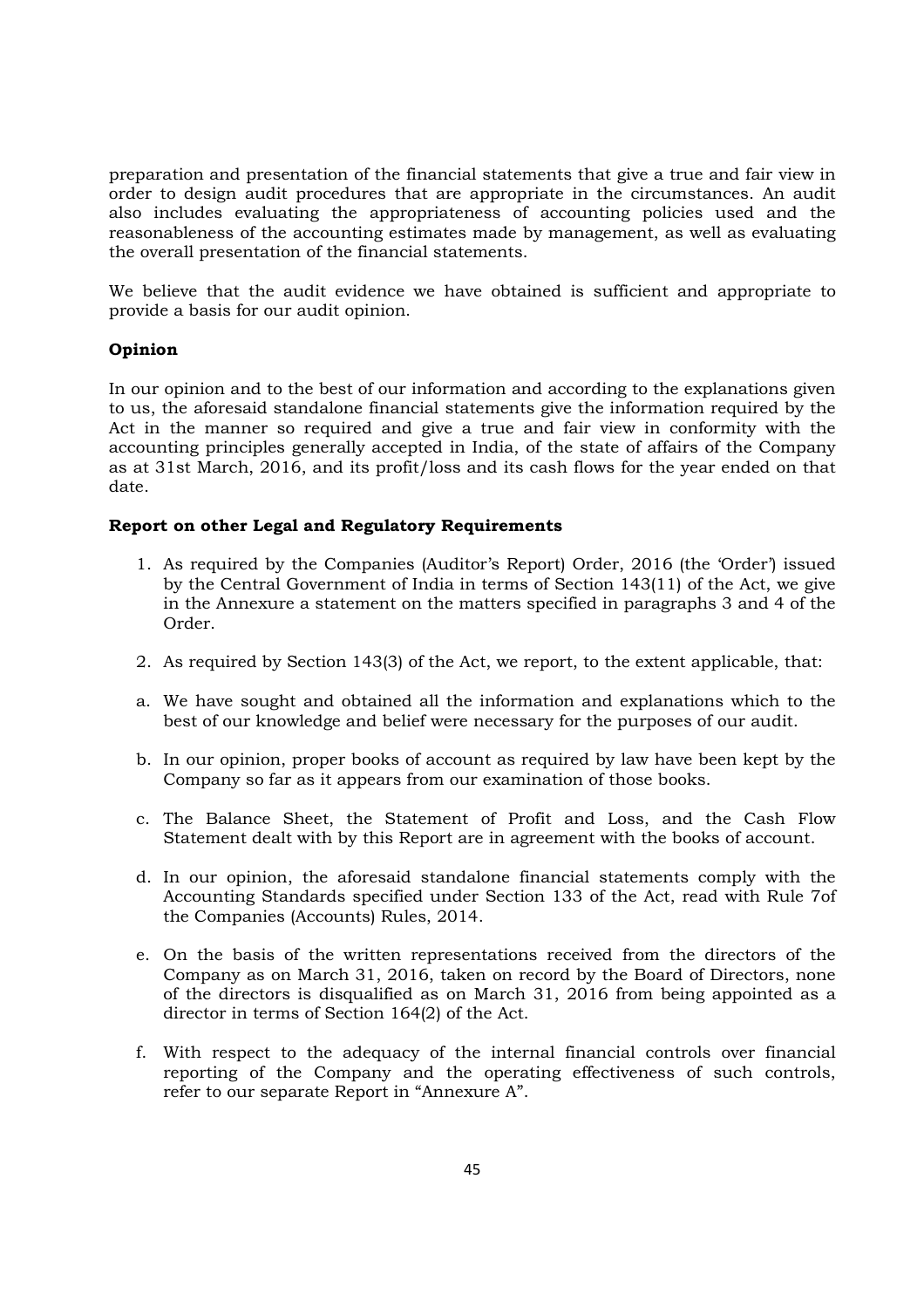- g. With respect to the other matters to be included in the Auditor's report in accordance with Rule 11 of the Companies (Audit and Auditor's) Rules, 2014, in our opinion and to the best of our information and according to the explanations given to us:
	- i. The Company does not have any pending litigations which would impact its financial position.
	- ii. The Company did not have any material foreseeable losses on long term contracts including derivative contracts.
	- iii. There were no amounts which were required to be transferred to the Investor Education and Protection Fund by the Company.

For **Mohan L Jain & Co** Chartered Accountants Firm Registration No. **005345N**

**Sd/-**

**Ankush Jain**  Partner Membership No. 540194

Place: New Delhi Date: 30/05/2016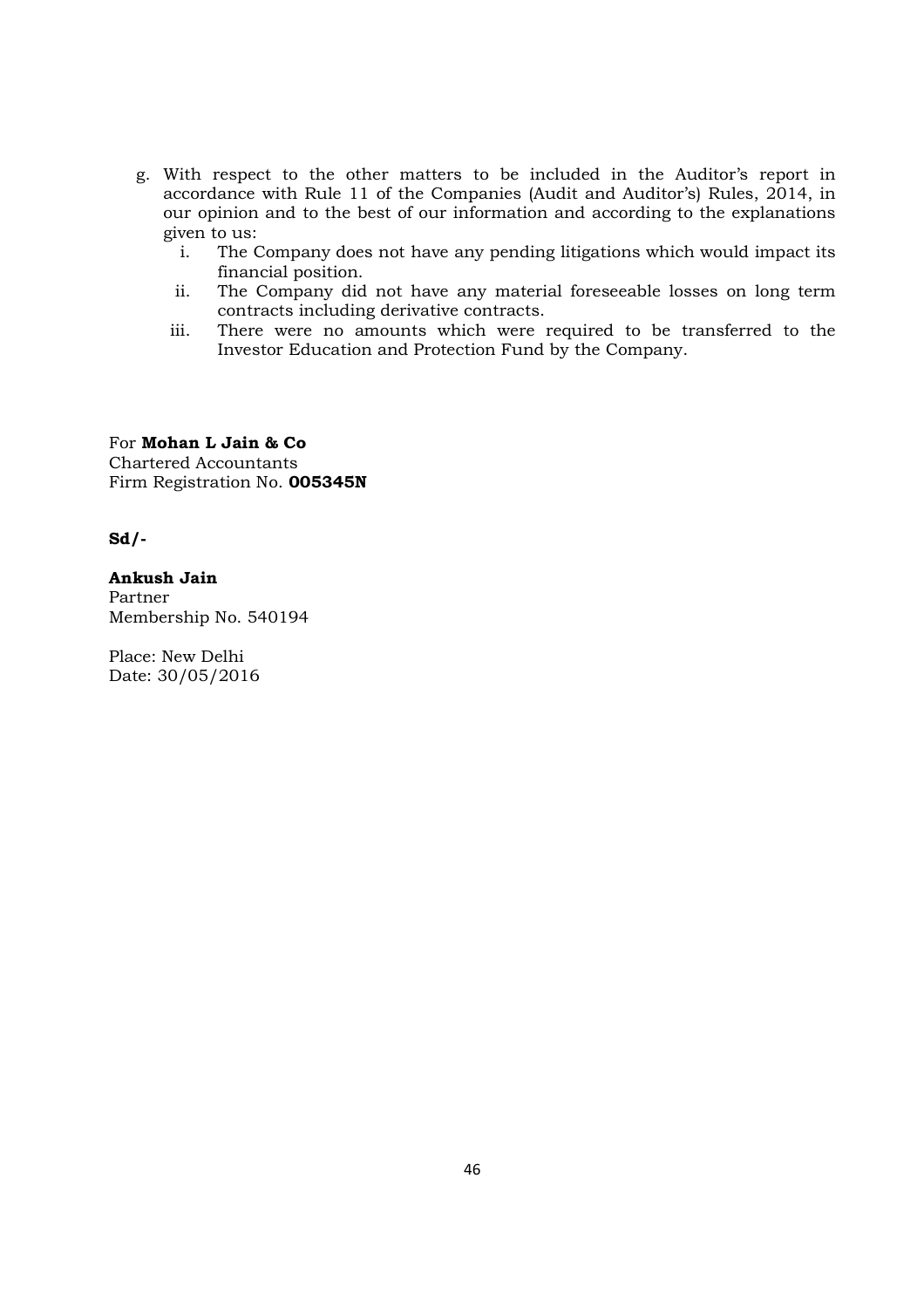#### **"ANNEXURE –A" TO THE INDEPENDENT AUDITOR'S REPORT OF EVEN DATE ON THE STANDALONE FINANCIAL STATEMENT OF JINDAL CAPITAL LIMITED**

#### **Report on the Internal Financial Controls under Clause (i) of Sub-section 3 of Section 143 of the Companies Act, 2013 ("the Act")**

We have audited the internal financial controls over financial reporting of **Jindal Capital Limited** ("the Company") as of March 31, 2016 in conjunction with our audit of the standalone financial statements of the Company for the year ended on that date.

#### **Management's Responsibility for Internal Financial Controls**

The Company's management is responsible for establishing and maintaining internal financial controls based on the internal control over financial reporting criteria established by the Company considering the essential components of internal control stated in the Guidance Note on Audit of Internal Financial Controls over Financial Reporting issued by the Institute of Chartered Accountants of India. These responsibilities include the design, implementation and maintenance of adequate internal financial controls that were operating effectively for ensuring the orderly and efficient conduct of its business, including adherence to company's policies, the safeguarding of its assets, the prevention and detection of frauds and errors, the accuracy and completeness of the accounting records, and the timely preparation of reliable financial information, as required under the Companies Act, 2013.

#### **Auditors' Responsibility**

Our responsibility is to express an opinion on the Company's internal financial controls over financial reporting based on our audit. We conducted our audit in accordance with the Guidance Note on Audit of Internal Financial Controls Over Financial Reporting (the "Guidance Note") and the Standards on Auditing, issued by ICAI and deemed to be prescribed under section 143(10) of the Companies Act, 2013, to the extent applicable to an audit of internal financial controls, both applicable to an audit of Internal Financial Controls and, both issued by the Institute of Chartered Accountants of India. Those Standards and the Guidance Note require that we comply with ethical requirements and plan and perform the audit to obtain reasonable assurance about whether adequate internal financial controls over financial reporting was established and maintained and if such controls operated effectively in all material respects.

Our audit involves performing procedures to obtain audit evidence about the adequacy of the internal financial controls system over financial reporting and their operating effectiveness. Our audit of internal financial controls over financial reporting included obtaining an understanding of internal financial controls over financial reporting, assessing the risk that a material weakness exists, and testing and evaluating the design and operating effectiveness of internal control based on the assessed risk. The procedures selected depend on the auditor's judgement, including the assessment of the risks of material misstatement of the financial statements, whether due to fraud or error. We believe that the audit evidence we have obtained is sufficient and appropriate to provide a basis for our audit opinion on the Company's internal financial controls system over financial reporting.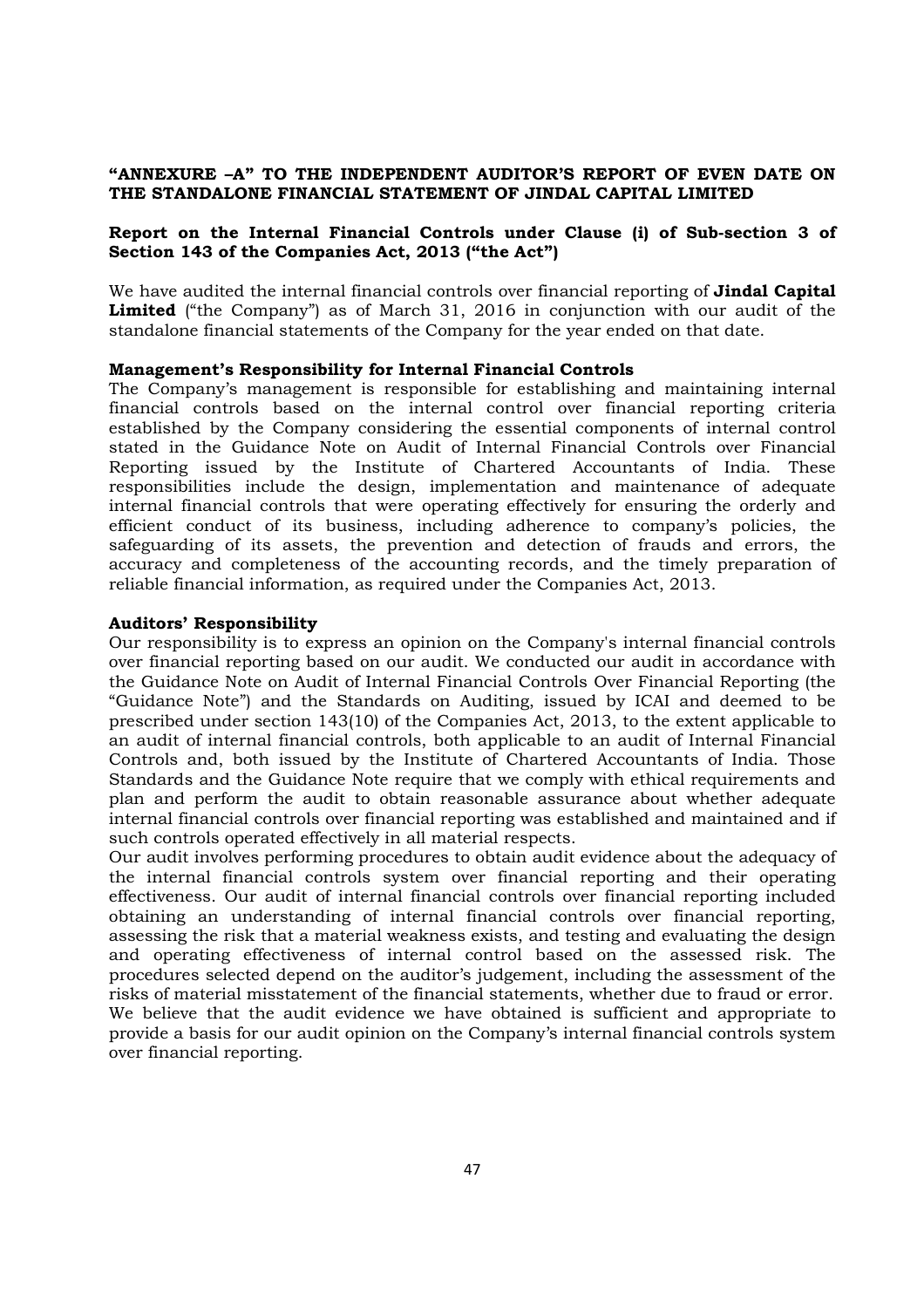#### **Meaning of Internal Financial Controls over Financial Reporting**

A company's internal financial control over financial reporting is a process designed to provide reasonable assurance regarding the reliability of financial reporting and the preparation of financial statements for external purposes in accordance with generally accepted accounting principles. A company's internal financial control over financial reporting includes those policies and procedures that (1) pertain to the maintenance of records that, in reasonable detail, accurately and fairly reflect the transactions and dispositions of the assets of the company; (2)provide reasonable assurance that transactions are recorded as necessary to permit preparation of financial statements in accordance with generally accepted accounting principles, and that receipts and expenditures of the company are being made only in accordance with authorizations of management and directors of the company; and (3) provide reasonable assurance regarding prevention or timely detection of unauthorized acquisition, use, or disposition of the company's assets that could have a material effect on the financial statements.

#### **Inherent Limitations of Internal Financial Controls over Financial Reporting**

Because of the inherent limitations of internal financial controls over financial reporting, including the possibility of collusion or improper management override of controls, material misstatements due to error or fraud may occur and not be detected. Also, projections of any evaluation of the internal financial controls over financial reporting to future periods are subject to the risk that the internal financial control over financial reporting may become inadequate because of changes in conditions, or that the degree of compliance with the policies or procedures may deteriorate.

#### **Opinion**

In our opinion, the Company has, in all material respects, an adequate internal financial controls system over financial reporting and such internal financial controls over financial reporting were operating effectively as at March 31, 2016, based on the internal control over financial reporting criteria established by the Company considering the essential components of internal control stated in the Guidance Note on Audit of Internal Financial Controls Over Financial Reporting issued by the Institute of Chartered Accountants of India.

For **Mohan L Jain & Co** Chartered Accountants Firm Registration No. **005345N**

**Sd/-**

**Ankush Jain**  Partner Membership No. 540194

Place: New Delhi Date: 30/05/2016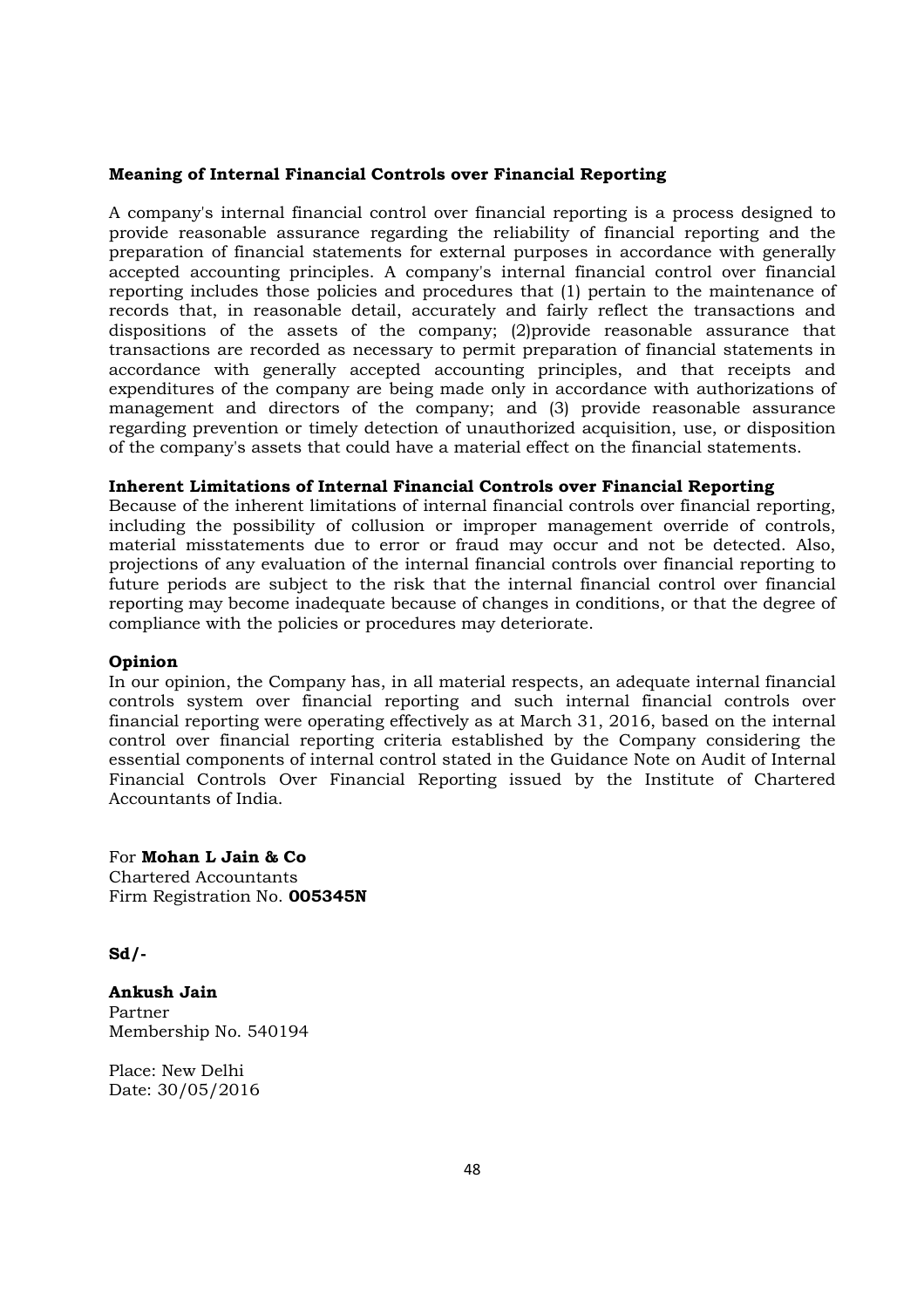#### **AUDITOR CERTIFICATE ON COMPLIANCE ON CORPORATE GOVERNANCE**

#### **CERTIFICATE**

TO THE MEMBERS OF JINDAL CAPITAL LIMITED

- 1. We have examined the compliance of conditions of Corporate Governance by Jindal Capital Limited for the year ended 31st March, 2016 as stipulated in clause 49 of the Listing Agreement of the said Company with the BSE Ltd.
- 2. The Compliance of conditions of corporate governance is the responsibility of the management. Our examination has been limited to a review of the procedures and implementation thereof, adopted by the company for ensuring compliance with the conditions of Corporate Governance. It is neither an audit nor an expression of opinion on the financial statements of the Company.
- 3. In our opinion and to the best of our information and according to the explanations given to us, and the representations made by the Directors and Management, we hereby certify that the Company has complied with the conditions of corporate governance as stipulated in Clause 49 of the above mentioned Listing Agreement.
- 4. We state in respect of in respect of Shareholders/ Investors Grievances, received during the year ended 31st March 2016, no investor grievances are pending/ unaddressed by the Company as on 30th May, 2016, as per the records maintained by the Company and presented to the Stakeholders Relationship Committee.
- 5. We further state such compliance is neither an assurance as to the future viability of the company nor the efficiency or effectiveness with which the management has conducted the affairs of the company.

For **Mohan L Jain & Co**  Chartered Accountants Firm Registration No. 005345N

**Sd/-**

**Ankush Jain**  Partner Membership No. 540194 Place: New Delhi Date: 30/05/2016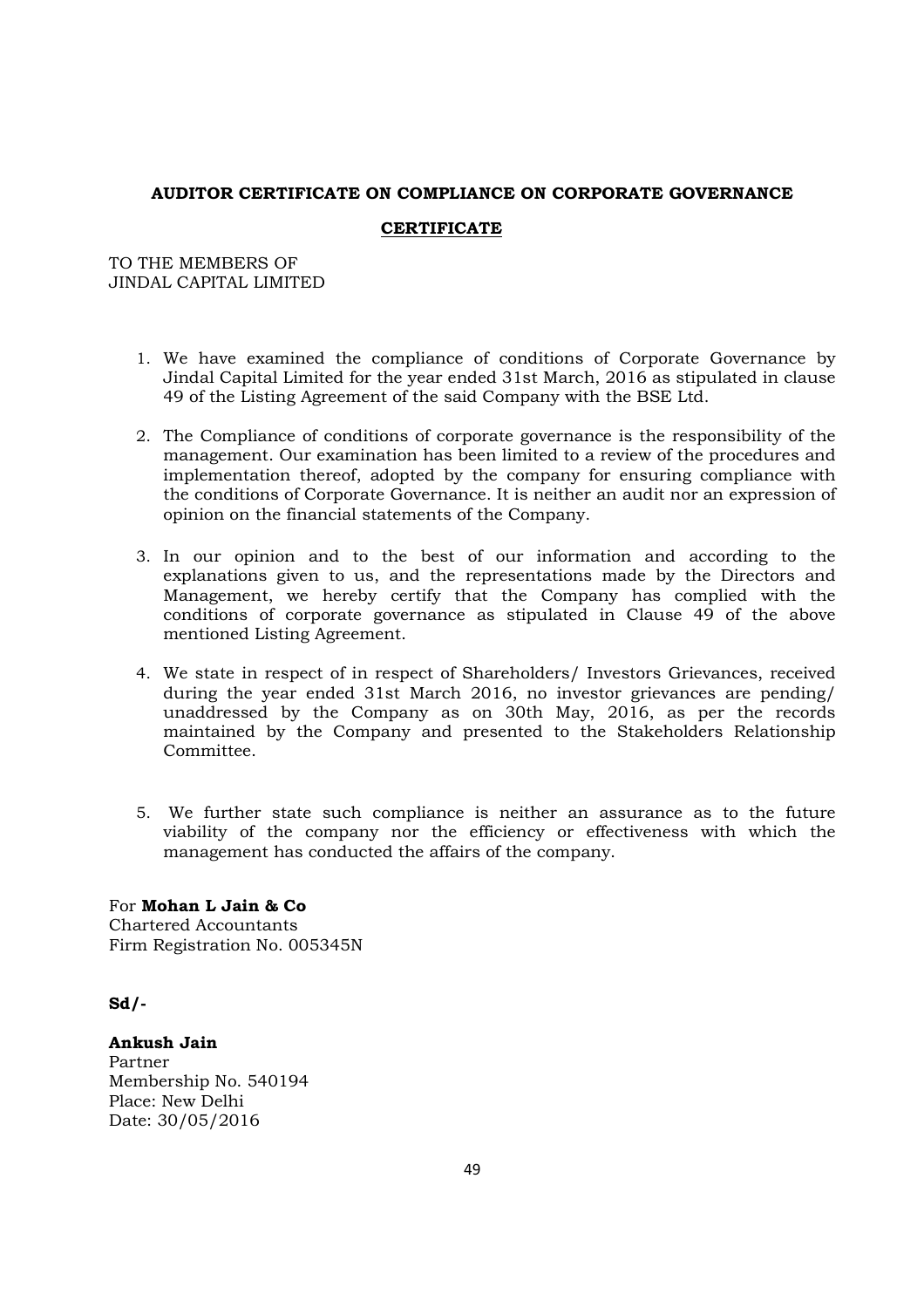#### **CHIEF EXECUTIVE OFFICER (CEO)/CHIEF FINANCIAL OFFICER (CFO) CERTIFICATION**

(Issued in accordance with the provisions of Clause 49 of the Equity Listing Agreement)

## **To the Board of Directors of Jindal Capital Limited**

Dear Sirs,

We have reviewed the financial statements read with the cash flow statement of **Jindal Capital Limited** for the year ended March 31, 2016 and that to the best of our knowledge and belief, we state that;

- a)
- i. these statements do not contain any materially untrue statement or omit any material fact or contain statements that may be misleading;
- ii. these statements present a true and fair view of the Company's affairs and are in compliance with current accounting standards, applicable laws and regulations.
- b) There are, to the best of our knowledge and belief, no transactions entered into by the Company during the year ended March 31, 2016 which are fraudulent, illegal or in violation of the Company's code of conduct.
- c) We accept responsibility for establishing and maintaining internal controls for financial reporting. We have evaluated the effectiveness of internal control systems of the Company and have disclosed to the Auditors and the Audit Committee, deficiencies in the design or operation of internal controls, if any, and steps taken or propose to be taken for rectifying these deficiencies.
- d) We have indicated to the Auditors and the Audit Committee:
	- i. There are no significant changes in internal control over financial reporting during the year ended March 31, 2016;
	- ii. There are no significant changes in accounting policies made during the year ended March 31, 2016; and
	- iii. there have been no instances of significant fraud of which we have become aware.

Yours sincerely,

**Sd/-**

## **SHRAY JINDAL**

CHIEF FINANCIAL OFFICER (CFO) Place: Delhi Date: May 30, 2016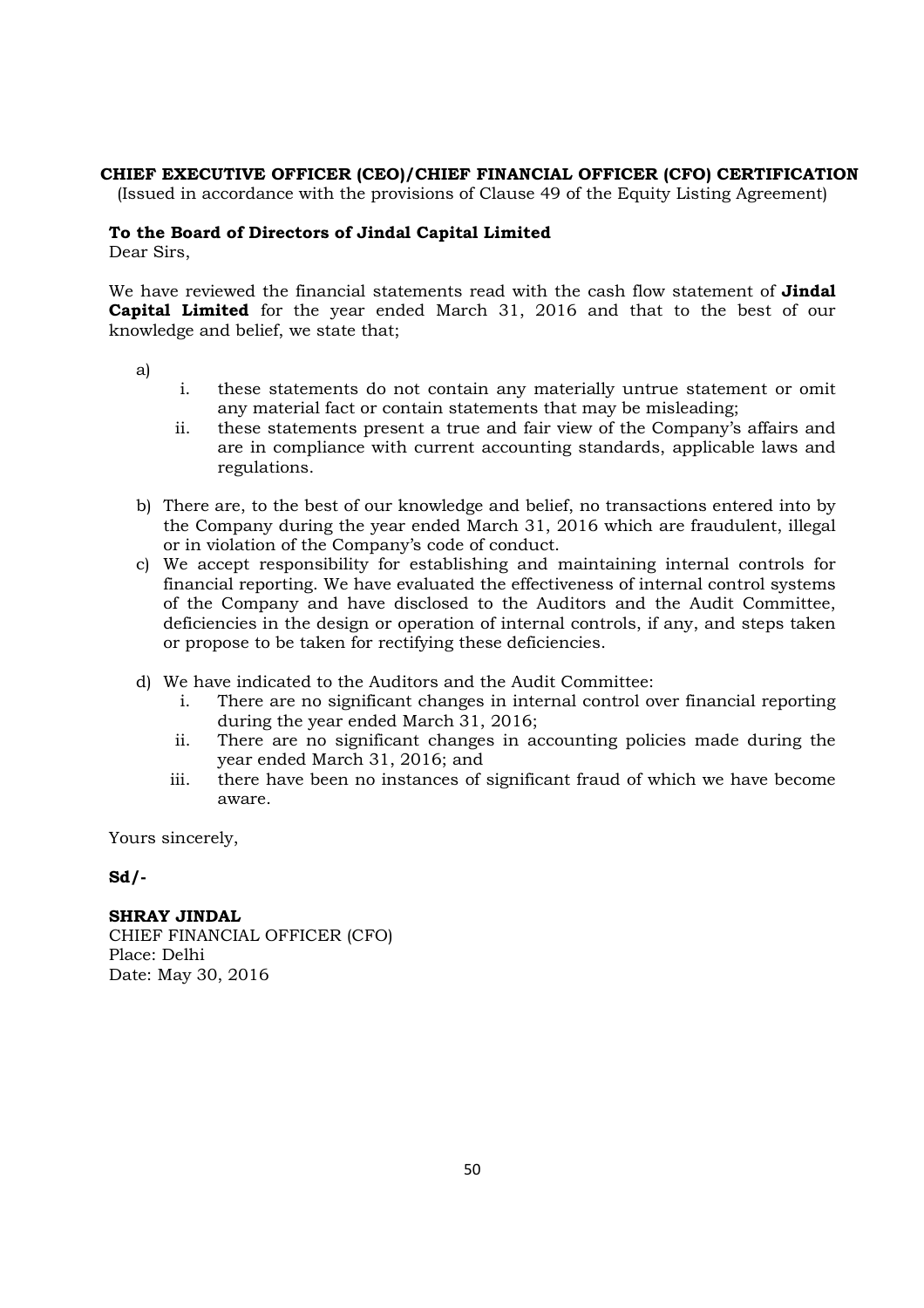#### **JINDAL CAPITAL LIMITED Balance sheet as at 31st March 2016**

|                |                                            |                |                     | (All amounts in Rupees)        |
|----------------|--------------------------------------------|----------------|---------------------|--------------------------------|
|                |                                            | <b>Notes</b>   | As at               | As at                          |
|                |                                            |                | 31.03.2016          | 31.03.2015                     |
| Α              | <b>Equity</b>                              |                |                     |                                |
| $\mathbf{1}$   | <b>Shareholders' funds</b>                 |                |                     |                                |
|                | Share capital                              | 3              | 7,20,81,000         | 7,20,81,000                    |
|                | Reserves and surplus                       | 4              | 10,74,343           | 10,95,073                      |
| $\overline{2}$ | <b>Non-current liabilities</b>             |                |                     |                                |
|                | Long Term Borrowings                       | 5              | 64,08,832           | 45,57,314                      |
| 3              | <b>Current liabilities</b>                 |                |                     |                                |
|                | Other current liabilities                  | 6              | 1,15,623            | 1,85,518                       |
|                | Short Term provision                       | $\overline{7}$ |                     | 3,81,406                       |
|                | <b>Total</b>                               |                | 7,96,79,798         | 7,83,00,311                    |
|                |                                            |                |                     |                                |
| B              | <b>Assets</b>                              |                |                     |                                |
| $\mathbf{1}$   | <b>Non-current assets</b>                  |                |                     |                                |
|                | <b>Fixed assets</b>                        |                |                     |                                |
|                | Tangible assets                            | 8              | 7,99,542            | 10,95,498                      |
|                | Intangible assets                          | 9              |                     | 2,25,318                       |
|                | <b>Deferred Tax Assets</b>                 | 10             | 1,53,662            | 70,212                         |
| 2              | <b>Current assets</b>                      |                |                     |                                |
|                | Inventories                                | 11             | 2,32,470            | 16,47,184                      |
|                | Trade receivables                          | 12             | 2,148               | 1,066                          |
|                | Cash and cash equivalents                  | 13             | 8,92,641            | 15,27,547                      |
|                | Short-term loans and advances              | 14             | 7,69,52,946         | 7,31,64,535                    |
|                | <b>Other Current Assets</b>                | 15             | 6,46,390            | 5,68,951                       |
|                | <b>Total</b>                               |                | 7,96,79,798         | 7,83,00,311                    |
|                | See accompanying notes forming part of the |                |                     |                                |
|                | financial statements                       | $1 - 26$       |                     |                                |
|                | As per our report of even date attached    |                |                     | For and on behalf of the Board |
|                | For Mohan L. Jain & Co.                    |                |                     |                                |
|                | <b>Chartered Accountants</b>               |                |                     |                                |
|                | Firm Registration No. 005345N              |                | $Sd/-$              | $Sd/-$                         |
|                |                                            |                | Pawan Jindal        | Sarita Agarwal                 |
|                |                                            |                | <b>Director</b>     | <b>Director</b>                |
|                | Ankush Jain                                |                | DIN: 00524690       | DIN: 00524884                  |
|                | Partner                                    |                |                     |                                |
|                | Membership No. 540194                      |                | $Sd$ /-             | $Sd/-$                         |
|                | Place: Delhi                               |                | <b>Shray Jindal</b> | Rahul                          |
|                | Date: 30/05/2016                           |                | <b>CFO</b>          | Company Secretary              |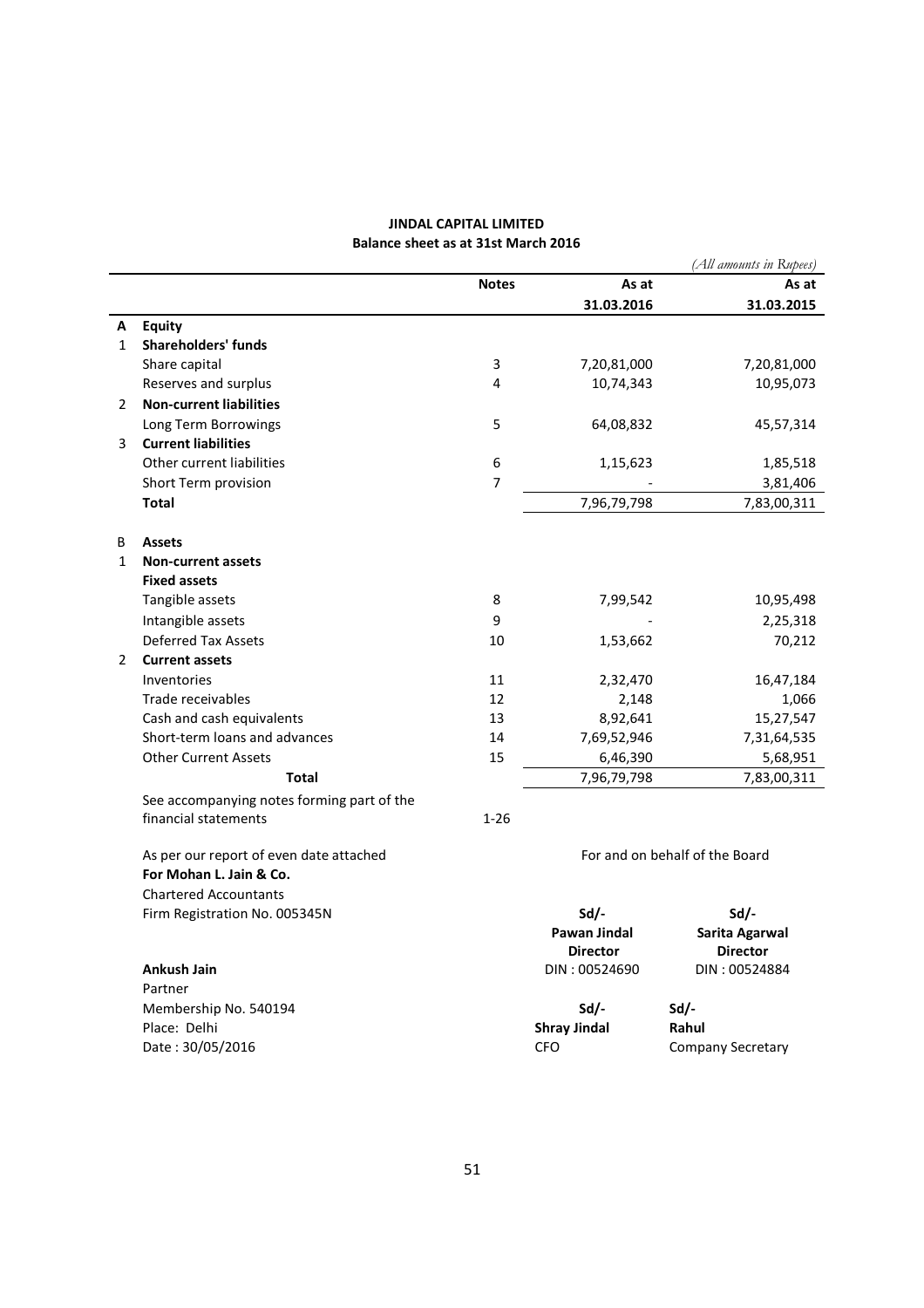## **JINDAL CAPITAL LIMITED Statement of Profit and Loss for the year ended 31 March 2016**

|    |                                                      |              |                     | (All amounts in Rupees)  |
|----|------------------------------------------------------|--------------|---------------------|--------------------------|
|    |                                                      | <b>Notes</b> | Year ended          | Year ended               |
|    |                                                      |              | 31.03.2016          | 31.03.2015               |
| ı. | <b>Income</b>                                        |              |                     |                          |
|    | Revenue from operations                              | 16           | 10,54,85,279        | 9,22,11,318              |
|    | Other income                                         | 17           | 3,47,569            | 8,002                    |
|    | <b>Total Revenue</b>                                 |              | 10,58,32,848        | 9,22,19,320              |
| Ш. | <b>Expenses</b>                                      |              |                     |                          |
|    | Purchases of traded goods and other direct expenses  |              | 10,03,87,729        | 8,82,97,795              |
|    | (Increase)/decrease in inventories of finished goods | 18           | 14, 14, 714         | (1, 20, 714)             |
|    | Employee benefits expenses                           | 19           | 18,43,500           | 10,20,000                |
|    | Finance costs                                        | 20           | 4,52,774            | 6,83,456                 |
|    | Depreciation and amortization expense                | 21           | 5,21,274            | 5,13,735                 |
|    | Operating and Other expenses                         | 22           | 13,17,036           | 7,91,131                 |
|    | <b>Total Expenses</b>                                |              | 10,59,37,027        | 9,11,85,402              |
|    | <b>Profit Before Tax</b>                             |              | (1,04,179)          | 10,33,918                |
|    | <b>Tax expense</b>                                   |              |                     |                          |
|    | Current tax                                          |              |                     | 3,81,406                 |
|    | Deferred tax                                         |              | (83, 450)           | (62, 288)                |
|    | <b>Total Tax expense</b>                             |              | (83, 450)           | 3,19,118                 |
|    | Profit/(loss) for the year                           |              | (20, 729)           | 7,14,800                 |
|    | Earnings per equity share [nominal value of share    | 26           |                     |                          |
|    | Rs. 10]                                              |              |                     |                          |
|    | <b>Basic</b>                                         |              | (0.00)              | 0.10                     |
|    | Diluted                                              |              | (0.00)              | 0.10                     |
|    | See accompanying notes forming part of the financial |              |                     |                          |
|    | statements                                           | $1 - 26$     |                     |                          |
|    | As per our report of even date attached              |              |                     |                          |
|    | For Mohan L. Jain & Co.                              |              |                     |                          |
|    | <b>Chartered Accountants</b>                         |              |                     |                          |
|    | Firm Registration No. 005345N                        |              |                     |                          |
|    |                                                      |              | $Sd/-$              | $Sd/-$                   |
|    | Ankush Jain                                          |              | Pawan Jindal        | Sarita Agarwal           |
|    | Partner                                              |              | Director            | Director                 |
|    | Membership No. 540194                                |              | DIN: 00524690       | DIN: 00524884            |
|    |                                                      |              | $Sd$ .              | $Sd/-$                   |
|    |                                                      |              | <b>Shray Jindal</b> | Rahul                    |
|    | Place: Delhi                                         |              | <b>CFO</b>          | <b>Company Secretary</b> |
|    | Date: 30/05/2016                                     |              |                     |                          |
|    |                                                      |              |                     |                          |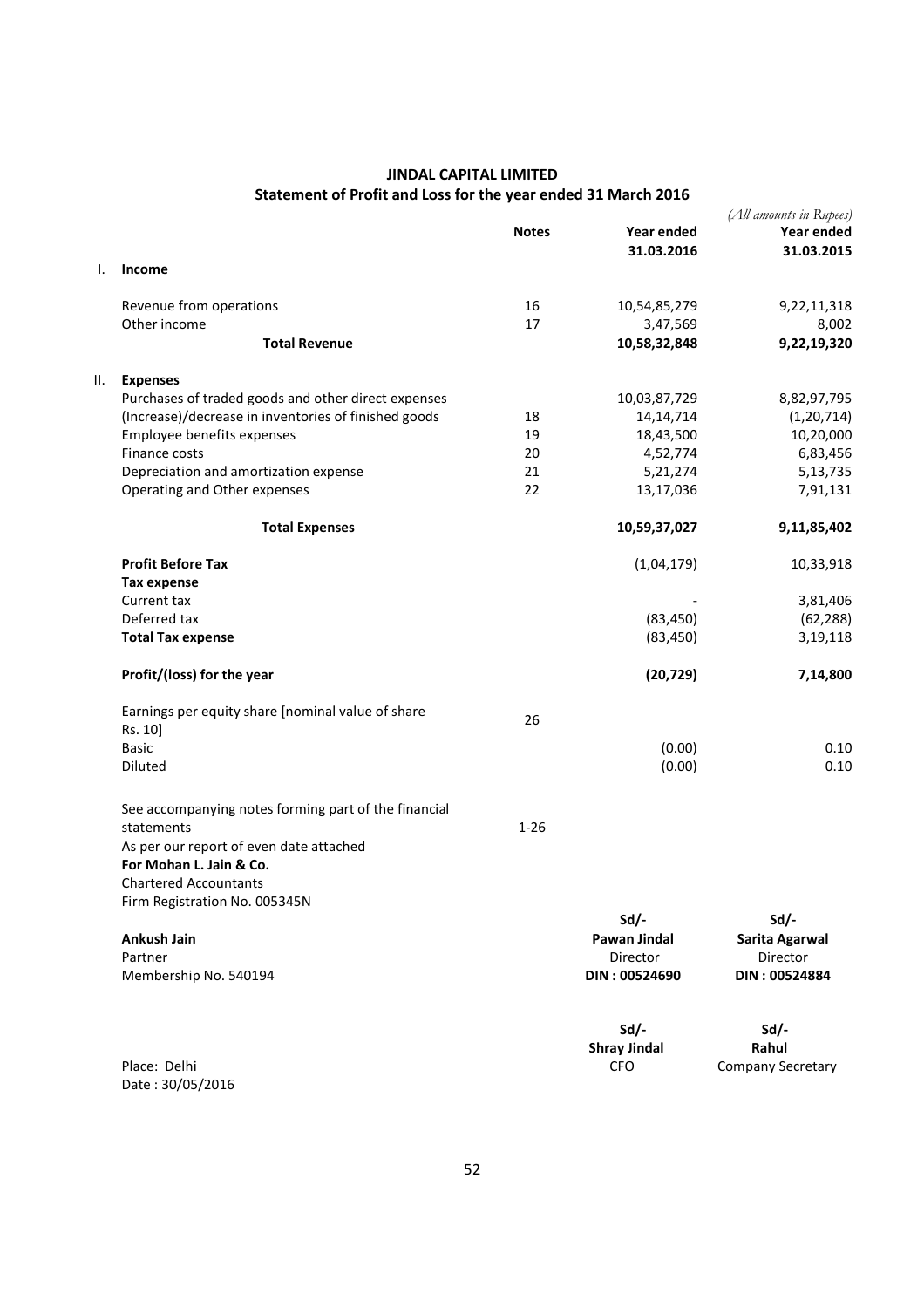| JINDAL CAPITAL LIMITED                               |
|------------------------------------------------------|
| Cash flow Statement for the year ended 31 March 2016 |

|                                                                  |                   | (All amounts in Rupees) |
|------------------------------------------------------------------|-------------------|-------------------------|
|                                                                  | <b>Year ended</b> | Year ended              |
| <b>Cash flow Statement</b>                                       | 31.03.2016        | 31.03.2015              |
| <b>Cash flows from Operating activities</b>                      |                   |                         |
| Profit before income tax                                         | (1,04,179)        | 10,33,919               |
| <b>Adjustments for:</b>                                          |                   |                         |
| Depreciation & Amortisation                                      | 5,21,274          | 5,13,735                |
| Loss/(Profit) on sale of Fixed Assets                            | (3, 24, 597)      |                         |
| <b>Changes in working capital</b>                                |                   |                         |
| Increase/ (Decrease) in Current Liabilities                      | (4, 51, 301)      | (32, 159)               |
| (Increase)/ Decrease in Current Assets                           | (24, 52, 218)     | 42,98,895               |
|                                                                  | (28, 11, 020)     | 58,14,390               |
| Less: Tax Paid                                                   |                   | (3,50,351)              |
| Net cash used in operating activities                            | (28, 11, 020)     | 54,64,039               |
| Cash flows from investing activities                             |                   |                         |
| <b>Purchase of Fixed Assets</b>                                  |                   | (26, 184)               |
| Sale of Fixed Assets                                             | 3,24,597          |                         |
|                                                                  |                   |                         |
| Net cash flow used in investing activities                       | 3,24,597          | (26, 184)               |
|                                                                  |                   |                         |
| <b>Cash flows from financing activities</b><br>Loan taken/(Paid) |                   |                         |
|                                                                  | 18,51,518         | 49,74,776               |
| Net cash flow generated from financing                           |                   |                         |
| activities                                                       | 18,51,518         | 49,74,776               |
| Net decrease in cash and cash equivalents                        | (6, 34, 905)      | 4,63,079                |
| Cash and cash equivalents at beginning of year                   | 15,27,547         | 10,64,468               |
| Cash and cash equivalents at end of Period                       | 8,92,642          | 15,27,547               |
|                                                                  |                   |                         |

#### **Notes:**

i) Since the Company is an investment company, purchase and sale of investments have been considered as part of "Cash flow from investing activities" and interest earned, interest paid and dividend earned have been considered as part of "Cash flow from operating activities."

ii)Cash and cash equivalents represents cash and bank balances as per Balance Sheet, inter corporate deposits placed for three months or lower tenure.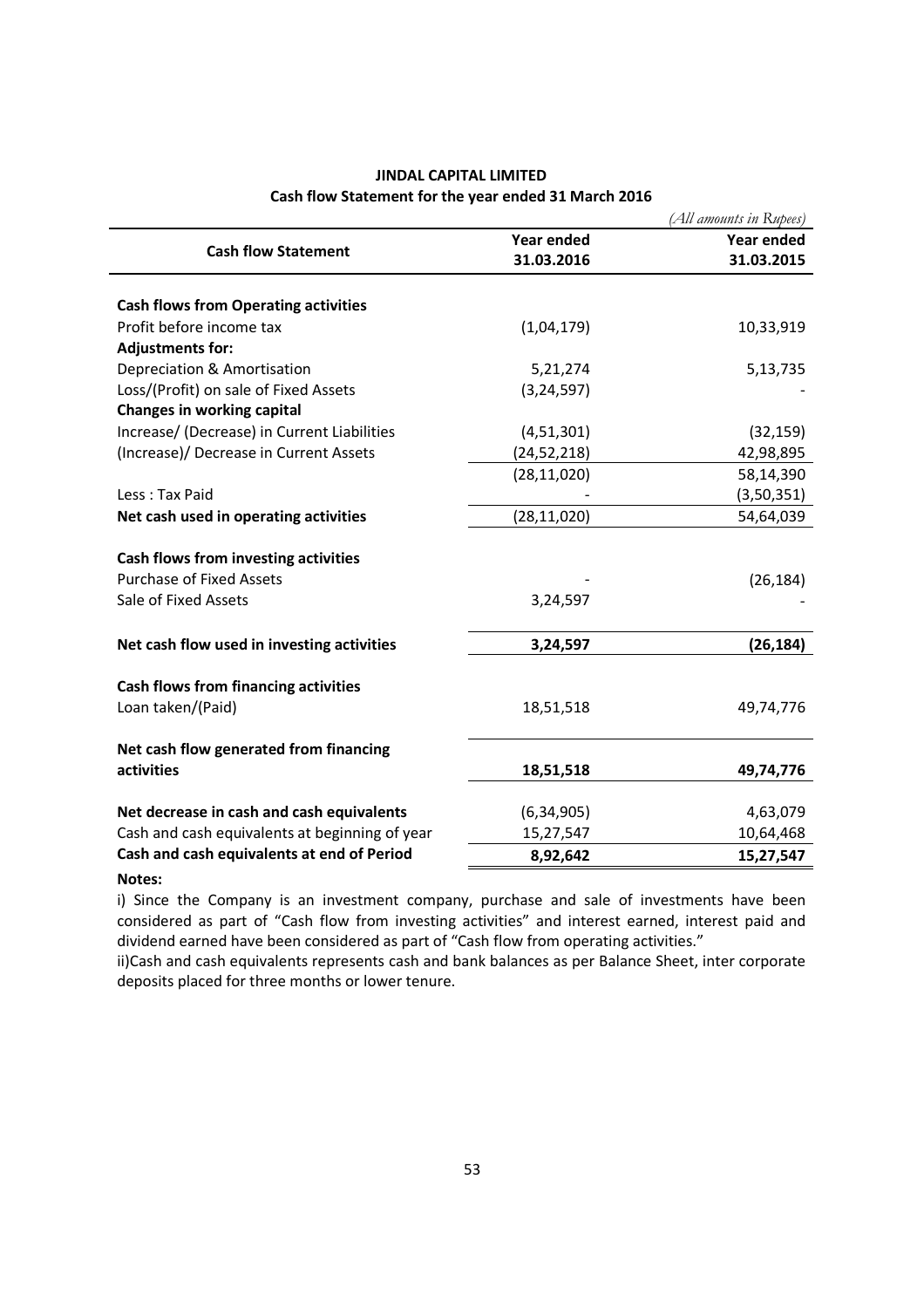As per our report of even date attached **For Mohan L. Jain & Co.**  Chartered Accountants Firm Registration No. 005345N

|                       | $Sd/-$        | $Sd/-$         |  |  |
|-----------------------|---------------|----------------|--|--|
| Ankush Jain           | Pawan Jindal  | Sarita Agarwal |  |  |
| Partner               | Director      | Director       |  |  |
| Membership No. 540194 | DIN: 00524690 | DIN: 00524884  |  |  |
|                       |               |                |  |  |
|                       |               |                |  |  |

Date : 30/05/2016

**Sd/- Sd/- Shray Jindal Rahul** 

Place: Delhi CFO Company Secretary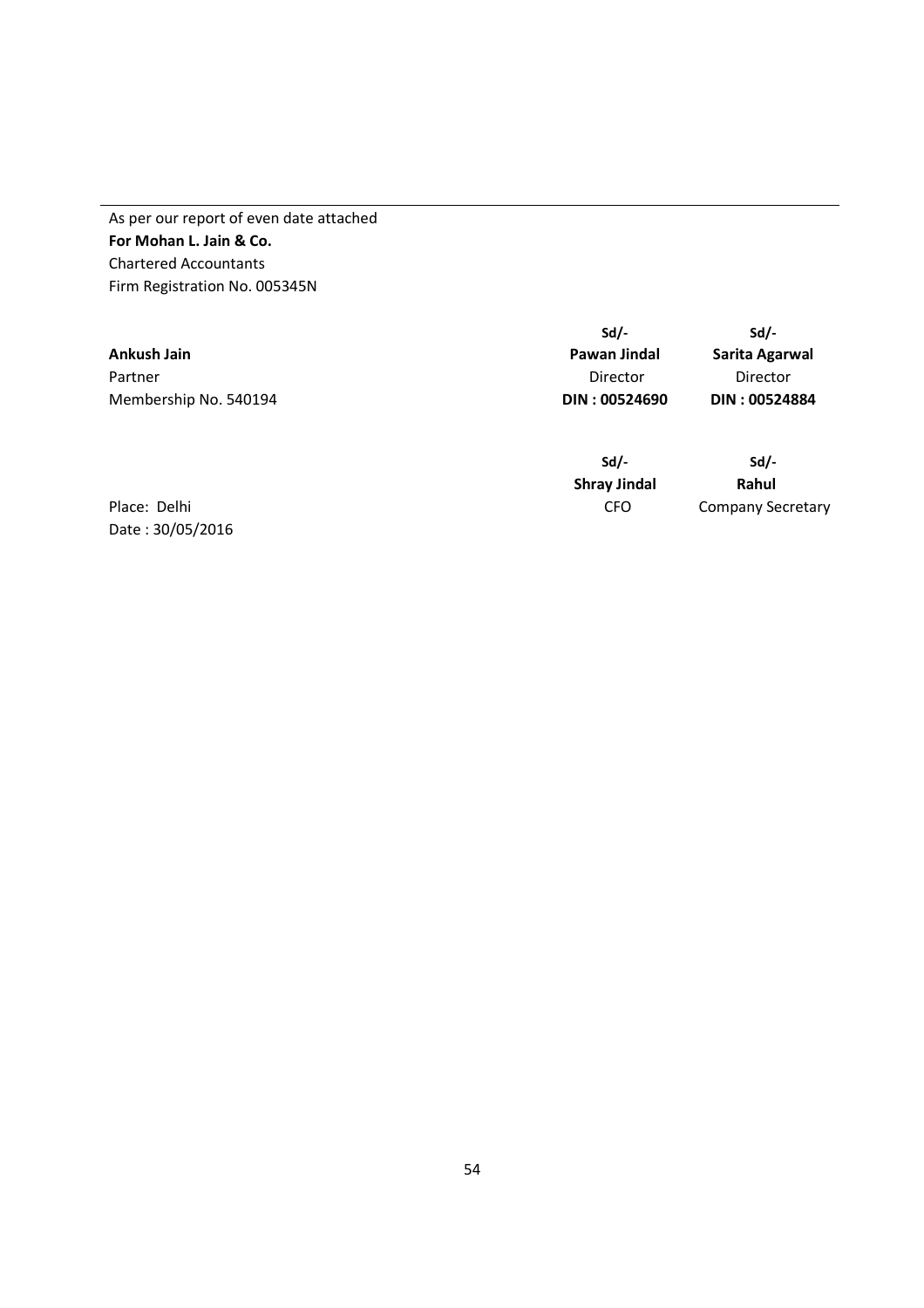## **JINDAL CAPITAL LIMITED**

#### **Notes forming part of the financial statements**

#### **1 Corporate information**

The Company was incorporated in the name of Jindal Capital Limited on June 20,1994.The Company was engaged in trading and investments in shares and other securities;providing loans & advances and other related activities.

#### **2 Significant accounting policies**

#### **2.1 Basis of accounting and preparation of financial statements**

These financial statements have been prepared to comply with Accounting Principals Generally accepted in India (Indian GAAP) the Accounting Standards notified under Section 211(3C) of the Companies (Accounting Standards) Rules, 2006 (as amended) (" the 1956Act") (which continue to be applicable in respect of Section 133 of the Companies Act, 2013 ("the 2013 Act") in terms of General Circular 15/2013 dated 13 September , 2013 of the Ministry of Corporate Affairs) and the relevant provision of the 1956 Act/2013 Companies Act, as applicable.

#### **2.2 Use of estimates**

The preparation of the financial statements in conformity with Indian GAAP requires the Management to make estimates and assumptions considered in the reported amounts of assets and liabilities (including contingent liabilities) and the reported income and expenses during the year. The Management believes that the estimates used in preparation of the financial statements are prudent and reasonable. Future results could differ due to these estimates and the differences between the actual results and the estimates are recognized in the periods in which the results are known / materialize.

#### **2.3 Inventories**

Inventories are the investments held as stock in trade which is valued at the lower of cost or Market value whichever is lower.

#### **2.4 Cash and cash equivalents**

Cash comprises cash on hand and demand deposits with banks. Cash equivalents are short‐term balances (with an original maturity of three months or less from the date of acquisition), highly liquid investments that are readily convertible into known amounts of cash and which are subject to insignificant risk of changes in value.

#### **2.5 Cash flow statement**

Cash flows are reported using the indirect method, whereby profit / (loss) before extraordinary items and tax is adjusted for the effects of transactions of non‐cash nature and any deferrals or accruals of past or future cash receipts or payments. The cash flows from operating, investing and financing activities of the Company are segregated based on the available information.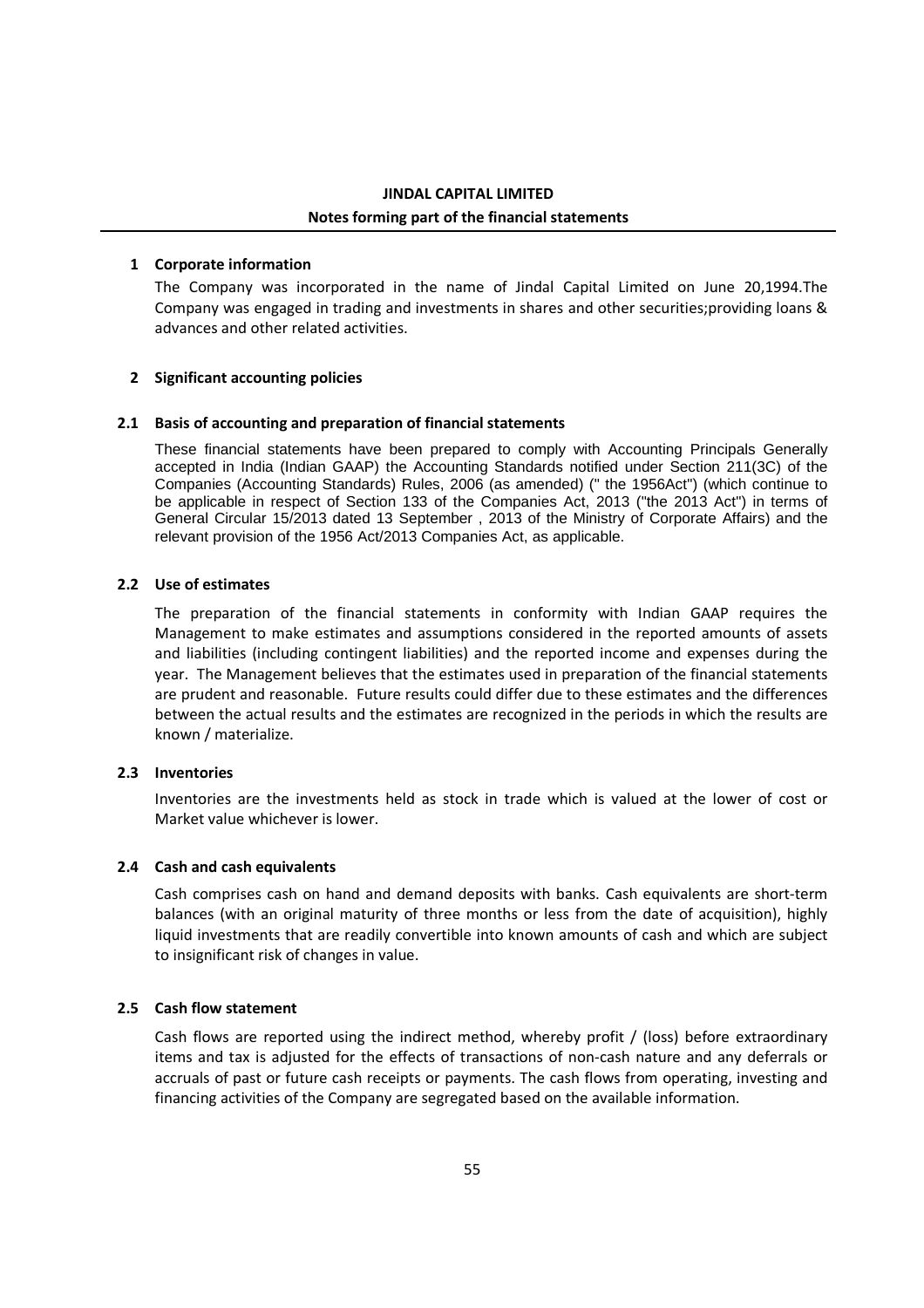## **JINDAL CAPITAL LIMITED Notes forming part of the financial statements**

#### **2.6 Depreciation and amortization**

Depreciation has been provided on the straight‐line method as per the rates prescribed in Schedule II to the Companies Act, 2013

#### **2.7 Revenue recognition**

#### Sale of goods

Sales are recognized on accural basis

#### **2.8 Other income**

‐Interest income is accounted on accrual basis. ‐Profit or Loss on trading of shares is recognized on bill dates on actual cost basis.

#### **2.9 Tangible fixed assets**

Fixed assets are carried at cost less accumulated depreciation and impairment losses, if any. The cost of fixed assets includes interest on borrowings attributable to acquisition of qualifying fixed assets up to the date the asset is ready for its intended use and other incidental expenses incurred up to that date. Fixed Assets are capitalised at cost inclusive of expenses.

Fixed assets retired from active use and held for sale are stated at the lower of their net book value and net realisable value and are disclosed separately in the Balance Sheet.

#### **2.10 Earnings per share**

Basic earnings per share is computed by dividing the profit / (loss) after tax (including the post tax effect of extraordinary items, if any) by the weighted average number of equity shares outstanding during the year. Diluted earnings per share is computed by dividing the profit / (loss) after tax (including the post tax effect of extraordinary items, if any) as adjusted for dividend, interest and other charges to expense or income relating to the dilutive potential equity shares, by the weighted average number of equity shares considered for deriving basic earnings per share and the weighted average number of equity shares which could have been issued on the conversion of all dilutive potential equity shares. Potential equity shares are deemed to be dilutive only if their conversion to equity shares would decrease the net profit per share from continuing ordinary operations. Potential dilutive equity shares are deemed to be converted as at the beginning of the period, unless they have been issued at a later date. The dilutive potential equity shares are adjusted for the proceeds receivable had the shares been actually issued at fair value (i.e. average market value of the outstanding shares). Dilutive potential equity shares are determined independently for each period presented. The number of equity shares and potentially dilutive equity shares are adjusted for share splits / reverse share splits and bonus shares, as appropriate.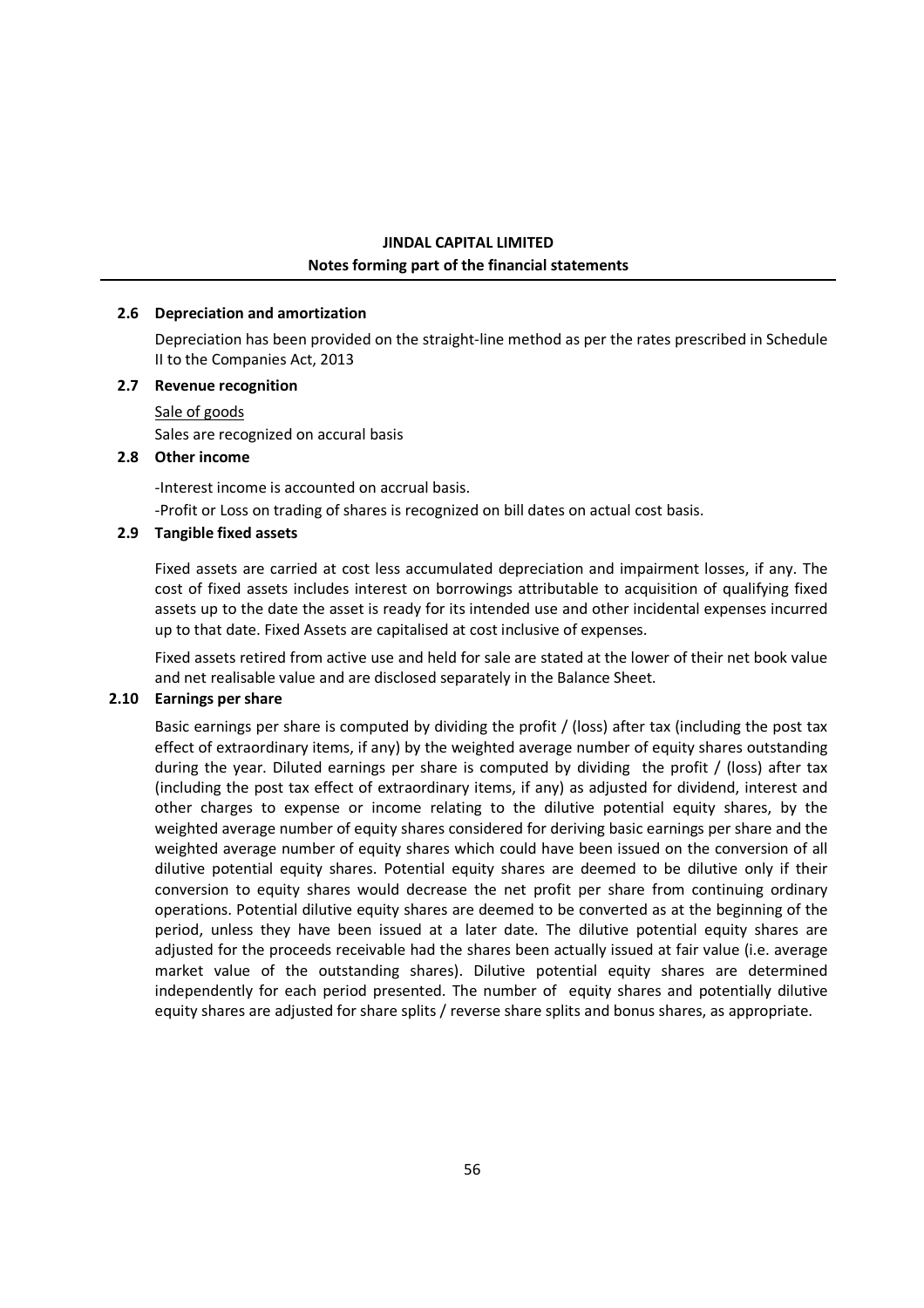#### **2.11 Taxes on income**

Current tax is the amount of tax payable on the taxable income for the year as determined in accordance with the provisions of the Income Tax Act, 1961. Deferred tax is recognised on timing differences, being the differences between the taxable income and the accounting income that originate in one period and are capable of reversal in one or more subsequent periods. Deferred tax is measured using the tax rates and the tax laws enacted or substantially enacted as at the reporting date. Deferred tax liabilities are recognised for all timing differences. Deferred tax assets in respect of unabsorbed depreciation and carry forward of losses are recognised only if there is virtual certainty that there will be sufficient future taxable income available to realise such assets. Deferred tax assets are recognised for timing differences of other items only to the extent that reasonable certainty exists that sufficient future taxable income will be available against which these can be realised. Deferred tax assets and liabilities are offset if such items relate to taxes on income levied by the same governing tax laws and the Company has a legally enforceable right for such set off. Deferred tax assets are reviewed at each Balance Sheet date for their realisability.

Current and deferred tax relating to items directly recognised in equity is recognised in equity and not in the Statement of Profit and Loss.

#### **2.12 Provisions and contingencies**

A provision is recognised when the Company has a present obligation as a result of past events and it is probable that an outflow of resources will be required to settle the obligation in respect of which a reliable estimate can be made. Provisions (excluding retirement benefits) are not discounted to their present value and are determined based on the best estimate required to settle the obligation at the Balance Sheet date. These are reviewed at each Balance Sheet date and adjusted to reflect the current best estimates. There are no Contingent liabilities existing on March 31, 2016.

#### **2.13 Insurance claims**

Insurance claims are accounted for on the basis of claims admitted / expected to be admitted and to the extent that there is no uncertainty in receiving the claims.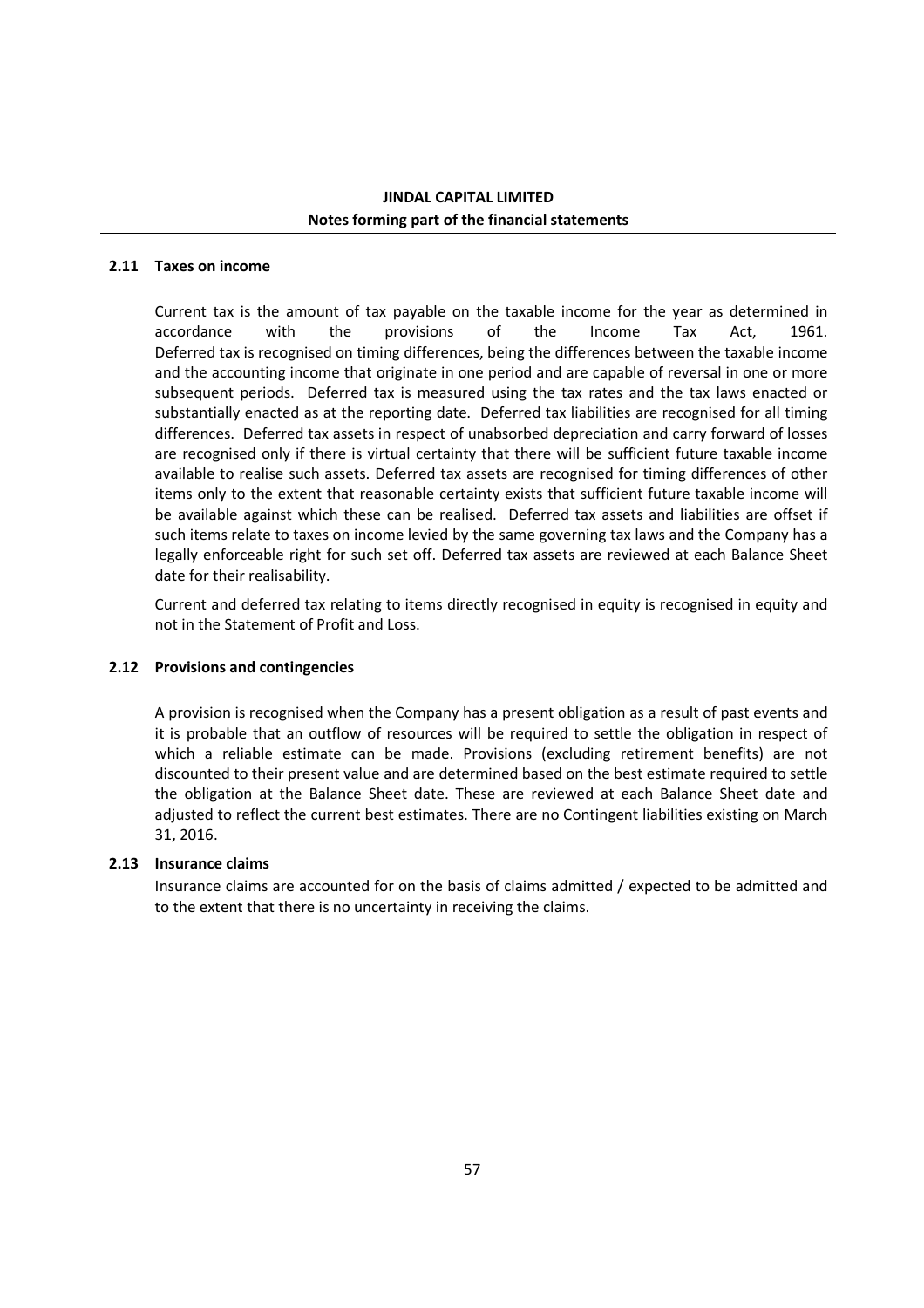## **JINDAL CAPITAL LIMITED**

## **Notes to financial statements for the year ended 31 March 2016**

|    |                                                                    |               | (All amounts in Rupees) |
|----|--------------------------------------------------------------------|---------------|-------------------------|
|    |                                                                    | As at         | As at                   |
|    |                                                                    | 31.03.2016    | 31.03.2015              |
| 3  | <b>Share capital</b>                                               |               |                         |
| a. | <b>Authorized shares capital</b>                                   |               |                         |
|    | 72,50,000 (Previous Year 72,50,000) equity shares of Rs. 10/-      |               |                         |
|    | each                                                               | 7,25,00,000   | 7,25,00,000             |
| b. | Issued, subscribed and paid-up capital                             |               |                         |
|    | 72,08,100 (Previous year 72,08,100) equity shares of Rs. 10/-      |               |                         |
|    | each                                                               | 7,20,81,000   | 7,20,81,000             |
|    | Total issued, subscribed and fully paid-up shares capital          | 7,20,81,000   | 7,20,81,000             |
|    | <b>DISCLOSURES</b>                                                 |               |                         |
| а  | Reconciliation of the shares outstanding                           |               |                         |
|    | <b>Equity shares</b>                                               | 31 March 2016 | 31 March 2015           |
|    |                                                                    |               | <b>Numbers</b>          |
|    | i. At the beginning of the period                                  | 72,08,100     | 72,08,100               |
|    | ii. Issued during the period                                       |               |                         |
|    |                                                                    |               |                         |
|    | Outstanding at the end of the period                               | 72,08,100     | 72,08,100               |
| b  | Details of shares held within the Group                            |               |                         |
|    |                                                                    | 31 March 2016 | 31 March 2015           |
|    |                                                                    |               | <b>Numbers</b>          |
|    | I. Others                                                          | 72,08,100     | 72,08,100               |
|    |                                                                    | 72,08,100     | 72,08,100               |
|    | Details of shareholders holding mare than EV shares in the sempany |               |                         |

## **Details of shareholders holding more than 5% shares in the company**

| ۹<br>r e<br>t<br>×<br>۰. |  |
|--------------------------|--|
|                          |  |

|                               | As at 31 March 2016   |                          | As at 31 March 2015   |              |  |
|-------------------------------|-----------------------|--------------------------|-----------------------|--------------|--|
| Name of Shareholder           | No. of Shares<br>held | $%$ of<br><b>Holding</b> | No. of Shares<br>held | % of Holding |  |
| <b>PKJ Securities Pyt Ltd</b> | 10,05,000             | 13.94%                   | 10,05,000             | 13.94%       |  |
| Sarita Agarwal                | 14,75,314             | 20.47%                   | 14,75,314             | 20.47%       |  |
| Pawan Kumar Jindal            | 11,97,225             | 16.61%                   | 11,97,225             | 16.61%       |  |
| Shray Jindal                  | 9,75,900              | 13.90%                   | 9,75,900              | 13.90%       |  |
|                               |                       |                          |                       |              |  |
| <b>Total</b>                  | 46,53,439             | 64.92%                   | 46,53,439             | 64.92%       |  |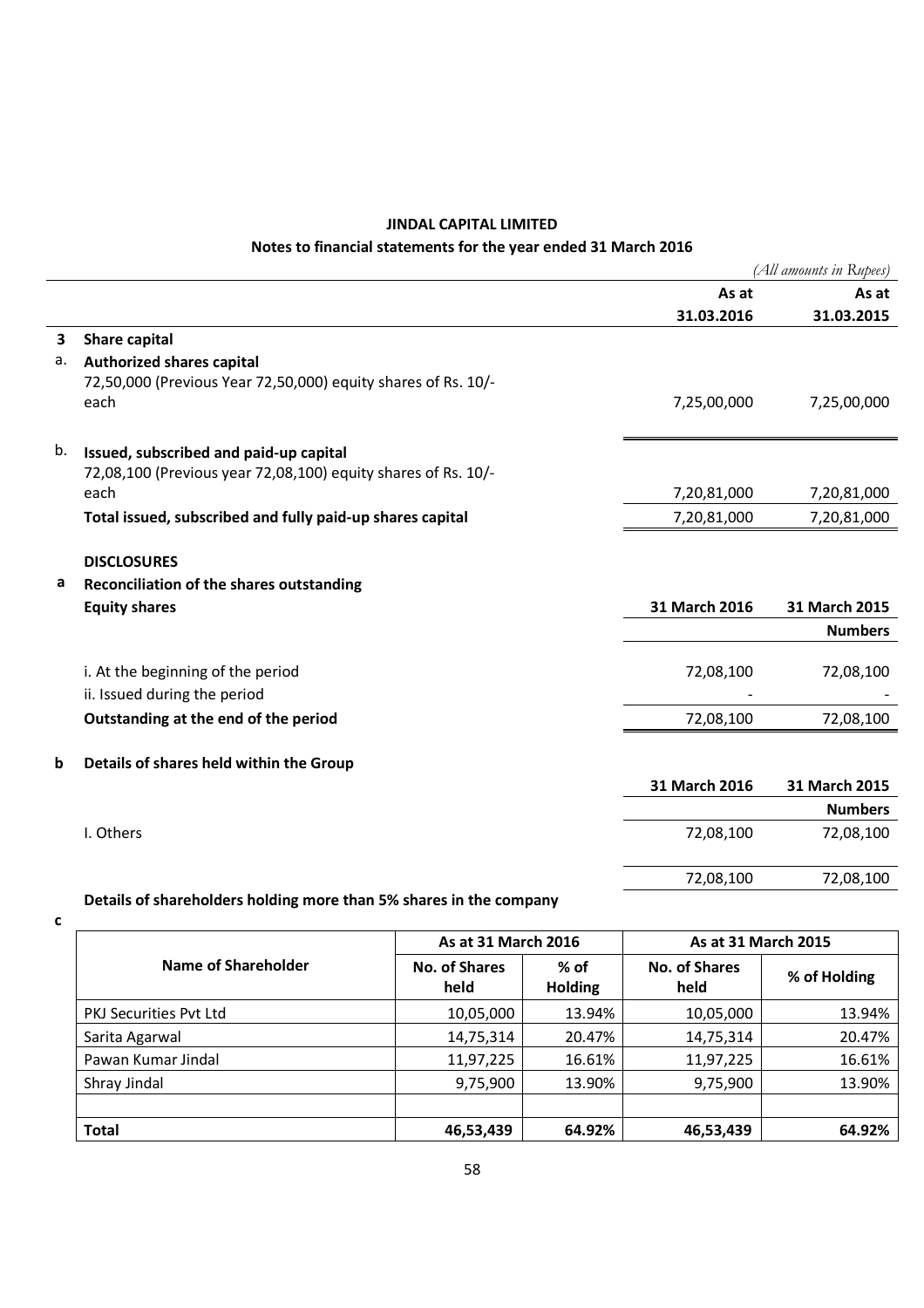|   |                                                       |            | (All amounts in Rupees) |
|---|-------------------------------------------------------|------------|-------------------------|
|   |                                                       | As at      | As at                   |
|   |                                                       | 31.03.2016 | 31.03.2015              |
| 4 | <b>Reserve and surplus</b>                            |            |                         |
|   | Surplus/(deficit) in the statement of profit and loss |            |                         |
|   | Balance as per the last financial statements          | 1,095,073  | 389,162                 |
|   | Profit for the year                                   | (20, 729)  | 714,800                 |
|   | Less: Charge due to Schedule II                       |            | 8,889                   |
|   | Net Surplus in the statement of profit and loss       | 1,074,344  | 1,095,073               |
|   | <b>Total reserves and surplus</b>                     | 1,074,344  | 1,095,073               |
| 5 | <b>Long Term Borrowings</b>                           |            |                         |
|   | <b>Secured Loans</b>                                  |            |                         |
|   | Karur Vysya Bank*                                     | 3,825,264  | 4,233,126               |
|   | Vechicle Loan (ICICI Bank)**                          | 83,568     | 324,188                 |
|   |                                                       | 3,908,832  | 4,557,314               |
|   | <b>Unsecured Loans</b>                                |            |                         |
|   | Others***                                             | 2,500,000  |                         |
|   |                                                       | 2,500,000  |                         |
|   |                                                       |            |                         |
|   | Total                                                 | 6,408,832  | 4,557,314               |
|   | ** Other included the loan from related paties        |            |                         |
|   | Sarita Agarwal                                        | 2,500,000  |                         |
|   | Total                                                 | 2,500,000  |                         |
|   |                                                       |            |                         |

\*Loan secured against mortgage of property at Tower‐15,Flat No.‐602 LA Tropicana Khyer Pass, New Delhi

\*\* Hypothecated against vehicles

| 6 | <b>Other current liabilities</b>                                          |         |         |
|---|---------------------------------------------------------------------------|---------|---------|
|   | Other liabilities : (Due within 1 year)<br>Global Capital Markets Limited |         | 1,301   |
|   | <b>Expenses Payable</b>                                                   | 115,623 | 184,217 |
|   | Total                                                                     | 115,623 | 185,518 |
| 7 | <b>Short term Provision</b><br>Provision of Income Tax                    |         | 381,406 |
|   | Total                                                                     |         | 381,406 |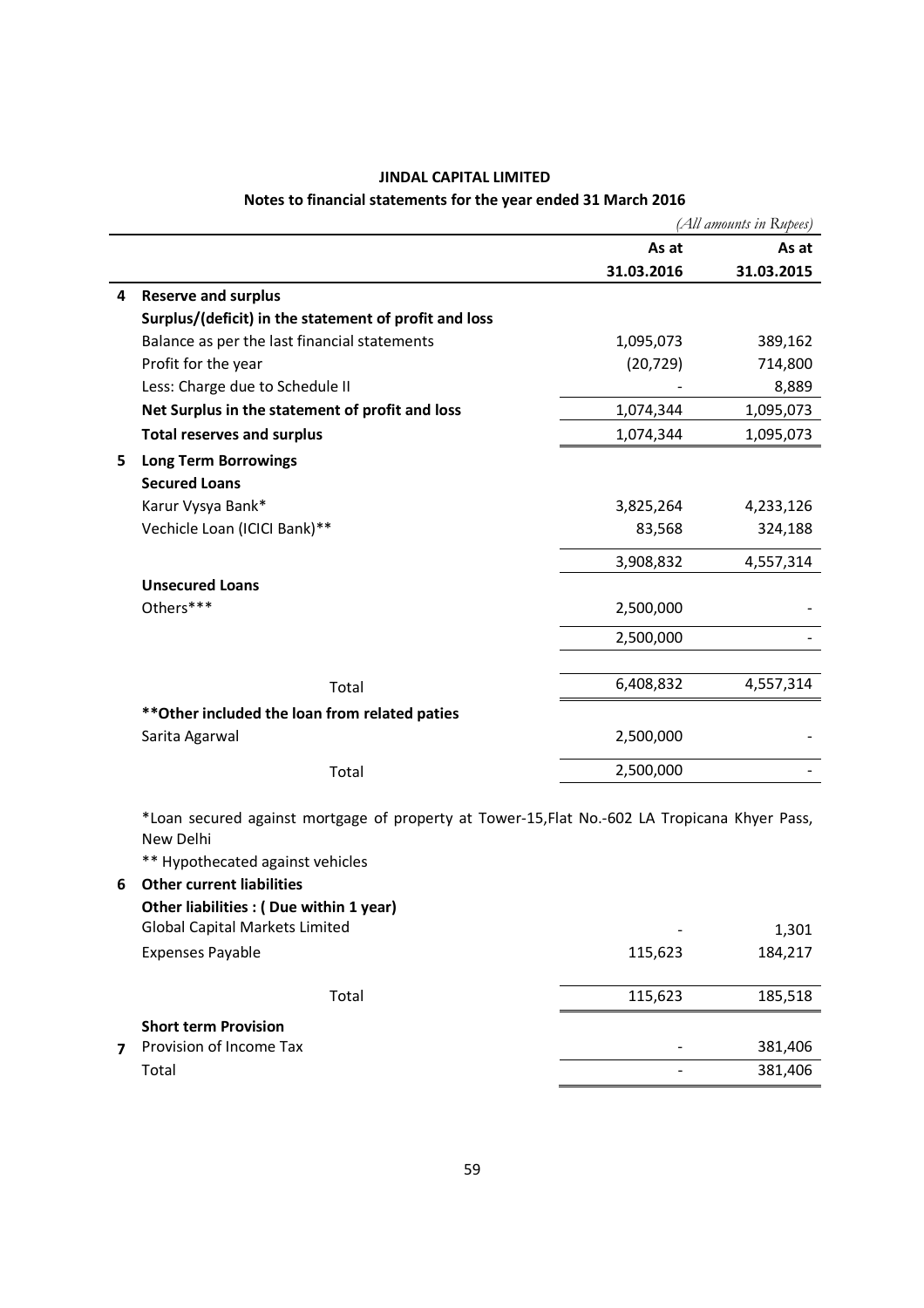| 8 | <b>Tangible assets</b>      |                           |           |          |                          |                          |                |              |
|---|-----------------------------|---------------------------|-----------|----------|--------------------------|--------------------------|----------------|--------------|
|   |                             | Air<br><b>Conditioner</b> | Car       | Computer | <b>Mobile</b>            | Invertor                 | <b>Printer</b> | <b>Total</b> |
|   | <b>Cost or valuation</b>    |                           |           |          |                          |                          |                |              |
|   | At 1 April 2014             | 24,000                    | 1,905,195 | 39,000   | $\overline{\phantom{a}}$ | 18,000                   | 6,400          | 1,992,595    |
|   | <b>Additions</b>            |                           |           |          | 17,999                   |                          | 8,185          | 26,184       |
|   | Disposals                   |                           |           |          |                          |                          |                |              |
|   | At 31 March 2015            | 24,000                    | 1,905,195 | 39,000   | 17,999                   | 18,000                   | 14,585         | 2,018,779    |
|   | Additions                   |                           |           |          |                          |                          |                |              |
|   | <b>Disposals</b>            |                           |           |          |                          | 18,000                   | 6,400          | 24,400       |
|   | At 31 March 2016            | 24,000                    | 1,905,195 | 39,000   | 17,999                   | $\blacksquare$           | 8,185          | 1,994,379    |
|   |                             |                           |           |          |                          |                          |                |              |
|   | Depreciation                |                           |           |          |                          |                          |                |              |
|   | At 1 April 2014             | 6,706                     | 603,460   | 299      | $\blacksquare$           | 9,874                    | 5,637          | 625,976      |
|   | Charge for the year         | 4,201                     | 269,128   | 13,104   | 690                      |                          | 1,293          | 288,416      |
|   | Disposals                   |                           |           |          |                          |                          |                |              |
|   | <b>Depreciation Charged</b> |                           |           |          |                          |                          |                |              |
|   | to retained earning         |                           |           |          |                          | 8,126                    | 763            | 8,889        |
|   | At 31 March 2015            | 10,907                    | 872,588   | 13,403   | 690                      | 18,000                   | 7,693          | 923,281      |
|   | Charge for the year         | 4,210                     | 269,866   | 13,140   | 6,008                    |                          | 2,732          | 295,956      |
|   | Disposals                   |                           |           |          |                          | 18,000                   | 6,400          | 24,400       |
|   |                             |                           |           |          |                          |                          |                |              |
|   | At 31 March 2016            | 15,117                    | 1,142,454 | 26,543   | 6,698                    |                          | 4,025          | 1,194,837    |
|   |                             |                           |           |          |                          |                          |                |              |
|   | <b>Net Block</b>            |                           |           |          |                          |                          |                |              |
|   | At 31 March 2015            | 13,093                    | 1,032,607 | 25,597   | 17,309                   | $\overline{\phantom{0}}$ | 6,892          | 1,095,498    |
|   | At 31 March 2016            | 8,883                     | 762,741   | 12,457   | 11,301                   | $\overline{\phantom{0}}$ | 4,160          | 799,542      |
|   |                             |                           |           |          |                          |                          |                |              |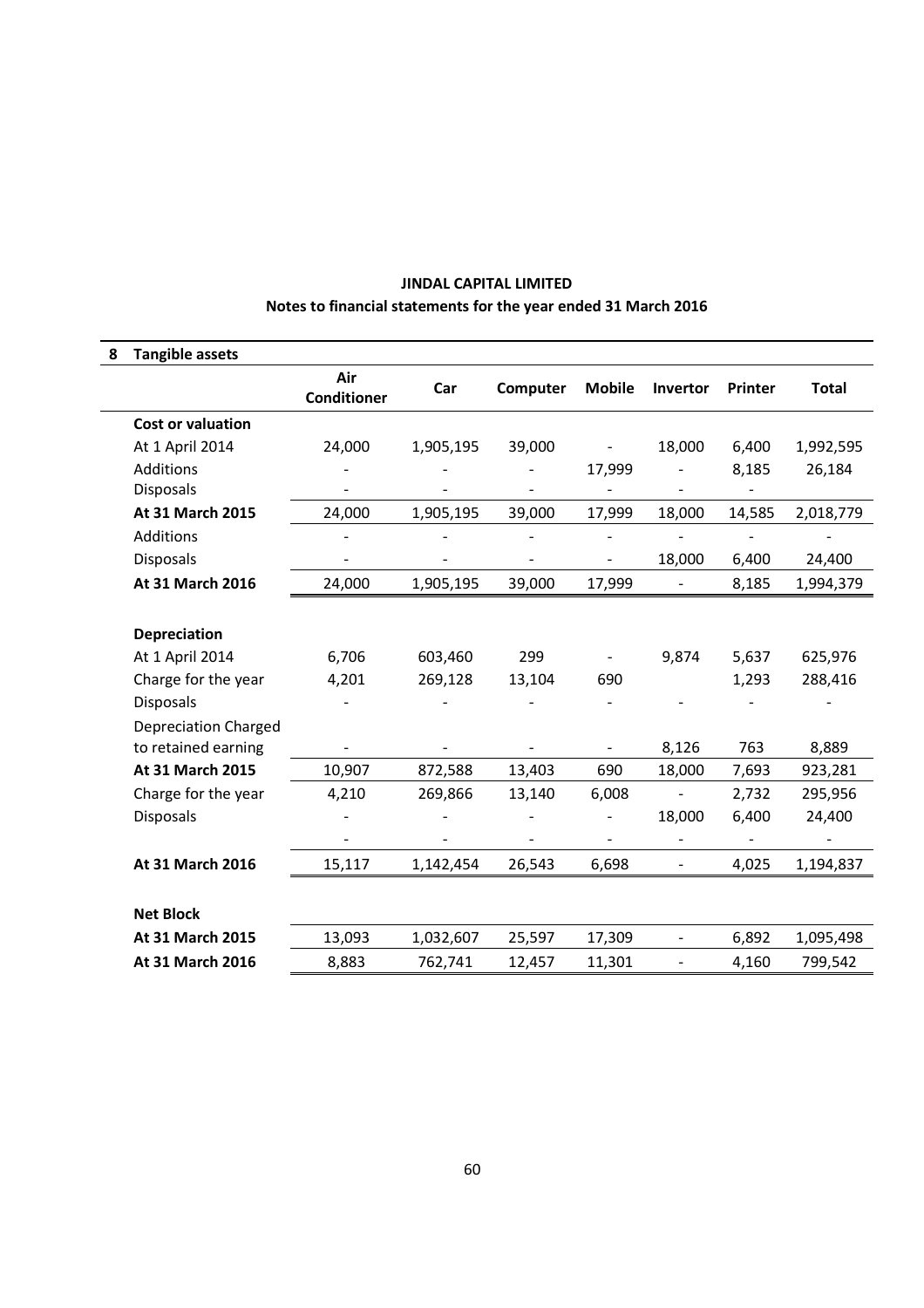## **JINDAL CAPITAL LIMITED**

#### **Notes to financial statements for the year ended 31 March 2016**

|   |                                   |           | (All amounts in Rupees) |
|---|-----------------------------------|-----------|-------------------------|
| 9 | Intangible assets                 |           |                         |
|   |                                   | Goodwill  | <b>Total</b>            |
|   | <b>Gross block</b>                |           |                         |
|   | At 1 April 2014                   | 1,126,594 | 1,126,594               |
|   | Purchase                          |           |                         |
|   | Acquisitions through amalgamation |           |                         |
|   | At 31 March 2015                  | 1,126,594 | 1,126,594               |
|   | Purchase                          |           |                         |
|   | Acquisitions through amalgamation |           |                         |
|   | At 31 March 2016                  | 1,126,594 | 1,126,594               |
|   | <b>Amortisation</b>               |           |                         |
|   | At 1 April 2014                   | 675,957   | 450,638                 |
|   | Charge for the year               | 225,319   | 225,319                 |
|   | <b>Disposals</b>                  |           |                         |
|   | At 31 March 2015                  | 901,276   | 675,957                 |
|   | Charge for the year               | 225,318   | 225,318                 |
|   | <b>Disposals</b>                  |           |                         |
|   | At 31 March 2016                  | 1,126,594 | 1,126,594               |
|   | <b>Net Block</b>                  |           |                         |
|   | <b>At 31 March 2015</b>           | 225,318   | 225,318                 |
|   | <b>At 31 March 2016</b>           |           |                         |
|   |                                   |           |                         |

|    |                                                                                                                                        | As at      | As at      |
|----|----------------------------------------------------------------------------------------------------------------------------------------|------------|------------|
|    |                                                                                                                                        | 31.03.2016 | 31.03.2015 |
| 10 | Deferred tax Assets (net)<br>Deferred tax liability<br><b>Opening Balance</b>                                                          | 70,212     | 7,924      |
|    | Fixed assets: Impact of difference<br>between tax depreciation and<br>depreciation/amortization charged for<br>the financial reporting | 83,450     | 62,288     |
|    | <b>Gross deferred tax Assets</b>                                                                                                       | 153,662    | 70.212     |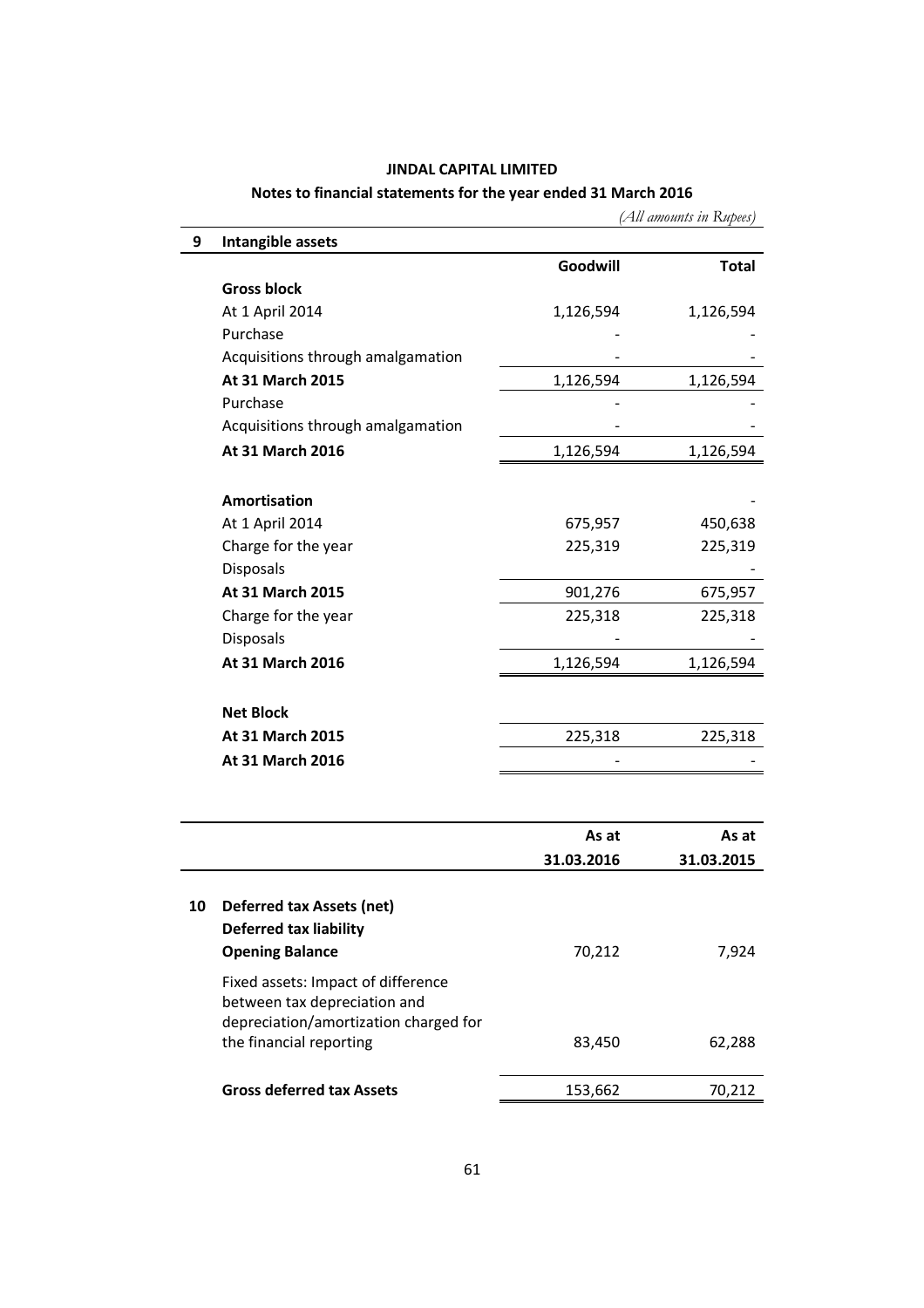| As at<br>As at<br>31.03.2016<br>31.03.2015<br><b>Details of Inventory</b><br>11<br>Certified by Management(Cost or Market Value whichever is lower)<br>Granules India Ltd<br>132,000<br>M&M Financial Services Ltd<br>25,390<br>Larsen & Toubro Ltd.<br>13,650<br>13,650<br>Mafatlal Finance Ltd.<br>100<br>100<br>Oswal Chemical & Fertilisers Ltd<br>84,424<br>84,424<br>Profin Capital Ltd<br>100<br>100<br><b>SMC Global Ltd</b><br>1,225<br>1,225<br>Vintech Circuits India Ltd<br>1,426,000<br><b>VLS Finance Ltd</b><br>971<br>971<br>Vindhya Telelinks Ltd<br>95,324<br>Total<br>232,470<br>1,647,184<br><b>Trade receivables</b><br>12<br>Trade receivables outstanding for a period less than six months<br>-Secured, considered good<br>-Unsecured, considered good<br>2,148<br>1,066<br>Total<br>1,066<br>2,148<br><b>Cash and bank balances</b><br>13<br><b>Cash and cash equivalents</b><br><b>Balances with Banks</b><br>663,227<br>1,272,997<br>Fixed Depsoit (More than 12 months)<br>1,046<br>1,046<br>Cash on hand<br>228,368<br>253,504<br>Total<br>892,641<br>1,527,547<br>Short-term loans and advances<br>14<br><b>Security &amp; Deposits</b><br>Unsecured, considered good<br>27,566,786<br>29,829,479<br>Loan & Advances |  | (All amounts in Rupees) |
|----------------------------------------------------------------------------------------------------------------------------------------------------------------------------------------------------------------------------------------------------------------------------------------------------------------------------------------------------------------------------------------------------------------------------------------------------------------------------------------------------------------------------------------------------------------------------------------------------------------------------------------------------------------------------------------------------------------------------------------------------------------------------------------------------------------------------------------------------------------------------------------------------------------------------------------------------------------------------------------------------------------------------------------------------------------------------------------------------------------------------------------------------------------------------------------------------------------------------------------------------|--|-------------------------|
|                                                                                                                                                                                                                                                                                                                                                                                                                                                                                                                                                                                                                                                                                                                                                                                                                                                                                                                                                                                                                                                                                                                                                                                                                                                    |  |                         |
|                                                                                                                                                                                                                                                                                                                                                                                                                                                                                                                                                                                                                                                                                                                                                                                                                                                                                                                                                                                                                                                                                                                                                                                                                                                    |  |                         |
|                                                                                                                                                                                                                                                                                                                                                                                                                                                                                                                                                                                                                                                                                                                                                                                                                                                                                                                                                                                                                                                                                                                                                                                                                                                    |  |                         |
|                                                                                                                                                                                                                                                                                                                                                                                                                                                                                                                                                                                                                                                                                                                                                                                                                                                                                                                                                                                                                                                                                                                                                                                                                                                    |  |                         |
|                                                                                                                                                                                                                                                                                                                                                                                                                                                                                                                                                                                                                                                                                                                                                                                                                                                                                                                                                                                                                                                                                                                                                                                                                                                    |  |                         |
|                                                                                                                                                                                                                                                                                                                                                                                                                                                                                                                                                                                                                                                                                                                                                                                                                                                                                                                                                                                                                                                                                                                                                                                                                                                    |  |                         |
|                                                                                                                                                                                                                                                                                                                                                                                                                                                                                                                                                                                                                                                                                                                                                                                                                                                                                                                                                                                                                                                                                                                                                                                                                                                    |  |                         |
|                                                                                                                                                                                                                                                                                                                                                                                                                                                                                                                                                                                                                                                                                                                                                                                                                                                                                                                                                                                                                                                                                                                                                                                                                                                    |  |                         |
|                                                                                                                                                                                                                                                                                                                                                                                                                                                                                                                                                                                                                                                                                                                                                                                                                                                                                                                                                                                                                                                                                                                                                                                                                                                    |  |                         |
|                                                                                                                                                                                                                                                                                                                                                                                                                                                                                                                                                                                                                                                                                                                                                                                                                                                                                                                                                                                                                                                                                                                                                                                                                                                    |  |                         |
|                                                                                                                                                                                                                                                                                                                                                                                                                                                                                                                                                                                                                                                                                                                                                                                                                                                                                                                                                                                                                                                                                                                                                                                                                                                    |  |                         |
|                                                                                                                                                                                                                                                                                                                                                                                                                                                                                                                                                                                                                                                                                                                                                                                                                                                                                                                                                                                                                                                                                                                                                                                                                                                    |  |                         |
|                                                                                                                                                                                                                                                                                                                                                                                                                                                                                                                                                                                                                                                                                                                                                                                                                                                                                                                                                                                                                                                                                                                                                                                                                                                    |  |                         |
|                                                                                                                                                                                                                                                                                                                                                                                                                                                                                                                                                                                                                                                                                                                                                                                                                                                                                                                                                                                                                                                                                                                                                                                                                                                    |  |                         |
|                                                                                                                                                                                                                                                                                                                                                                                                                                                                                                                                                                                                                                                                                                                                                                                                                                                                                                                                                                                                                                                                                                                                                                                                                                                    |  |                         |
|                                                                                                                                                                                                                                                                                                                                                                                                                                                                                                                                                                                                                                                                                                                                                                                                                                                                                                                                                                                                                                                                                                                                                                                                                                                    |  |                         |
|                                                                                                                                                                                                                                                                                                                                                                                                                                                                                                                                                                                                                                                                                                                                                                                                                                                                                                                                                                                                                                                                                                                                                                                                                                                    |  |                         |
|                                                                                                                                                                                                                                                                                                                                                                                                                                                                                                                                                                                                                                                                                                                                                                                                                                                                                                                                                                                                                                                                                                                                                                                                                                                    |  |                         |
|                                                                                                                                                                                                                                                                                                                                                                                                                                                                                                                                                                                                                                                                                                                                                                                                                                                                                                                                                                                                                                                                                                                                                                                                                                                    |  |                         |
|                                                                                                                                                                                                                                                                                                                                                                                                                                                                                                                                                                                                                                                                                                                                                                                                                                                                                                                                                                                                                                                                                                                                                                                                                                                    |  |                         |
|                                                                                                                                                                                                                                                                                                                                                                                                                                                                                                                                                                                                                                                                                                                                                                                                                                                                                                                                                                                                                                                                                                                                                                                                                                                    |  |                         |
|                                                                                                                                                                                                                                                                                                                                                                                                                                                                                                                                                                                                                                                                                                                                                                                                                                                                                                                                                                                                                                                                                                                                                                                                                                                    |  |                         |
|                                                                                                                                                                                                                                                                                                                                                                                                                                                                                                                                                                                                                                                                                                                                                                                                                                                                                                                                                                                                                                                                                                                                                                                                                                                    |  |                         |
|                                                                                                                                                                                                                                                                                                                                                                                                                                                                                                                                                                                                                                                                                                                                                                                                                                                                                                                                                                                                                                                                                                                                                                                                                                                    |  |                         |
|                                                                                                                                                                                                                                                                                                                                                                                                                                                                                                                                                                                                                                                                                                                                                                                                                                                                                                                                                                                                                                                                                                                                                                                                                                                    |  |                         |
|                                                                                                                                                                                                                                                                                                                                                                                                                                                                                                                                                                                                                                                                                                                                                                                                                                                                                                                                                                                                                                                                                                                                                                                                                                                    |  |                         |
|                                                                                                                                                                                                                                                                                                                                                                                                                                                                                                                                                                                                                                                                                                                                                                                                                                                                                                                                                                                                                                                                                                                                                                                                                                                    |  |                         |
|                                                                                                                                                                                                                                                                                                                                                                                                                                                                                                                                                                                                                                                                                                                                                                                                                                                                                                                                                                                                                                                                                                                                                                                                                                                    |  |                         |
|                                                                                                                                                                                                                                                                                                                                                                                                                                                                                                                                                                                                                                                                                                                                                                                                                                                                                                                                                                                                                                                                                                                                                                                                                                                    |  |                         |
|                                                                                                                                                                                                                                                                                                                                                                                                                                                                                                                                                                                                                                                                                                                                                                                                                                                                                                                                                                                                                                                                                                                                                                                                                                                    |  |                         |
|                                                                                                                                                                                                                                                                                                                                                                                                                                                                                                                                                                                                                                                                                                                                                                                                                                                                                                                                                                                                                                                                                                                                                                                                                                                    |  |                         |
| Unsecured, considered good<br>49,386,160<br>43,335,056                                                                                                                                                                                                                                                                                                                                                                                                                                                                                                                                                                                                                                                                                                                                                                                                                                                                                                                                                                                                                                                                                                                                                                                             |  |                         |
| 76,952,946<br>73,164,535                                                                                                                                                                                                                                                                                                                                                                                                                                                                                                                                                                                                                                                                                                                                                                                                                                                                                                                                                                                                                                                                                                                                                                                                                           |  |                         |
| <b>Other Current Assets</b><br>15                                                                                                                                                                                                                                                                                                                                                                                                                                                                                                                                                                                                                                                                                                                                                                                                                                                                                                                                                                                                                                                                                                                                                                                                                  |  |                         |
| <b>Advances Others</b><br>326,436                                                                                                                                                                                                                                                                                                                                                                                                                                                                                                                                                                                                                                                                                                                                                                                                                                                                                                                                                                                                                                                                                                                                                                                                                  |  |                         |
| Prepaid Car Insurance<br>5,092<br>4,412                                                                                                                                                                                                                                                                                                                                                                                                                                                                                                                                                                                                                                                                                                                                                                                                                                                                                                                                                                                                                                                                                                                                                                                                            |  |                         |
| Deposit with revenue authorities<br>314,862<br>564,539                                                                                                                                                                                                                                                                                                                                                                                                                                                                                                                                                                                                                                                                                                                                                                                                                                                                                                                                                                                                                                                                                                                                                                                             |  |                         |
| 646,390<br><b>Total</b><br>568,951                                                                                                                                                                                                                                                                                                                                                                                                                                                                                                                                                                                                                                                                                                                                                                                                                                                                                                                                                                                                                                                                                                                                                                                                                 |  |                         |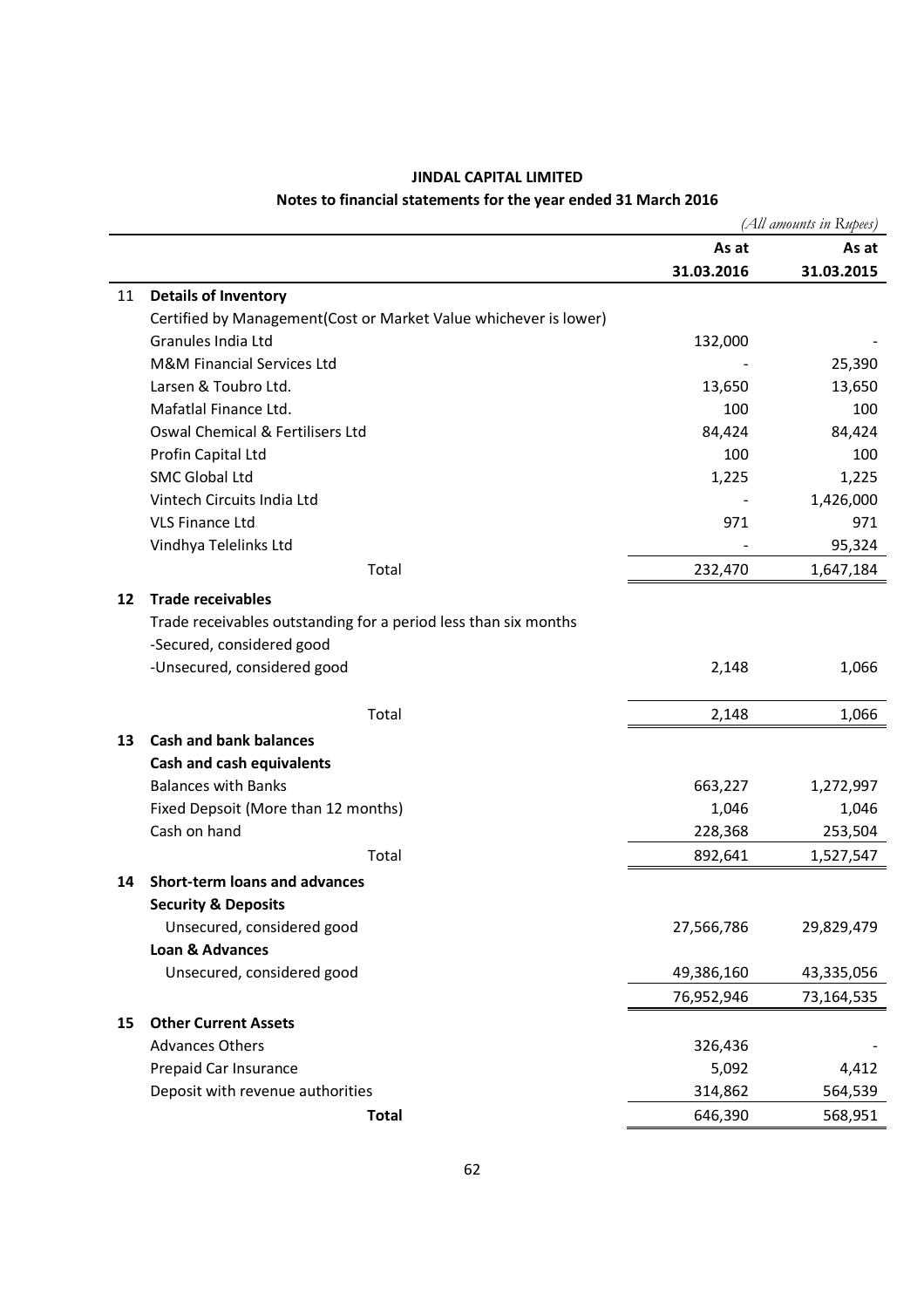|    |                                                      |                  |                   | (All amounts in Rupees) |
|----|------------------------------------------------------|------------------|-------------------|-------------------------|
|    |                                                      |                  | <b>Year ended</b> | <b>Year ended</b>       |
|    |                                                      |                  | 31.03.2016        | 31.03.2015              |
| 16 | <b>Revenue from operations</b>                       |                  |                   |                         |
|    | Income from operations<br>Interest Income on Loans & |                  | 101,743,244       | 88,164,440              |
|    | Advances                                             |                  | 3,740,427         | 4,045,704               |
|    | Dividend Income                                      |                  | 1,609             | 1,174                   |
|    | <b>Total</b>                                         |                  | 105,485,279       | 92,211,318              |
| 17 | <b>Other income</b><br>Interest Income on            |                  |                   |                         |
|    | -Fixed Deposit                                       |                  | 98                | 102                     |
|    | -Income Tax Refund                                   |                  | 22,874            | 7,900                   |
|    | Profit on sale of Assets                             |                  | 324,597           |                         |
|    | <b>Total</b>                                         |                  | 347,569           | 8,002                   |
| 18 | (Increase)/decrease in inventories                   |                  |                   |                         |
|    |                                                      | 31 March<br>2016 | 31 March 2015     | (Increase)/decrease     |
|    | Inventories at the end of the year                   |                  |                   | 31 March 2016           |
|    | Traded goods                                         | 232,470          | 1,647,184         | 1,414,714               |
|    |                                                      | 232,470          | 1,647,184         | 1,414,714               |
|    | Inventories at the beginning of the<br>year          |                  |                   | 31 March 2015           |
|    | Traded goods                                         | 1,647,184        | 1,526,470         | (120, 714)              |
|    |                                                      | 1,647,184        | 1,526,470         | (120, 714)              |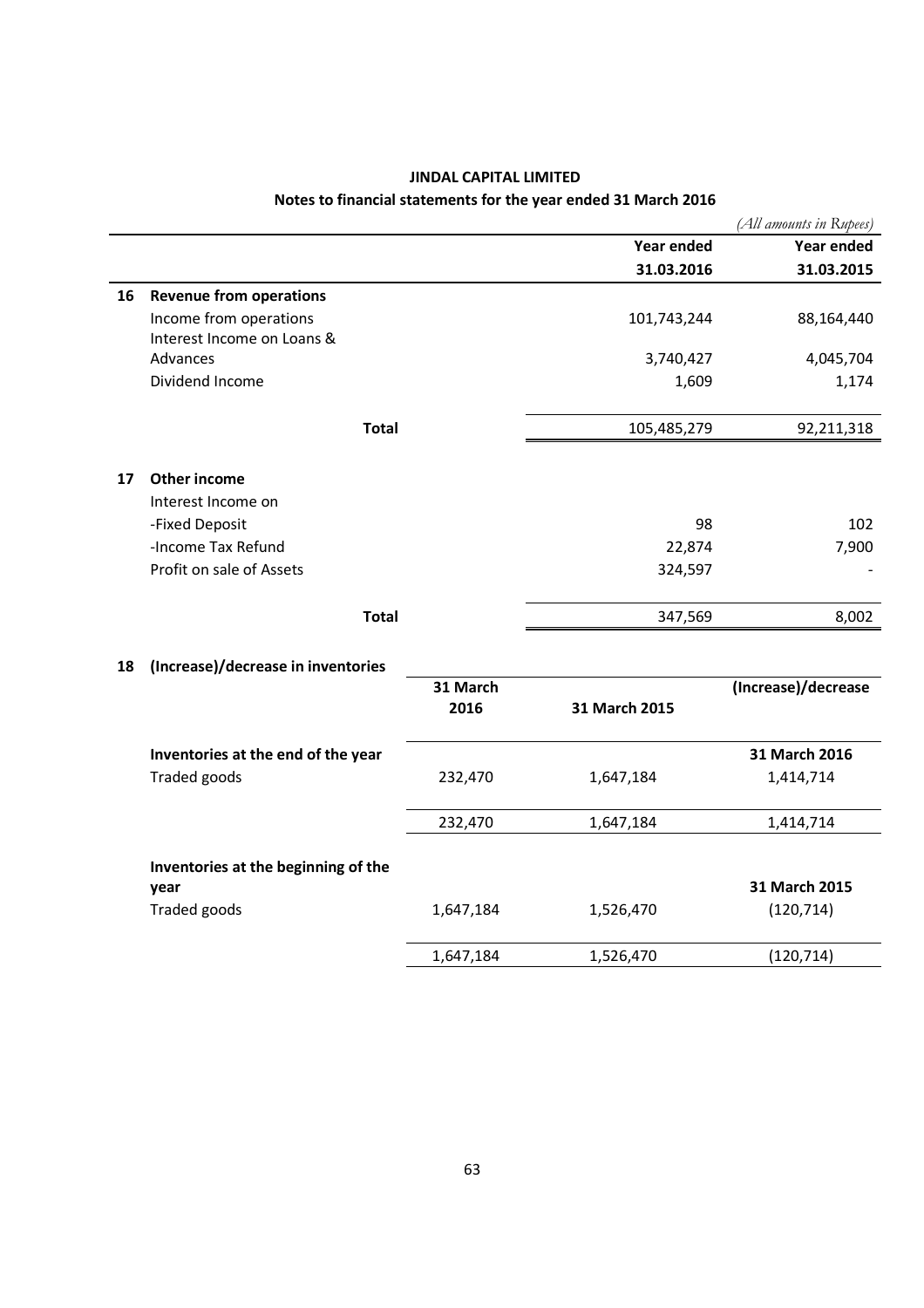|    |                                               |                   | (All amounts in Rupees) |
|----|-----------------------------------------------|-------------------|-------------------------|
|    |                                               | <b>Year ended</b> | Year ended              |
|    |                                               | 31.03.2016        | 31.03.2015              |
| 19 | <b>Employee benefit expense</b>               |                   |                         |
|    | Salaries, wages and bonus                     | 1,843,500         | 1,020,000               |
|    | <b>Total</b>                                  | 1,843,500         | 1,020,000               |
|    | <b>Bank Charges</b>                           | 298               | 1,347                   |
|    | Interest charges                              | 452,476           | 682,109                 |
|    | <b>Total</b>                                  | 452,774           | 683,456                 |
| 21 | <b>Depreciation and amortization expenses</b> |                   |                         |
|    | Depreciation of tangible assets               | 295,956           | 288,416                 |
|    | Depreciation of intangible assets             | 225,318           | 225,319                 |
|    | <b>Total</b>                                  | 521,274           | 513,735                 |
| 22 | <b>Other expenses</b>                         |                   |                         |
|    | Advertisement                                 | 85,112            | 39,187                  |
|    | Payment to Auditor(refer details below)       | 112,500           | 112,500                 |
|    | <b>Computer Expenses</b>                      | 2,800             | 2,680                   |
|    | Car insurance                                 | 24,418            | 25,767                  |
|    | Diwali Expense                                | 16,500            |                         |
|    | Depository Charges                            | 2,560             | 2,223                   |
|    | Fees & subsciption                            | 311,369           | 176,443                 |
|    | Legal & Professional Charges                  | 122,129           | 40,993                  |
|    | Miscellaneous Charges                         | 7,621             | 12,637                  |
|    | Postage & Telegram                            | 18,000            | 14,300                  |
|    | Printing & Stationery                         | 24,400            | 24,970                  |
|    | <b>Registrar Expenses</b>                     | 30,495            | 24,568                  |
|    | Repair & Maintenance                          | 25,000            |                         |
|    | Rent                                          | 120,000           | 120,000                 |
|    | <b>Security Transaction Tax</b>               | 11,899            | 22,607                  |
|    | Service Tax                                   | 4,206             | 3,099                   |
|    | <b>Stamp Duty</b>                             | 3,891             | 3,054                   |
|    | <b>Telephone Expenses</b>                     | 32,130            | 18,917                  |
|    | <b>Travelling Expense</b>                     | 158,263           |                         |
|    | Vehicle Running & Maintenance                 | 165,886           | 106,392                 |
|    | Water & Electricity Expenses                  | 37,857            | 40,794                  |
|    | <b>Total</b>                                  | 1,317,036         | 791,131                 |
|    | <b>Payment to auditor</b>                     |                   |                         |
|    | <b>Statutory Audit fee</b>                    | 75,000            | 75,000                  |
|    | Tax Audit fee                                 | 37,500            | 37,500                  |
|    |                                               | 112,500           | 112,500                 |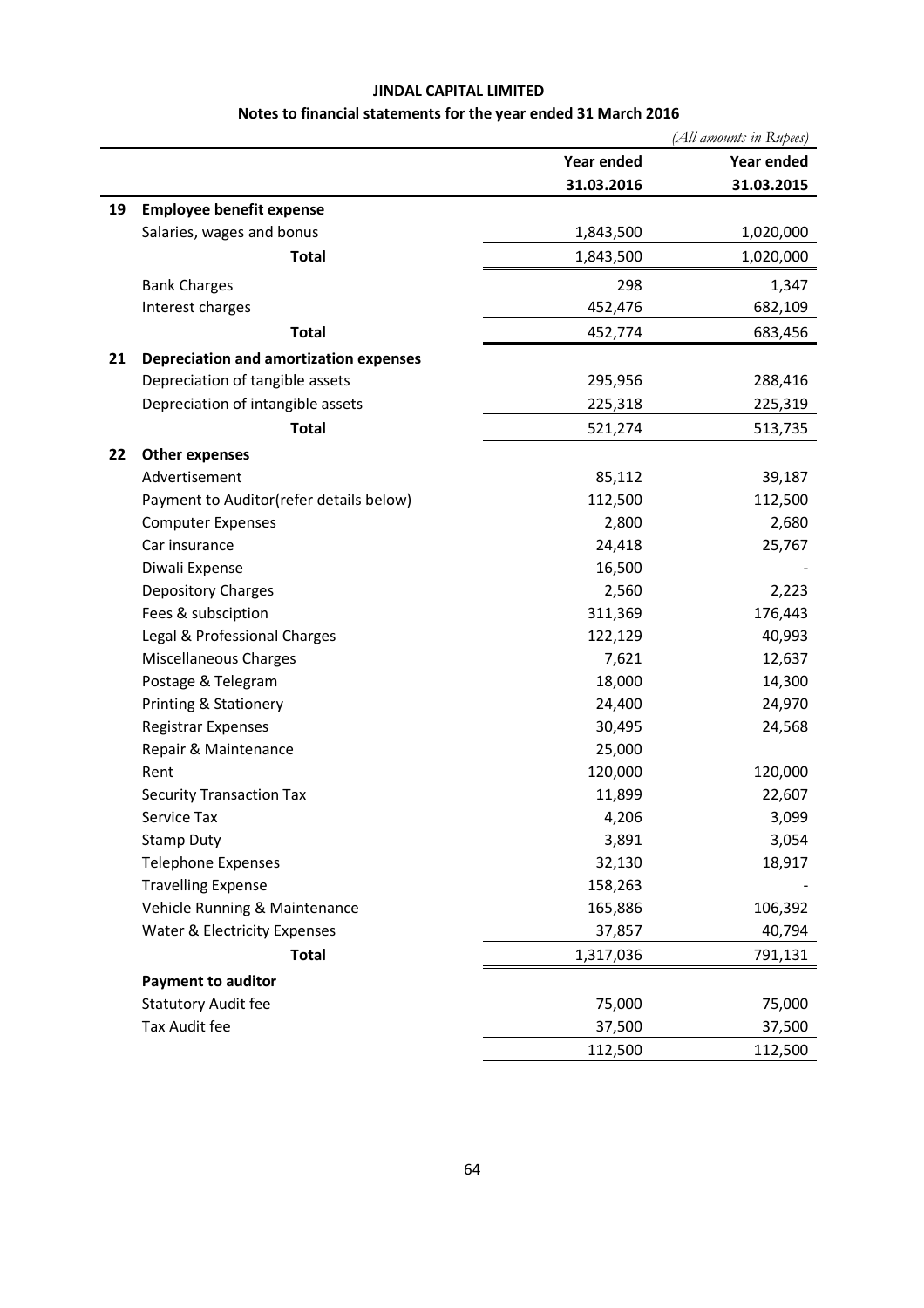|            | (All amounts in Rupees) |
|------------|-------------------------|
| Year ended | Year ended              |
| 31.03.2016 | 31.03.2015              |

#### **23 Prior Year Comparatives**

The previous year's figures are regrouped, rearranged, or recast wherever necessary to conform to this year's classification.

#### **24 Disclosures required under Section 22 of the Micro, Small and Medium Enterprises Development Act, 2006**

Based on the information available with the Company, the balance due to micro and small enterprises as defined under the MSMED Act, 2006 is Rs. Nil (Previous year Rs. Nil) and no interest has been paid or is payable under the terms of the MSMED Act, 2006

#### **25 Related party transactions**

 **Key Management Personnel (KMP):-** 

- ‐ Pawan Jindal
- ‐ Sarita Agarwal

#### **Relatives of KMP's:-**

- ‐ Shray Jindal (son of Director)
- ‐ Paridhi Jindal

#### **Enterprises owned or significantly influenced by KMP or their Relatives**

‐PKJ securities Private Limited

| <b>Particular</b>               | Paridhi Jindal           | <b>Shray Jindal</b> | Pawan Jindal | Sarita Agarwal |
|---------------------------------|--------------------------|---------------------|--------------|----------------|
| Loan taken during the period    |                          |                     | 4,140,000    | 11,670,000     |
|                                 | $\overline{\phantom{0}}$ |                     | (8,065,000)  | (5,545,000)    |
| Loan repaid during the period   |                          |                     | 4,140,000    | 9,170,000      |
|                                 | $\overline{\phantom{0}}$ |                     | (8,821,205)  | (1,895,000)    |
| Interest paid during the year   |                          |                     |              |                |
|                                 |                          |                     | (149, 722)   |                |
| Loan payable at the end of year |                          |                     | -            | 2,500,000      |
|                                 |                          |                     | -            |                |
| Rent paid during the period     | $\overline{\phantom{a}}$ |                     | 120,000      |                |
|                                 |                          |                     | (120,000)    |                |
| Salary                          |                          | 600,000             | 300,000      |                |
|                                 | (310,000)                | (420,000)           | (62, 500)    |                |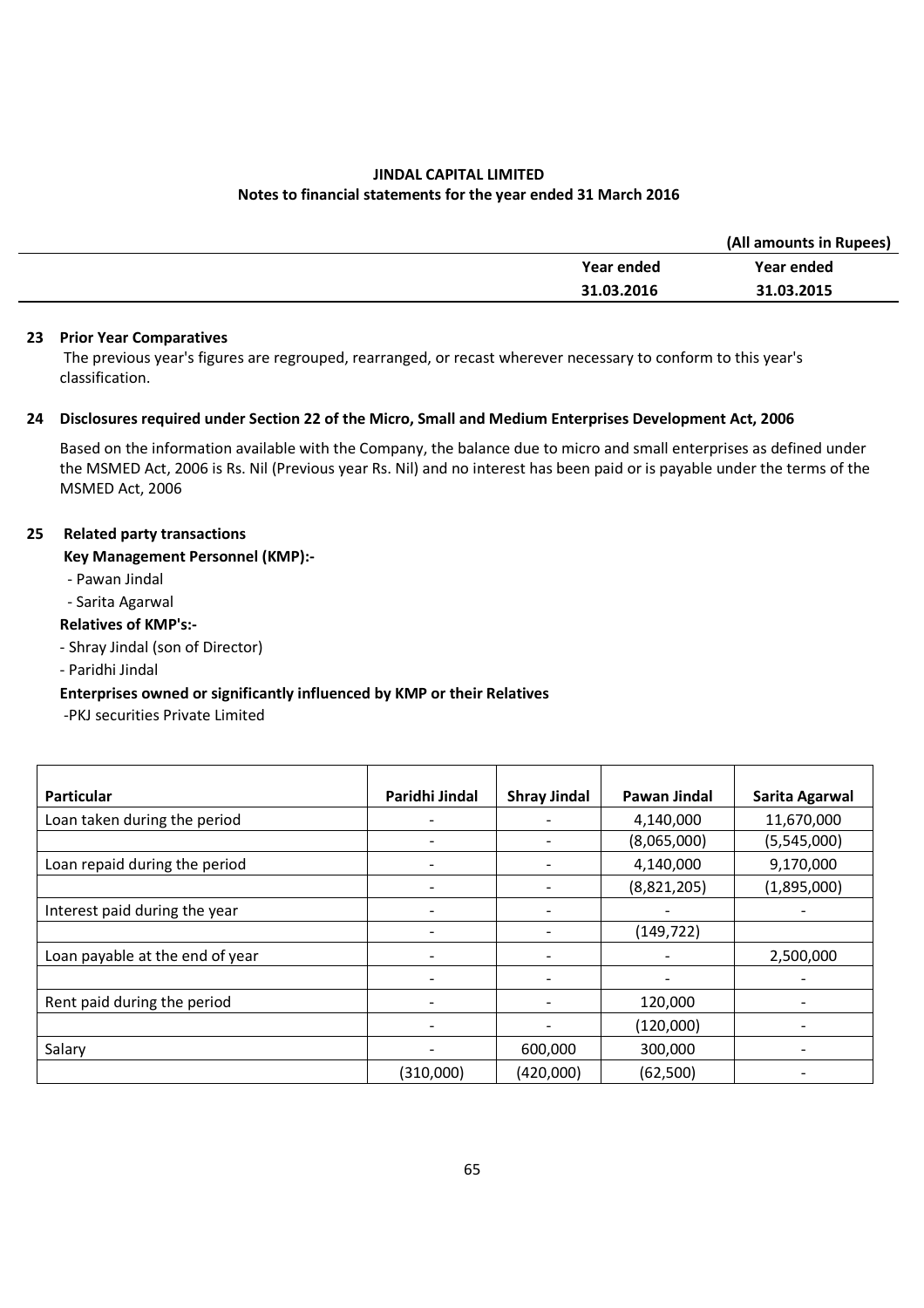## **JINDAL CAPITAL LIMITED**

#### **Notes to financial statements for the year ended 31 March 2016**

#### **26 Earnings per share (EPS)**

The following reflects the profit and share data used in the basic and diluted EPS computations:

|                                                                       | $\mathcal{L}$ и атоиніз ін іхиреез инезз бінетиізе зіатеа) |            |
|-----------------------------------------------------------------------|------------------------------------------------------------|------------|
|                                                                       | <b>Year ended</b>                                          | Year ended |
|                                                                       | 31.03.2016                                                 | 31.03.2015 |
| Total operations for the year                                         |                                                            |            |
| Profit after tax                                                      | (20, 729)                                                  | 714,800    |
| Less : Dividends on convertible preference share<br>& tax thereon     |                                                            |            |
| Net profit for calculation of basic EPS                               | (20, 729)                                                  | 714,800    |
| Net profit as above                                                   | (20, 729)                                                  | 714,800    |
| Add : dividend on convertible preference share &<br>tax thereon       |                                                            |            |
| Add: interest on bonds convertible into equity<br>shares (net of tax) |                                                            |            |
| Net profit for diluted EPS                                            | (20, 729)                                                  | 714,800    |
| Weighted average number of equity shares in                           |                                                            |            |
| calculating basic EPS                                                 | 7,208,100                                                  | 7,208,100  |
| <b>Effect of dilution:</b>                                            |                                                            |            |
| Convertible preference shares                                         |                                                            |            |
| Convertible bonds                                                     |                                                            |            |
| Stock options granted under ESOP                                      |                                                            |            |
| Weighted average number of equity shares in                           |                                                            |            |
| calculating diluted EPS                                               | 7,208,100                                                  | 7,208,100  |
| Earnings per equity share [nominal value of share                     |                                                            |            |
| Rs. 10]                                                               |                                                            |            |
| <b>Basic</b>                                                          | (0.00)                                                     | 0.10       |
| Diluted                                                               | (0.00)                                                     | 0.10       |

#### *(All amounts in Rupees unless otherwise stated)*

## **For and on behalf of the Board**

| $Sd/-$              | $Sd/-$                   |
|---------------------|--------------------------|
| (Pawan Jindal)      | (Sarita Agarwal)         |
| Director            | Director                 |
| DIN: 00524690       | DIN: 00524884            |
| $Sd$ /-             | $Sd/-$                   |
| <b>Shray Jindal</b> | Rahul                    |
| CFO                 | <b>Company Secretary</b> |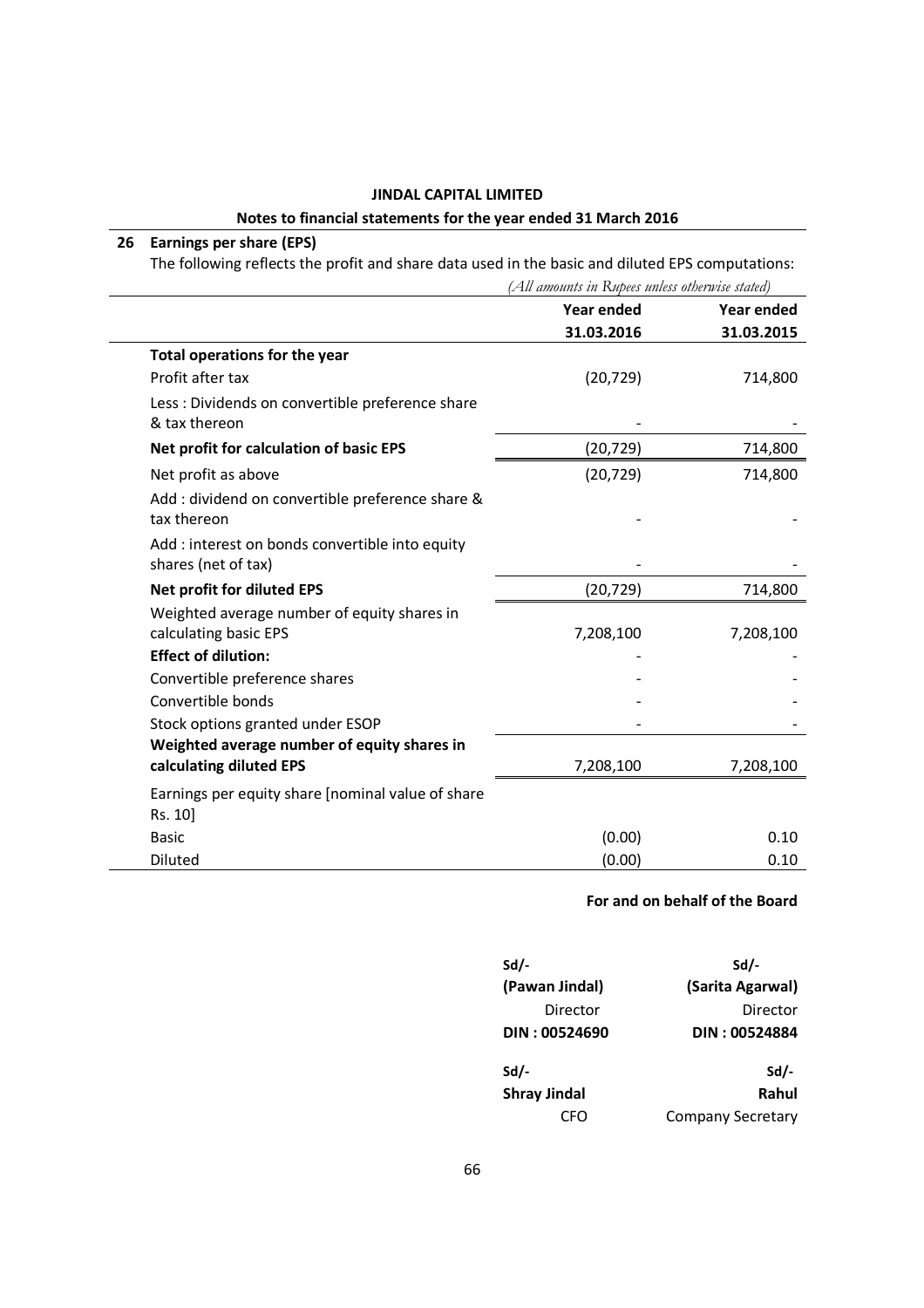## **JINDAL CAPITAL LIMITED**

**TENDANCE SLIP** 

CIN: L74899DL1994PLC059720 **AT Registered Office: 79-A, Kamla Nagar, Delhi 110007** Tel: 011-23841536; Fax: 011-23840864 <u>Email: investor@jindalcapital.in</u>, website: <u>www.jindalcapital.in</u>

22<sup>ND</sup> ANNUAL GENERAL MEETING ON 30<sup>TH</sup> SEPTEMBER, 2016

| Registered Folio No./DP ID No. / Client ID No.                                                                                                                   |                     |                                |
|------------------------------------------------------------------------------------------------------------------------------------------------------------------|---------------------|--------------------------------|
| Name and address of the Member(s)                                                                                                                                |                     |                                |
|                                                                                                                                                                  |                     |                                |
| Joint Holder 1                                                                                                                                                   |                     |                                |
| Joint Holder 2                                                                                                                                                   |                     |                                |
| Number of Shares held:                                                                                                                                           |                     |                                |
| I/ We hereby record my/our presence at the 22 <sup>nd</sup> Annual General Meeting of the Company at 79-A, Kamla Nagar, Delhi 110007 on Friday, 30 <sup>th</sup> |                     |                                |
| September, 2016 at 10:00 A.M.                                                                                                                                    |                     |                                |
| I/We request you to take note of my/our following details for sending future documents, intimation by electronic mode.                                           |                     |                                |
| <b>Email Addresses</b>                                                                                                                                           | <b>Contact No.s</b> | Signature of Shareholder/Proxy |
|                                                                                                                                                                  |                     |                                |
| Note: Please complete the Name, Email Address, Contact No.s, sign this attendance slip and hand it over at the Attendance Verification Counter at                |                     |                                |
| the ENTRANCE OF THE MEETING HALL.                                                                                                                                |                     |                                |
| <b>EVSN (Electronic Voting Sequence Number)</b>                                                                                                                  | USER ID             | SEQUENCE NO.                   |
|                                                                                                                                                                  |                     |                                |
| 160812051                                                                                                                                                        |                     |                                |
|                                                                                                                                                                  |                     |                                |
|                                                                                                                                                                  |                     |                                |
| Note: Please read the instructions printer under the "The Instructions for Members for e-voting in the Notice herewith. The voting period starts from            |                     |                                |

 $27<sup>th</sup>$  September, 2016, 9:00 AM and ends on 29<sup>th</sup> September, 2016, 5:00 P.M. The voting module shall be disabled by CDSL for voting thereafter.

PLEASE CUT HERE AND BRING THE ABOVE ATTENDANCE SLIP TO THE MEETING HALL.

## **JINDAL CAPITAL LIMITED**

CIN: L74899DL1994PLC059

**PROXY FORM** 

**Registered Office: 79-A, Kamla Nagar, Delhi 110007** Tel: 011-23841536; Fax: 011-23840864

11111111111111111111111111111111111111111111111111111111111111111111111111111111111111111111111111111111111111111111111111111111111111111111111111111111111111111111111111111111111111111111111111111

<u>Email: investor@jindalcapital.in</u>, website: <u>www.jindalcapital.in</u>

 $22^{ND}$  ANNUAL GENERAL MEETING ON 30<sup>TH</sup> SEPTEMBER, 2016

| Name of the Members                                                                                                               | Registered Folio/DP ID-Client ID No:                                                                                                                                                  |  |  |  |
|-----------------------------------------------------------------------------------------------------------------------------------|---------------------------------------------------------------------------------------------------------------------------------------------------------------------------------------|--|--|--|
|                                                                                                                                   |                                                                                                                                                                                       |  |  |  |
|                                                                                                                                   |                                                                                                                                                                                       |  |  |  |
|                                                                                                                                   |                                                                                                                                                                                       |  |  |  |
|                                                                                                                                   |                                                                                                                                                                                       |  |  |  |
|                                                                                                                                   |                                                                                                                                                                                       |  |  |  |
|                                                                                                                                   |                                                                                                                                                                                       |  |  |  |
|                                                                                                                                   |                                                                                                                                                                                       |  |  |  |
|                                                                                                                                   |                                                                                                                                                                                       |  |  |  |
|                                                                                                                                   |                                                                                                                                                                                       |  |  |  |
|                                                                                                                                   | As my/our proxy to attend and vote (on a poll) for me/us and on my/our behalf at the Annual General Meeting of the Company, to be held on Friday, 30 <sup>th</sup> September, 2016 at |  |  |  |
| 10.00 am at 79-A, Kamla Nagar, Delhi 110007 and at any adjournment thereof in respect of such resolutions as are indicated below: |                                                                                                                                                                                       |  |  |  |

| <b>Resolution No.</b><br><b>RESOLUTIONS</b>         |                                                                                                            | Optional |         |  |
|-----------------------------------------------------|------------------------------------------------------------------------------------------------------------|----------|---------|--|
| <b>Ordinary Business</b>                            |                                                                                                            | For      | Against |  |
| ī.                                                  | Adoption of Financial Statements for the year ended 31 <sup>st</sup> March 2016                            |          |         |  |
| 2.                                                  | Re-Appointment of Mr. Pawan Kumar Jindal, who retires by rotation                                          |          |         |  |
| 3.                                                  | Re-Appointment of M/s Mohan L. Jain & Co. Chartered Accountants as Auditors & fixing their<br>Remuneration |          |         |  |
|                                                     |                                                                                                            |          |         |  |
| Stamp of Rs.1                                       |                                                                                                            |          |         |  |
| $\mathbf{A}$ $\mathbf{A}$ $\mathbf{A}$ $\mathbf{A}$ |                                                                                                            |          |         |  |

 $Note:$ 

1. This form of proxy in order to be effective should be duly completed and deposited at the Registered office of the Company, not less than 48 hours before the commencement of the meeting.

2. For the Resolutions, Explanatory Statement & Notes, please refer to the Notice of the 22<sup>nd</sup> Annual General Meeting.